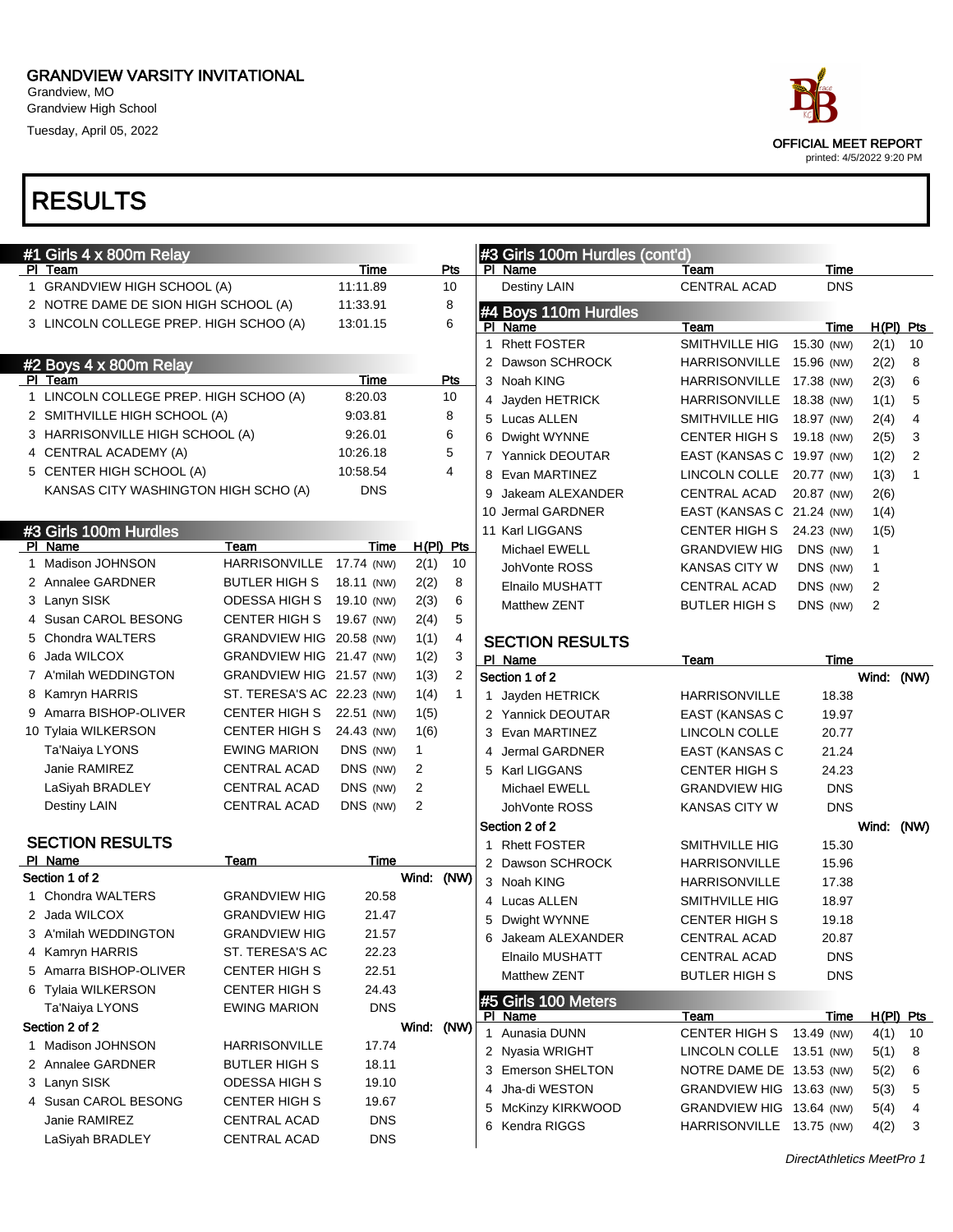Grandview, MO Grandview High School Tuesday, April 05, 2022

# RESULTS

| <b>RESULTS</b>                           |                            |                    |                                       |   |                               |                              |               |            |             |
|------------------------------------------|----------------------------|--------------------|---------------------------------------|---|-------------------------------|------------------------------|---------------|------------|-------------|
|                                          |                            |                    |                                       |   |                               |                              |               |            |             |
| #5 Girls 100 Meters (cont'd)             |                            |                    |                                       |   | #5 Girls 100 Meters (cont'd)  |                              |               |            |             |
| PI Name<br>7 Ayana WILLIAMS              | Team<br>LINCOLN COLLE      | Time<br>13.78 (NW) | $H(PI)$ Pts<br>4(3)<br>$\overline{2}$ |   | PI Name<br>4 Myah SHIELDS     | Team<br><b>ODESSA HIGH S</b> | Time<br>15.68 |            |             |
| 8 Karter WHITE                           | LINCOLN COLLE              | 13.80 (NW)         | 5(5)<br>1                             |   | 5 Layla GATES                 | ST. TERESA'S AC              | 16.28         |            |             |
| 9 Alzaria LEWIS                          | <b>CENTRAL ACAD</b>        | 13.81 (NW)         | 3(1)                                  |   | ReKeya HENDERSON              | <b>CENTRAL ACAD</b>          | <b>DNS</b>    |            |             |
| 10 Jessica ROBINSON                      | <b>KANSAS CITY W</b>       | 13.83 (NW)         |                                       |   | Section 3 of 5                |                              |               | Wind: (NW) |             |
| 11 Hannah ROUSH                          | SMITHVILLE HIG             | 13.94 (NW)         | 5(6)                                  |   | 1 Alzaria LEWIS               | <b>CENTRAL ACAD</b>          | 13.81         |            |             |
| 12 Raven BUCKLES                         | <b>GRANDVIEW HIG</b>       | 13.94 (NW)         | 3(2)                                  |   | 2 Hannah ROUSH                | SMITHVILLE HIG               | 13.94         |            |             |
|                                          | <b>CENTRAL ACAD</b>        | 13.95 (NW)         | 5(7)<br>3(3)                          |   | 3 Serenity HEARRON            | <b>CENTRAL ACAD</b>          | 13.95         |            |             |
| 13 Serenity HEARRON<br>14 April PATE     | ST. MICHAEL TH             | 13.95 (NW)         | 5(8)                                  | 4 | Jaela MITCHELL                | <b>GRANDVIEW HIG</b>         | 14.09         |            |             |
| 15 Jaela MITCHELL                        | <b>GRANDVIEW HIG</b>       | 14.09 (NW)         | 3(4)                                  |   | 5 Aniyah ROWE                 | <b>EWING MARION</b>          | 14.25         |            |             |
| 16 Makayla HOPKINS                       | SMITHVILLE HIG             | 14.15 (NW)         |                                       |   | 6 Addison REARDON             | ST. TERESA'S AC              | 14.34         |            |             |
| 17 Alayna JOHNSON                        | <b>EWING MARION</b>        | 14.17 (NW)         | 4(4)<br>4(5)                          |   | 7 Ava PATE                    | <b>ST. MICHAEL TH</b>        | 14.45         |            |             |
| 18 Laya SLAUGHTER                        | <b>CENTER HIGH S</b>       | 14.21 (NW)         | 4(6)                                  | 8 | Jaida PRINCE                  | WINNETONKA HI                | 15.23         |            |             |
| 19 Jazlyn HARRIS                         | <b>CENTER HIGH S</b>       | 14.21 (NW)         | 4(7)                                  |   | Section 4 of 5                |                              |               | Wind: (NW) |             |
| 20 Aniyah ROWE                           | <b>EWING MARION</b>        | 14.25 (NW)         | 3(5)                                  |   | 1 Aunasia DUNN                | CENTER HIGH S                | 13.49         |            |             |
| 21 Addison REARDON                       | ST. TERESA'S AC 14.34 (NW) |                    | 3(6)                                  |   | 2 Kendra RIGGS                | <b>HARRISONVILLE</b>         | 13.75         |            |             |
| 22 Cheyenne PALMER                       | <b>ODESSA HIGH S</b>       | 14.37 (NW)         | 2(1)                                  |   | 3 Ayana WILLIAMS              | LINCOLN COLLE                | 13.78         |            |             |
| 23 Ava PATE                              | ST. MICHAEL TH             | 14.45 (NW)         | 3(7)                                  |   | 4 Makayla HOPKINS             | SMITHVILLE HIG               | 14.15         |            |             |
| 24 Amarian HOLIDAY                       | <b>KANSAS CITY W</b>       | 14.64 (NW)         | 2(2)                                  |   | 5 Alayna JOHNSON              | <b>EWING MARION</b>          | 14.17         |            |             |
| 25 Lilly WORNSON                         | SMITHVILLE HIG             | 14.66 (NW)         | 1(1)                                  |   | 6 Laya SLAUGHTER              | <b>CENTER HIGH S</b>         | 14.21         |            |             |
| 26 Suzanne SADE                          | NOTRE DAME DE 14.80 (NW)   |                    | 1(2)                                  |   | 7 Jazlyn HARRIS               | <b>CENTER HIGH S</b>         | 14.21         |            |             |
| 27 Jada BRISCOE                          | WINNETONKA HI              | 14.83 (NW)         | 2(3)                                  |   | 8 Rodneisha TOLLIVER          | ST. TERESA'S AC              | 18.83         |            |             |
| 28 Madison TYRA                          | <b>WINNETONKA HI</b>       | 14.86 (NW)         | 1(3)                                  |   | Section 5 of 5                |                              |               | Wind: (NW) |             |
| 29 Jaida PRINCE                          | <b>WINNETONKA HI</b>       | 15.23 (NW)         | 3(8)                                  |   | 1 Nyasia WRIGHT               | LINCOLN COLLE                | 13.51         |            |             |
| 30 Kemani GONZALES-FLAHART ODESSA HIGH S |                            | 15.66 (NW)         | 1(4)                                  |   | 2 Emerson SHELTON             | NOTRE DAME DE                | 13.53         |            |             |
| 31 Myah SHIELDS                          | ODESSA HIGH S              | 15.68 (NW)         | 2(4)                                  |   | 3 Jha-di WESTON               | <b>GRANDVIEW HIG</b>         | 13.63         |            |             |
| 32 Sharis RUSH                           | KANSAS CITY W              | 15.94 (NW)         | 1(5)                                  | 4 | <b>McKinzy KIRKWOOD</b>       | <b>GRANDVIEW HIG</b>         | 13.64         |            |             |
| 33 Layla GATES                           | ST. TERESA'S AC 16.28 (NW) |                    | 2(5)                                  |   | 5 Karter WHITE                | LINCOLN COLLE                | 13.80         |            |             |
| 34 Samari WASHINGTON                     | GRANDVIEW HIG 17.04 (NW)   |                    | 1(6)                                  | 6 | Jessica ROBINSON              | <b>KANSAS CITY W</b>         | 13.83         |            |             |
| 35 Chelsea MCCONKAY                      | <b>BUTLER HIGH S</b>       | 17.30 (NW)         | 1(7)                                  |   | 7 Raven BUCKLES               | <b>GRANDVIEW HIG</b>         | 13.94         |            |             |
| 36 Rodneisha TOLLIVER                    | ST. TERESA'S AC 18.83 (NW) |                    | 4(8)                                  |   | 8 April PATE                  | ST. MICHAEL TH               | 13.95         |            |             |
| ReKeya HENDERSON                         | <b>CENTRAL ACAD</b>        | DNS (NW)           | 2                                     |   |                               |                              |               |            |             |
|                                          |                            |                    |                                       |   | #6 Boys 100 Meters<br>PI Name | Team                         | Time          |            | $H(PI)$ Pts |
| <b>SECTION RESULTS</b>                   |                            |                    |                                       |   | 1 Griouard WEDDINGTON         | GRANDVIEW HIG 11.04 (NW)     |               | 5(1)       | 10          |
| PI Name                                  | Team                       | <b>Time</b>        |                                       | 2 | Joseph MICHEL                 | <b>HARRISONVILLE</b>         | 11.09 (NW)    | 5(2)       | 8           |
| Section 1 of 5                           |                            |                    | Wind: (NW)                            |   | 3 Marcus PAIGE JR.            | <b>EWING MARION</b>          | 11.44 (NW)    | 5(3)       | 6           |
| 1 Lilly WORNSON                          | <b>SMITHVILLE HIG</b>      | 14.66              |                                       |   | 4 Jacorey LOVE                | <b>CENTER HIGH S</b>         | 11.51 (NW)    | 5(4)       | 5           |
| 2 Suzanne SADE                           | NOTRE DAME DE              | 14.80              |                                       |   | 5 Tracy THOMPSON              | CENTRAL ACAD                 | 11.55 (NW)    | 4(1)       | 4           |
|                                          |                            |                    |                                       |   |                               |                              |               |            |             |

| Wind: (NW)<br>Section 1 of 5<br>3 Marcus PAIGE JR.<br><b>EWING MARION</b><br>11.44 (NW)<br>1 Lilly WORNSON<br>SMITHVILLE HIG<br>14.66<br>4 Jacorey LOVE<br><b>CENTER HIGH S</b><br>11.51 (NW)<br>2 Suzanne SADE<br>NOTRE DAME DE<br>14.80<br>5 Tracy THOMPSON<br><b>CENTRAL ACAD</b><br>11.55 (NW)<br>3 Madison TYRA<br>14.86<br><b>WINNETONKA HI</b><br>6 Jet INGLES<br>SMITHVILLE HIG<br>11.67 (NW)<br>4 Kemani GONZALES-FLAHART ODESSA HIGH S<br>15.66<br>7 Nate REYNOLDS<br><b>HARRISONVILLE</b><br>11.71 (NW)<br>15.94<br>5 Sharis RUSH<br>KANSAS CITY W<br>8 Armand RUSSELL<br>CENTER HIGH S 11.74 (NW)<br>17.04<br>6 Samari WASHINGTON<br><b>GRANDVIEW HIG</b><br>9 Aidan JACOBS<br>WINNETONKA HI 11.75 (NW)<br>7 Chelsea MCCONKAY<br><b>BUTLER HIGH S</b><br>17.30<br>10 Jayden SUDDUTH<br>LINCOLN COLLE<br>11.83 (NW)<br>Wind:<br>Section 2 of 5<br>(NW)<br><b>GRANDVIEW HIG</b><br>Sean PHILLIPS<br>11.85 (NW)<br>11<br><b>ODESSA HIGH S</b><br>1 Cheyenne PALMER<br>14.37<br>12 Christopher BLACHER<br>KANSAS CITY W<br>11.87 (NW)<br>2 Amarian HOLIDAY<br>KANSAS CITY W<br>14.64<br>13 Brendin PATRICK<br><b>BUTLER HIGH S</b><br>12.03 (NW)<br>3(3)<br>3 Jada BRISCOE<br><b>WINNETONKA HI</b><br>14.83<br>14 Jordan ASHLEY<br>LINCOLN COLLE<br>12.04 (NW) | PI Name | Team | Time |  |                 |                      |            |      |                |
|------------------------------------------------------------------------------------------------------------------------------------------------------------------------------------------------------------------------------------------------------------------------------------------------------------------------------------------------------------------------------------------------------------------------------------------------------------------------------------------------------------------------------------------------------------------------------------------------------------------------------------------------------------------------------------------------------------------------------------------------------------------------------------------------------------------------------------------------------------------------------------------------------------------------------------------------------------------------------------------------------------------------------------------------------------------------------------------------------------------------------------------------------------------------------------------------------------------------------------------------------------------------|---------|------|------|--|-----------------|----------------------|------------|------|----------------|
|                                                                                                                                                                                                                                                                                                                                                                                                                                                                                                                                                                                                                                                                                                                                                                                                                                                                                                                                                                                                                                                                                                                                                                                                                                                                        |         |      |      |  | 2 Joseph MICHEL | <b>HARRISONVILLE</b> | 11.09 (NW) | 5(2) | 8              |
|                                                                                                                                                                                                                                                                                                                                                                                                                                                                                                                                                                                                                                                                                                                                                                                                                                                                                                                                                                                                                                                                                                                                                                                                                                                                        |         |      |      |  |                 |                      |            | 5(3) | 6              |
|                                                                                                                                                                                                                                                                                                                                                                                                                                                                                                                                                                                                                                                                                                                                                                                                                                                                                                                                                                                                                                                                                                                                                                                                                                                                        |         |      |      |  |                 |                      |            | 5(4) | 5              |
|                                                                                                                                                                                                                                                                                                                                                                                                                                                                                                                                                                                                                                                                                                                                                                                                                                                                                                                                                                                                                                                                                                                                                                                                                                                                        |         |      |      |  |                 |                      |            | 4(1) | $\overline{4}$ |
|                                                                                                                                                                                                                                                                                                                                                                                                                                                                                                                                                                                                                                                                                                                                                                                                                                                                                                                                                                                                                                                                                                                                                                                                                                                                        |         |      |      |  |                 |                      |            | 4(2) | -3             |
|                                                                                                                                                                                                                                                                                                                                                                                                                                                                                                                                                                                                                                                                                                                                                                                                                                                                                                                                                                                                                                                                                                                                                                                                                                                                        |         |      |      |  |                 |                      |            | 4(3) | $\overline{2}$ |
|                                                                                                                                                                                                                                                                                                                                                                                                                                                                                                                                                                                                                                                                                                                                                                                                                                                                                                                                                                                                                                                                                                                                                                                                                                                                        |         |      |      |  |                 |                      |            | 4(4) | -1             |
|                                                                                                                                                                                                                                                                                                                                                                                                                                                                                                                                                                                                                                                                                                                                                                                                                                                                                                                                                                                                                                                                                                                                                                                                                                                                        |         |      |      |  |                 |                      |            | 4(5) |                |
|                                                                                                                                                                                                                                                                                                                                                                                                                                                                                                                                                                                                                                                                                                                                                                                                                                                                                                                                                                                                                                                                                                                                                                                                                                                                        |         |      |      |  |                 |                      |            | 4(6) |                |
|                                                                                                                                                                                                                                                                                                                                                                                                                                                                                                                                                                                                                                                                                                                                                                                                                                                                                                                                                                                                                                                                                                                                                                                                                                                                        |         |      |      |  |                 |                      |            | 3(1) |                |
|                                                                                                                                                                                                                                                                                                                                                                                                                                                                                                                                                                                                                                                                                                                                                                                                                                                                                                                                                                                                                                                                                                                                                                                                                                                                        |         |      |      |  |                 |                      |            | 3(2) |                |
|                                                                                                                                                                                                                                                                                                                                                                                                                                                                                                                                                                                                                                                                                                                                                                                                                                                                                                                                                                                                                                                                                                                                                                                                                                                                        |         |      |      |  |                 |                      |            |      |                |
|                                                                                                                                                                                                                                                                                                                                                                                                                                                                                                                                                                                                                                                                                                                                                                                                                                                                                                                                                                                                                                                                                                                                                                                                                                                                        |         |      |      |  |                 |                      |            | 5(5) |                |
|                                                                                                                                                                                                                                                                                                                                                                                                                                                                                                                                                                                                                                                                                                                                                                                                                                                                                                                                                                                                                                                                                                                                                                                                                                                                        |         |      |      |  |                 |                      |            |      |                |

#### DirectAthletics MeetPro 2

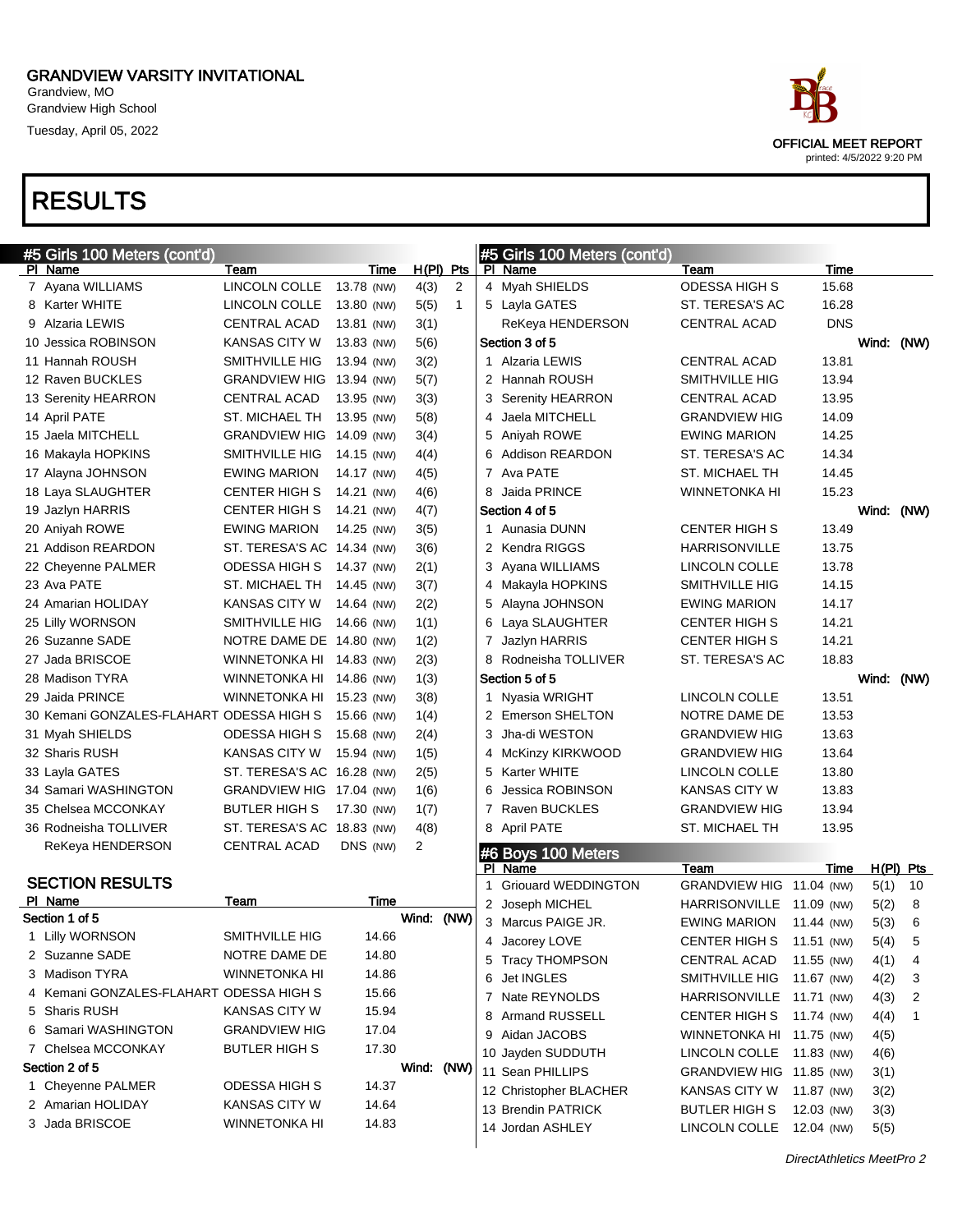Grandview, MO Grandview High School Tuesday, April 05, 2022

| #6 Boys 100 Meters (cont'd) |                           |            |             | #6 Boys 100 Meters (cont'd)                                        |                       |                 |                     |             |
|-----------------------------|---------------------------|------------|-------------|--------------------------------------------------------------------|-----------------------|-----------------|---------------------|-------------|
| PI Name                     | Team                      | Time       | $H(PI)$ Pts | PI Name                                                            | Team                  | Time            |                     |             |
| 15 Danny RICHARDSON         | GRANDVIEW HIG 12.10 (NW)  |            | 1(1)        | 5 Charles LEE                                                      | <b>EWING MARION</b>   | 12.22           |                     |             |
| 16 Benjamin ROBINSON        | LINCOLN COLLE             | 12.17 (NW) | 5(6)        | 6 Jayden LATHAM                                                    | <b>CENTER HIGH S</b>  | 12.24           |                     |             |
| 17 Chaddrick JONES          | <b>KANSAS CITY W</b>      | 12.21 (NW) | 3(4)        | 7 Mark MILLER                                                      | <b>CENTRAL ACAD</b>   | 12.34           |                     |             |
| 18 Charles LEE              | <b>EWING MARION</b>       | 12.22 (NW) | 3(5)        | 8 Carter LAWSON                                                    | <b>HARRISONVILLE</b>  | 12.44           |                     |             |
| 19 Jayden LATHAM            | <b>CENTER HIGH S</b>      | 12.24 (NW) | 3(6)        | Section 4 of 5                                                     |                       |                 |                     | Wind: (NW)  |
| 20 Kent KEREK               | <b>WINNETONKA HI</b>      | 12.24 (NW) | 2(1)        | 1 Tracy THOMPSON                                                   | <b>CENTRAL ACAD</b>   | 11.55           |                     |             |
| 21 Mark MILLER              | CENTRAL ACAD              | 12.34 (NW) | 3(7)        | 2 Jet INGLES                                                       | <b>SMITHVILLE HIG</b> | 11.67           |                     |             |
| 22 Chandler PROSSER         | ST. MICHAEL TH            | 12.38 (NW) | 5(7)        | 3 Nate REYNOLDS                                                    | <b>HARRISONVILLE</b>  | 11.71           |                     |             |
| 23 Carter LAWSON            | HARRISONVILLE 12.44 (NW)  |            | 3(8)        | 4 Armand RUSSELL                                                   | <b>CENTER HIGH S</b>  | 11.74           |                     |             |
| 24 Ellis EDWARDS            | ST. MICHAEL TH 12.60 (NW) |            | 4(7)        | Aidan JACOBS<br>5                                                  | <b>WINNETONKA HI</b>  | 11.75           |                     |             |
| 25 Cooper EZZELL            | SMITHVILLE HIG            | 12.61 (NW) | 2(2)        | Jayden SUDDUTH<br>6                                                | LINCOLN COLLE         | 11.83           |                     |             |
| 26 Yannick DEOUTAR          | EAST (KANSAS C 12.64 (NW) |            | 1(2)        | 7 Ellis EDWARDS                                                    | ST. MICHAEL TH        | 12.60           |                     |             |
| 27 Juma BYOMBAE             | EAST (KANSAS C 12.85 (NW) |            | 1(3)        | <b>Carlion HARRIS</b>                                              | <b>CENTRAL ACAD</b>   | <b>DNS</b>      |                     |             |
| 28 Donnell CONGER           | EAST (KANSAS C 13.02 (NW) |            | 1(4)        | Section 5 of 5                                                     |                       |                 |                     | Wind: (NW)  |
| 29 Cole EDMONDSON           | ST. MICHAEL TH            | 13.03 (NW) | 2(3)        | 1 Griouard WEDDINGTON                                              | <b>GRANDVIEW HIG</b>  | 11.04           |                     |             |
| 30 Zayveon WEST             | <b>EWING MARION</b>       | 13.15 (NW) | 5(8)        | 2 Joseph MICHEL                                                    | <b>HARRISONVILLE</b>  | 11.09           |                     |             |
| 31 Roman COUCH              | <b>KANSAS CITY W</b>      | 13.39 (NW) | 2(4)        | 3 Marcus PAIGE JR.                                                 | <b>EWING MARION</b>   | 11.44           |                     |             |
| 32 Treyvion TIBBET          | <b>KANSAS CITY W</b>      | 13.56 (NW) | 1(5)        | Jacorey LOVE<br>4                                                  | <b>CENTER HIGH S</b>  | 11.51           |                     |             |
| 33 Davion CARTER            | EAST (KANSAS C 13.68 (NW) |            | 1(6)        | Jordan ASHLEY<br>5                                                 | LINCOLN COLLE         | 12.04           |                     |             |
| Zane PALMER                 | <b>ODESSA HIGH S</b>      | DNS (NW)   | 1           | Benjamin ROBINSON<br>6                                             | LINCOLN COLLE         | 12.17           |                     |             |
| Nickson MARIO               | <b>WINNETONKA HI</b>      | DNS (NW)   | 2           | <b>Chandler PROSSER</b><br>$\overline{7}$                          | ST. MICHAEL TH        | 12.38           |                     |             |
| Caleb DONNELL               | SMITHVILLE HIG            | DNS (NW)   | 2           | 8 Zayveon WEST                                                     | <b>EWING MARION</b>   | 13.15           |                     |             |
| <b>Carlion HARRIS</b>       | <b>CENTRAL ACAD</b>       | DNS (NW)   | 4           |                                                                    |                       |                 |                     |             |
|                             |                           |            |             |                                                                    |                       |                 |                     |             |
|                             |                           |            |             | #7 Girls 4 x 200m Relay<br>PI Team                                 |                       |                 |                     |             |
| <b>SECTION RESULTS</b>      |                           |            |             | 1 LINCOLN COLLEGE PREP. HIGH SCHOO (A)                             |                       | Time<br>1:48.05 | $H(PI)$ Pts<br>2(1) | 10          |
| PI Name                     | Team                      | Time       |             | 2 CENTER HIGH SCHOOL (A)                                           |                       | 1:48.93         | 2(2)                | 8           |
| Section 1 of 5              |                           |            | Wind: (NW)  |                                                                    |                       | 1:52.51         |                     | 6           |
| 1 Danny RICHARDSON          | <b>GRANDVIEW HIG</b>      | 12.10      |             | 3 SMITHVILLE HIGH SCHOOL (A)<br>4 HARRISONVILLE HIGH SCHOOL (A)    |                       | 1:53.01         | 2(3)                | 5           |
| 2 Yannick DEOUTAR           | EAST (KANSAS C            | 12.64      |             | <b>GRANDVIEW HIGH SCHOOL (A)</b><br>5                              |                       | 1:53.51         | 2(4)                | 4           |
| 3 Juma BYOMBAE              | EAST (KANSAS C            | 12.85      |             | CENTRAL ACADEMY (A)<br>6                                           |                       | 1:57.07         | 2(5)<br>2(6)        | 3           |
| 4 Donnell CONGER            | EAST (KANSAS C            | 13.02      |             | WINNETONKA HIGH SCHOOL (A)<br>$\overline{7}$                       |                       | 1:57.89         |                     | 2           |
| 5 Treyvion TIBBET           | <b>KANSAS CITY W</b>      | 13.56      |             | 8 NOTRE DAME DE SION HIGH SCHOOL (A)                               |                       | 2:06.66         | 2(7)                | $\mathbf 1$ |
| 6 Davion CARTER             | EAST (KANSAS C            | 13.68      |             | KANSAS CITY WASHINGTON HIGH SCHO (A)                               |                       | <b>DNS</b>      | 1(1)<br>1           |             |
| Zane PALMER                 | ODESSA HIGH S             | <b>DNS</b> |             | <b>BUTLER HIGH SCHOOL (A)</b>                                      |                       | <b>DNS</b>      | 2                   |             |
| Section 2 of 5              |                           |            | Wind: (NW)  |                                                                    |                       |                 |                     |             |
| 1 Kent KEREK                | <b>WINNETONKA HI</b>      | 12.24      |             | <b>SECTION RESULTS</b>                                             |                       |                 |                     |             |
| 2 Cooper EZZELL             | SMITHVILLE HIG            | 12.61      |             | PI Team                                                            |                       | Time            |                     |             |
| 3 Cole EDMONDSON            | ST. MICHAEL TH            | 13.03      |             | Section 1 of 2                                                     |                       |                 |                     |             |
| 4 Roman COUCH               | KANSAS CITY W             | 13.39      |             | 1 NOTRE DAME DE SION HIGH SCHOOL (A)                               |                       | 2:06.66         |                     |             |
| Nickson MARIO               | <b>WINNETONKA HI</b>      | <b>DNS</b> |             | KANSAS CITY WASHINGTON HIGH SCHO (A)                               |                       | <b>DNS</b>      |                     |             |
| Caleb DONNELL               | SMITHVILLE HIG            | <b>DNS</b> |             | Section 2 of 2                                                     |                       |                 |                     |             |
| Section 3 of 5              |                           |            | Wind: (NW)  |                                                                    |                       | 1:48.05         |                     |             |
| 1 Sean PHILLIPS             | <b>GRANDVIEW HIG</b>      | 11.85      |             | 1 LINCOLN COLLEGE PREP. HIGH SCHOO (A)<br>2 CENTER HIGH SCHOOL (A) |                       | 1:48.93         |                     |             |
| 2 Christopher BLACHER       | <b>KANSAS CITY W</b>      | 11.87      |             | 3 SMITHVILLE HIGH SCHOOL (A)                                       |                       | 1:52.51         |                     |             |
| 3 Brendin PATRICK           | <b>BUTLER HIGH S</b>      | 12.03      |             | 4 HARRISONVILLE HIGH SCHOOL (A)                                    |                       | 1:53.01         |                     |             |
| 4 Chaddrick JONES           | <b>KANSAS CITY W</b>      | 12.21      |             | 5 GRANDVIEW HIGH SCHOOL (A)                                        |                       | 1:53.51         |                     |             |

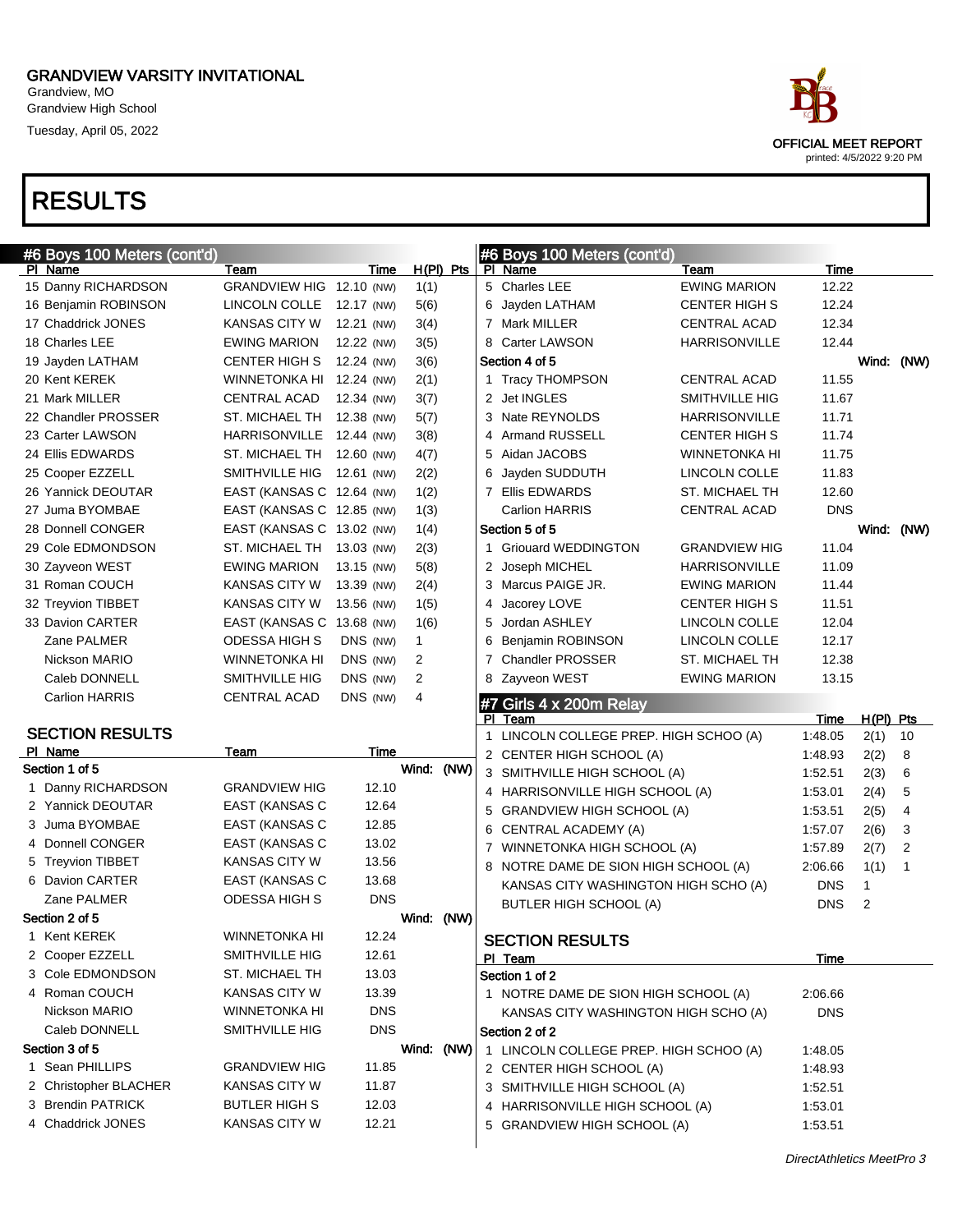Grandview, MO Grandview High School

Tuesday, April 05, 2022

| ace.                                              |
|---------------------------------------------------|
| OFFICIAL MEET REPORT<br>printed: 4/5/2022 9:20 PM |

| #7 Girls 4 x 200m Relay (cont'd)        |                         |                        |             |              |   | #9 Girls 1600 Meters (cont'd)                                 |                      |             |                |
|-----------------------------------------|-------------------------|------------------------|-------------|--------------|---|---------------------------------------------------------------|----------------------|-------------|----------------|
| PI Team                                 |                         | Time                   |             |              |   | PI Name                                                       | Team                 | Time        | Pts            |
| 6 CENTRAL ACADEMY (A)                   |                         | 1:57.07                |             |              |   | 11 Tessa THOMPSON                                             | ST. MICHAEL TH       | 6:40.58     |                |
| 7 WINNETONKA HIGH SCHOOL (A)            |                         | 1:57.89                |             |              |   | 12 Layla CRANSTON                                             | ST. TERESA'S AC      | 6:48.26     |                |
| <b>BUTLER HIGH SCHOOL (A)</b>           |                         | <b>DNS</b>             |             |              |   | 13 Shelby PACE                                                | ST. MICHAEL TH       | 6:49.63     |                |
| #8 Boys 4 x 200m Relay                  |                         |                        |             |              |   | 14 Mya DANIELS                                                | <b>GRANDVIEW HIG</b> | 6:50.67     |                |
| PI Team                                 |                         | Time                   | $H(PI)$ Pts |              |   | 15 Cadence TURNEY                                             | <b>BUTLER HIGH S</b> | 7:08.72     |                |
| 1 CENTER HIGH SCHOOL (A)                |                         | 1:31.46                | 2(1)        | 10           |   | 16 Paulina MERCADO AMADO                                      | <b>KANSAS CITY W</b> | 7:13.29     |                |
| 2 HARRISONVILLE HIGH SCHOOL (A)         |                         | 1.31.63                | 2(2)        | 8            |   | 17 Lola CLARK                                                 | LINCOLN COLLE        | 7:17.15     |                |
| 3 LINCOLN COLLEGE PREP. HIGH SCHOO (A)  |                         | 1:32.26                | 1(1)        | 6            |   | 18 Berthe MWAJUMA                                             | <b>KANSAS CITY W</b> | 7:18.89     |                |
| 4 SMITHVILLE HIGH SCHOOL (A)            |                         | 1:32.71                | 2(3)        | 5            |   |                                                               |                      |             |                |
| 5 WINNETONKA HIGH SCHOOL (A)            |                         | 1:35.39                | 2(4)        | 4            |   | #10 Boys 1600 Meters                                          |                      |             |                |
| 6 CENTRAL ACADEMY (A)                   |                         | 1:35.98                | 2(5)        | 3            |   | PI Name                                                       | Team                 | Time        | Pts            |
| 7 EWING MARION KAUFFMAN SCHOOL (A)      |                         | 1:36.87                | 2(6)        | 2            |   | 1 Jack WHEELER                                                | ST. MICHAEL TH       | 4:50.25     | 10             |
| 8 BUTLER HIGH SCHOOL (A)                |                         | 1:38.75                | 2(7)        | $\mathbf{1}$ |   | 2 Gavin ZUMWALT                                               | ODESSA HIGH S        | 4:57.60     | 8              |
| 9 GRANDVIEW HIGH SCHOOL (A)             |                         | 1:39.42                | 2(8)        |              |   | 3 Truman MEDINA                                               | LINCOLN COLLE        | 4:58.41     | 6              |
| 10 ST. MICHAEL THE ARCHANGEL HIGH S (A) |                         | 1:41.09                | 1(2)        |              |   | 4 Johnny JOYCE                                                | ST. MICHAEL TH       | 4:59.88     | 5              |
| 11 EAST (KANSAS CITY) HIGH SCHOOL (A)   |                         | 1.41.77                | 1(3)        |              | 5 | <b>Quentin ZIMMER</b>                                         | SMITHVILLE HIG       | 5:02.30     | 4              |
| KANSAS CITY WASHINGTON HIGH SCHO (A)    |                         | <b>DNS</b>             | 1           |              |   | 6 Nolan PESTANO                                               | SMITHVILLE HIG       | 5:17.45     | 3              |
|                                         |                         |                        |             |              |   | 7 Braxton HAYS                                                | SMITHVILLE HIG       | 5:18.10     | $\overline{2}$ |
| <b>SECTION RESULTS</b>                  |                         |                        |             |              | 8 | Steven OVERBAY                                                | HARRISONVILLE        | 5:19.48     | 1              |
| PI Team                                 |                         | Time                   |             |              |   | 9 Roman GARCIA                                                | LINCOLN COLLE        | 5:20.45     |                |
| Section 1 of 2                          |                         |                        |             |              |   | 10 Ronen HILGENBERG                                           | <b>BUTLER HIGH S</b> | 5:31.89     |                |
| 1 LINCOLN COLLEGE PREP. HIGH SCHOO (A)  |                         | 1:32.26                |             |              |   | 11 Deontae WILLS                                              | <b>KANSAS CITY W</b> | 5:32.84     |                |
| 2 ST. MICHAEL THE ARCHANGEL HIGH S (A)  |                         | 1:41.09                |             |              |   | 12 Darrius TERRY                                              | <b>KANSAS CITY W</b> | 5:43.70     |                |
| 3 EAST (KANSAS CITY) HIGH SCHOOL (A)    |                         | 1:41.77                |             |              |   | 13 Wyatt SCHULTE                                              | ST. MICHAEL TH       | 5:45.23     |                |
| KANSAS CITY WASHINGTON HIGH SCHO (A)    |                         | <b>DNS</b>             |             |              |   | 14 Elijah GUNNELS                                             | <b>CENTER HIGH S</b> | 5:46.36     |                |
| Section 2 of 2                          |                         |                        |             |              |   | 15 Jason HARRIS                                               | <b>CENTER HIGH S</b> | 5:57.09     |                |
| 1 CENTER HIGH SCHOOL (A)                |                         | 1:31.46                |             |              |   | 16 Isaac CHIODINI                                             | HARRISONVILLE        | 6:13.85     |                |
| 2 HARRISONVILLE HIGH SCHOOL (A)         |                         | 1:31.63                |             |              |   | 17 Khaleed MIMS                                               | EAST (KANSAS C       | 6:22.52     |                |
| 3 SMITHVILLE HIGH SCHOOL (A)            |                         | 1:32.71                |             |              |   | <b>Terrion CANTON</b>                                         | CENTRAL ACAD         | <b>DNS</b>  |                |
| 4 WINNETONKA HIGH SCHOOL (A)            |                         | 1:35.39                |             |              |   | <b>Christian PATTERSON</b>                                    | <b>GRANDVIEW HIG</b> | <b>DNS</b>  |                |
| 5 CENTRAL ACADEMY (A)                   |                         | 1:35.98                |             |              |   | <b>Gentil AMOS</b>                                            | EAST (KANSAS C       | <b>DNS</b>  |                |
| 6 EWING MARION KAUFFMAN SCHOOL (A)      |                         | 1:36.87                |             |              |   | Alan GONZALEZ GARCIA                                          | <b>GRANDVIEW HIG</b> | <b>DNS</b>  |                |
| 7 BUTLER HIGH SCHOOL (A)                |                         | 1:38.75                |             |              |   | Xavier DONEY                                                  | <b>ODESSA HIGH S</b> | <b>DNS</b>  |                |
| 8 GRANDVIEW HIGH SCHOOL (A)             |                         | 1:39.42                |             |              |   | <b>Brandon CHANDLER</b>                                       | <b>CENTER HIGH S</b> | <b>DNS</b>  |                |
|                                         |                         |                        |             |              |   |                                                               |                      |             |                |
| #9 Girls 1600 Meters                    |                         |                        |             |              |   |                                                               |                      |             |                |
| <u>PI Name</u><br>1 Gracie JACOBS       | Team<br>ST. TERESA'S AC | <u>Time</u><br>5:19.48 |             | 10           |   | <b>Pts</b> #11 Girls $4 \times 100$ m Relay<br><u>PI Team</u> |                      | <u>Time</u> | <u>Pts</u>     |
| 2 Elsa HENRY                            | ST. MICHAEL TH          | 5:23.63                |             | 8            |   | 1 GRANDVIEW HIGH SCHOOL (A)                                   |                      | 50.50       | 10             |
| 3 Naomi HUNTER                          | SMITHVILLE HIG          | 5:40.22                |             | 6            |   | 2 CENTER HIGH SCHOOL (A)                                      |                      | 51.41       | 8              |
|                                         |                         |                        |             |              |   | 3 SMITHVILLE HIGH SCHOOL (A)                                  |                      | 53.39       | 6              |
| 4 Avery BANNWARTH                       | SMITHVILLE HIG          | 6:08.64                |             | 5            |   | 4 KANSAS CITY WASHINGTON HIGH SCHO (A)                        |                      | 54.03       | 5              |
| 5 Lucy WOODEN                           | ST. TERESA'S AC         | 6:14.73                |             | 4            |   | 5 CENTRAL ACADEMY (A)                                         |                      | 54.41       | 4              |
| 6 Ciaira MARTINEZ                       | <b>GRANDVIEW HIG</b>    | 6:30.61                |             | 3            |   | 6 WINNETONKA HIGH SCHOOL (A)                                  |                      | 54.74       | 3              |
| 7 Zoey CHAMBERS                         | NOTRE DAME DE           | 6:31.17                |             | 2            |   | 7 HARRISONVILLE HIGH SCHOOL (A)                               |                      | 56.22       | 2              |
| 8 Ella SCARBOROUGH                      | <b>ODESSA HIGH S</b>    | 6:31.34                |             | $\mathbf 1$  |   | 8 NOTRE DAME DE SION HIGH SCHOOL (A)                          |                      | 59.52       | 1              |
| 9 Megan KELLEY                          | NOTRE DAME DE           | 6:33.09                |             |              |   |                                                               |                      |             |                |
| 10 Lauren SHAW                          | NOTRE DAME DE           | 6:34.69                |             |              |   |                                                               |                      |             |                |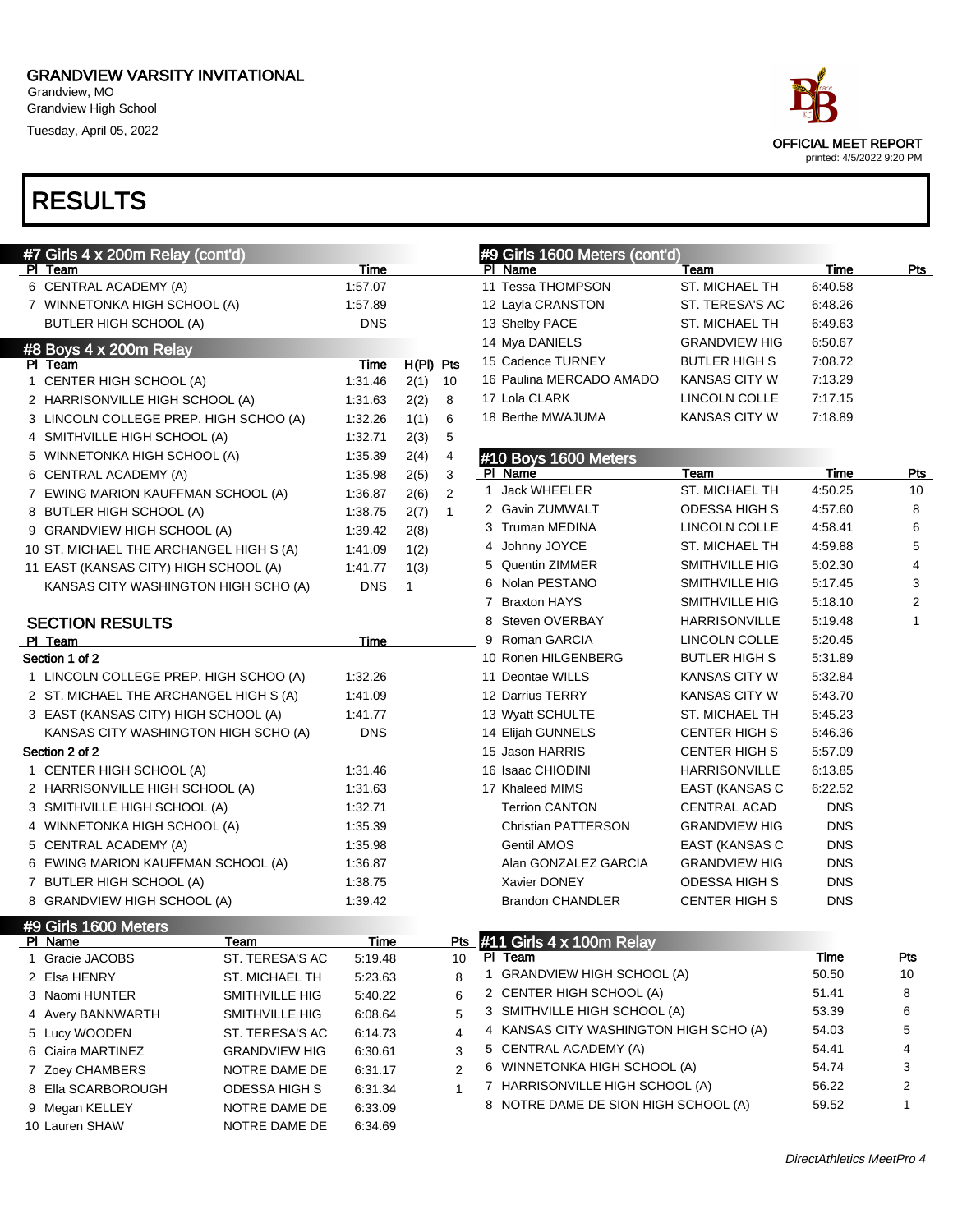Grandview, MO Grandview High School Tuesday, April 05, 2022



| #12 Boys 4 x 100m Relay                |                      |            |                |                | #13 Girls 400 Meters (cont'd) |                      |            |                |
|----------------------------------------|----------------------|------------|----------------|----------------|-------------------------------|----------------------|------------|----------------|
| PI Team                                |                      | Time       | $H(PI)$ Pts    |                | PI Name                       | Team                 | Time       | $H(PI)$ Pts    |
| 1 GRANDVIEW HIGH SCHOOL (A)            |                      | 43.85      | 2(1)           | 10             | 18 Emma LYON                  | <b>HARRISONVILLE</b> | 1:10.97    | 2(2)           |
| 2 LINCOLN COLLEGE PREP. HIGH SCHOO (A) |                      | 43.95      | 1(1)           | 8              | 19 Madison TYRA               | <b>WINNETONKA HI</b> | 1:11.57    | 3(8)           |
| 3 CENTER HIGH SCHOOL (A)               |                      | 44.46      | 2(2)           | 6              | 20 Sharis RUSH                | KANSAS CITY W        | 1:12.15    | 2(3)           |
| 4 HARRISONVILLE HIGH SCHOOL (A)        |                      | 44.88      | 2(3)           | 5              | 21 Jaela MITCHELL             | <b>GRANDVIEW HIG</b> | 1:12.32    | 1(3)           |
| 5 SMITHVILLE HIGH SCHOOL (A)           |                      | 45.03      | 2(4)           | 4              | 22 Lauren SPENCER             | <b>GRANDVIEW HIG</b> | 1:12.94    | 1(4)           |
| 6 BUTLER HIGH SCHOOL (A)               |                      | 45.97      | 2(5)           | 3              | 23 Myah SHIELDS               | ODESSA HIGH S        | 1:16.14    | 1(5)           |
| 7 EWING MARION KAUFFMAN SCHOOL (A)     |                      | 46.16      | 2(6)           | 2              | 24 Morgyn LEWIS               | LINCOLN COLLE        | 1:19.28    | 1(6)           |
| 8 WINNETONKA HIGH SCHOOL (A)           |                      | 46.85      | 2(7)           | $\mathbf{1}$   | <b>Kelsey GAARDER</b>         | ST. TERESA'S AC      | DQ         | 4              |
| 9 ST. MICHAEL THE ARCHANGEL HIGH S (A) |                      | 48.32      | 1(2)           |                | Ellie PEISTER                 | <b>CENTER HIGH S</b> | DQ         | 2              |
| 10 EAST (KANSAS CITY) HIGH SCHOOL (A)  |                      | 48.43      | 1(3)           |                | Esther ILUNGA                 | <b>WINNETONKA HI</b> | <b>DNS</b> | 2              |
| CENTRAL ACADEMY (A)                    |                      | <b>DNS</b> | $\overline{2}$ |                | Makaila TRAYLOR               | NOTRE DAME DE        | <b>DNS</b> | 2              |
|                                        |                      |            |                |                | Amari LEE                     | <b>CENTRAL ACAD</b>  | <b>DNS</b> | $\mathbf{1}$   |
| <b>SECTION RESULTS</b>                 |                      |            |                |                | Markayla BOWENS               | <b>KANSAS CITY W</b> | <b>DNS</b> | 2              |
| PI Team                                |                      | Time       |                |                | Jha-di WESTON                 | <b>GRANDVIEW HIG</b> | <b>DNS</b> | 2              |
| Section 1 of 2                         |                      |            |                |                | Niyah ROLLINS                 | <b>CENTRAL ACAD</b>  | <b>DNS</b> | $\overline{1}$ |
| 1 LINCOLN COLLEGE PREP. HIGH SCHOO (A) |                      | 43.95      |                |                |                               |                      |            |                |
| 2 ST. MICHAEL THE ARCHANGEL HIGH S (A) |                      | 48.32      |                |                | <b>SECTION RESULTS</b>        |                      |            |                |
| 3 EAST (KANSAS CITY) HIGH SCHOOL (A)   |                      | 48.43      |                |                | PI Name                       | Team                 | Time       |                |
| Section 2 of 2                         |                      |            |                |                | Section 1 of 4                |                      |            |                |
| 1 GRANDVIEW HIGH SCHOOL (A)            |                      | 43.85      |                |                | 1 Mikayla HENRY               | KANSAS CITY W        | 1:08.60    |                |
| 2 CENTER HIGH SCHOOL (A)               |                      | 44.46      |                |                | 2 Jocelyn UNDERWOOD           | <b>BUTLER HIGH S</b> | 1:10.92    |                |
| 3 HARRISONVILLE HIGH SCHOOL (A)        |                      | 44.88      |                |                | 3 Jaela MITCHELL              | <b>GRANDVIEW HIG</b> | 1:12.32    |                |
| 4 SMITHVILLE HIGH SCHOOL (A)           |                      | 45.03      |                |                | 4 Lauren SPENCER              | <b>GRANDVIEW HIG</b> | 1:12.94    |                |
| 5 BUTLER HIGH SCHOOL (A)               |                      | 45.97      |                |                | 5 Myah SHIELDS                | <b>ODESSA HIGH S</b> | 1:16.14    |                |
| 6 EWING MARION KAUFFMAN SCHOOL (A)     |                      | 46.16      |                |                | 6 Morgyn LEWIS                | LINCOLN COLLE        | 1:19.28    |                |
| 7 WINNETONKA HIGH SCHOOL (A)           |                      | 46.85      |                |                | Amari LEE                     | <b>CENTRAL ACAD</b>  | <b>DNS</b> |                |
| CENTRAL ACADEMY (A)                    |                      | <b>DNS</b> |                |                | Niyah ROLLINS                 | CENTRAL ACAD         | <b>DNS</b> |                |
| #13 Girls 400 Meters                   |                      |            |                |                | Section 2 of 4                |                      |            |                |
| PI Name                                | Team                 | Time       | $H(PI)$ Pts    |                | 1 Journee BYRD                | <b>CENTRAL ACAD</b>  | 1:09.92    |                |
| 1 Emerson SHELTON                      | NOTRE DAME DE        | 1:02.47    | 3(1)           | 10             | 2 Emma LYON                   | HARRISONVILLE        | 1:10.97    |                |
| 2 April PATE                           | ST. MICHAEL TH       | 1:03.49    | 4(1)           | 8              | 3 Sharis RUSH                 | <b>KANSAS CITY W</b> | 1:12.15    |                |
| 3 Kayleigh NORRIS                      | HARRISONVILLE        | 1:04.29    | 4(2)           | 6              | Ellie PEISTER                 | <b>CENTER HIGH S</b> | DQ         |                |
| 4 Nyasia WRIGHT                        | LINCOLN COLLE        | 1:05.66    | 3(2)           | 5              | Esther ILUNGA                 | <b>WINNETONKA HI</b> | <b>DNS</b> |                |
| 5 Bailey CUTLER                        | SMITHVILLE HIG       | 1:06.00    | 3(3)           | 4              | Makaila TRAYLOR               | NOTRE DAME DE        | <b>DNS</b> |                |
| 6 Taiyahna PRUETT                      | <b>CENTER HIGH S</b> | 1:06.29    | 4(3)           | 3              | Markayla BOWENS               | KANSAS CITY W        | <b>DNS</b> |                |
| 7 Abigail NICHOLS                      | SMITHVILLE HIG       | 1:06.47    | 3(4)           | 2              | Jha-di WESTON                 | <b>GRANDVIEW HIG</b> | <b>DNS</b> |                |
| 8 Cheyenne PALMER                      | ODESSA HIGH S        | 1:06.71    | 3(5)           | $\overline{1}$ | Section 3 of 4                |                      |            |                |
| 9 Ava PATE                             | ST. MICHAEL TH       | 1:07.58    | 4(4)           |                | 1 Emerson SHELTON             | NOTRE DAME DE        | 1:02.47    |                |
| 10 Naomi HUNTER                        | SMITHVILLE HIG       | 1:07.80    | 4(5)           |                | 2 Nyasia WRIGHT               | LINCOLN COLLE        | 1:05.66    |                |
| 11 Amara BROWN                         | LINCOLN COLLE        | 1:08.39    | 3(6)           |                | 3 Bailey CUTLER               | SMITHVILLE HIG       | 1:06.00    |                |
| 12 Mikayla HENRY                       | <b>KANSAS CITY W</b> | 1:08.60    | 1(1)           |                | 4 Abigail NICHOLS             | SMITHVILLE HIG       | 1:06.47    |                |
| 13 Madeline SALLEE                     | ST. TERESA'S AC      | 1:09.51    | 3(7)           |                | 5 Cheyenne PALMER             | ODESSA HIGH S        | 1:06.71    |                |
| 14 Emma NOVOSEL                        | ST. TERESA'S AC      | 1:09.82    | 4(6)           |                | 6 Amara BROWN                 | LINCOLN COLLE        | 1:08.39    |                |
| 15 Journee BYRD                        | CENTRAL ACAD         | 1:09.92    | 2(1)           |                | 7 Madeline SALLEE             | ST. TERESA'S AC      | 1:09.51    |                |
| 16 Keiyah COLE                         | <b>CENTER HIGH S</b> | 1:10.86    | 4(7)           |                | 8 Madison TYRA                | <b>WINNETONKA HI</b> | 1:11.57    |                |
| 17 Jocelyn UNDERWOOD                   | <b>BUTLER HIGH S</b> | 1:10.92    | 1(2)           |                | Section 4 of 4                |                      |            |                |
|                                        |                      |            |                |                |                               |                      |            |                |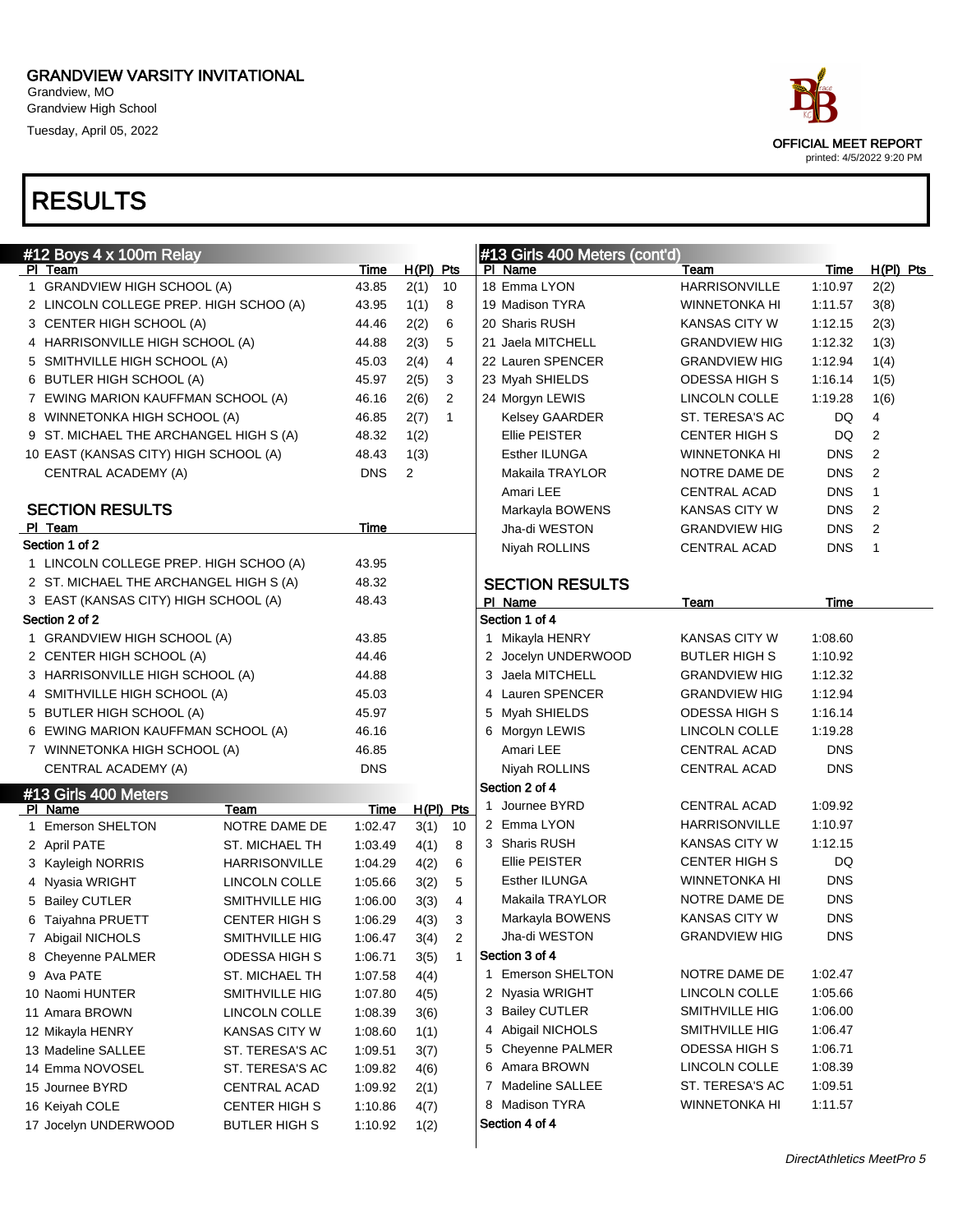Grandview, MO Grandview High School Tuesday, April 05, 2022

|   | #13 Girls 400 Meters (cont'd) |                      |            |              |                |              | #14 Boys 400 Meters (cont'd) |                       |             |             |    |
|---|-------------------------------|----------------------|------------|--------------|----------------|--------------|------------------------------|-----------------------|-------------|-------------|----|
|   | PI Name                       | Team                 | Time       |              |                |              | PI Name                      | Team                  | <b>Time</b> |             |    |
|   | 1 April PATE                  | ST. MICHAEL TH       | 1:03.49    |              |                |              | 3 Jermal GARDNER             | EAST (KANSAS C        | 1:14.37     |             |    |
|   | 2 Kayleigh NORRIS             | <b>HARRISONVILLE</b> | 1:04.29    |              |                |              | <b>Cleveland GARRETT</b>     | EAST (KANSAS C        | <b>DNS</b>  |             |    |
|   | 3 Taiyahna PRUETT             | <b>CENTER HIGH S</b> | 1:06.29    |              |                |              | McKenzie CARLOCK             | CENTRAL ACAD          | <b>DNS</b>  |             |    |
|   | 4 Ava PATE                    | ST. MICHAEL TH       | 1:07.58    |              |                |              | Damian MEDINA                | <b>KANSAS CITY W</b>  | <b>DNS</b>  |             |    |
|   | 5 Naomi HUNTER                | SMITHVILLE HIG       | 1:07.80    |              |                |              | Section 2 of 4               |                       |             |             |    |
|   | 6 Emma NOVOSEL                | ST. TERESA'S AC      | 1:09.82    |              |                |              | 1 Chaddrick JONES            | <b>KANSAS CITY W</b>  | 56.81       |             |    |
|   | 7 Keiyah COLE                 | <b>CENTER HIGH S</b> | 1:10.86    |              |                |              | 2 Carter TRUMBORE            | <b>BUTLER HIGH S</b>  | 59.71       |             |    |
|   | Kelsey GAARDER                | ST. TERESA'S AC      | <b>DQ</b>  |              |                |              | 3 AJ CALDWELL                | <b>CENTER HIGH S</b>  | 1:01.59     |             |    |
|   | #14 Boys 400 Meters           |                      |            |              |                | 4            | Koreyian SMITH               | CENTRAL ACAD          | 1:02.98     |             |    |
|   | PI Name                       | Team                 | Time       | H(PI) Pts    |                |              | 5 Keyvion KING               | <b>CENTER HIGH S</b>  | 1:03.54     |             |    |
|   | 1 Arnaldo ACSENVIL            | <b>WINNETONKA HI</b> | 54.87      | 4(1)         | 10             |              | 6 Blake SULLIVAN             | <b>ODESSA HIGH S</b>  | 1:05.70     |             |    |
|   | 2 Nathan NEWTON               | <b>WINNETONKA HI</b> | 55.08      | 3(1)         | 8              |              | 7 Kenny WARING               | <b>BUTLER HIGH S</b>  | 1:07.29     |             |    |
|   | 3 Keivon BOOKER               | <b>CENTRAL ACAD</b>  | 56.06      | 3(2)         | 6              |              | Zane PALMER                  | <b>ODESSA HIGH S</b>  | <b>DNS</b>  |             |    |
|   | 4 Timothy MCCANE              | <b>WINNETONKA HI</b> | 56.14      | 4(2)         | 5              |              | Section 3 of 4               |                       |             |             |    |
|   | 5 Malachi ROSS                | <b>GRANDVIEW HIG</b> | 56.35      | 4(3)         | 4              |              | 1 Nathan NEWTON              | <b>WINNETONKA HI</b>  | 55.08       |             |    |
|   | 6 Chaddrick JONES             | KANSAS CITY W        | 56.81      | 2(1)         | 3              |              | 2 Keivon BOOKER              | CENTRAL ACAD          | 56.06       |             |    |
|   | 7 Danny RICHARDSON            | <b>GRANDVIEW HIG</b> | 57.34      | 4(4)         | $\overline{2}$ |              | 3 Max MCKENZIE               | SMITHVILLE HIG        | 1:01.10     |             |    |
|   | 8 Carter TRUMBORE             | <b>BUTLER HIGH S</b> | 59.71      | 2(2)         | $\mathbf{1}$   |              | 4 Nicholas HARLIN            | SMITHVILLE HIG        | 1:01.62     |             |    |
| 9 | <b>Jake CARTER</b>            | SMITHVILLE HIG       | 59.72      | 4(5)         |                |              | 5 Nehemiah PARKER            | <b>CENTER HIGH S</b>  | 1:06.99     |             |    |
|   | 10 Max MCKENZIE               | SMITHVILLE HIG       | 1:01.10    | 3(3)         |                |              | <b>Carter LAWSON</b>         | <b>HARRISONVILLE</b>  | <b>DNS</b>  |             |    |
|   | 11 AJ CALDWELL                | <b>CENTER HIGH S</b> | 1:01.59    | 2(3)         |                |              | Jaeden JENKINS               | <b>EWING MARION</b>   | <b>DNS</b>  |             |    |
|   | 12 Nicholas HARLIN            | SMITHVILLE HIG       | 1:01.62    | 3(4)         |                |              | <b>Widnor LOUIS</b>          | <b>GRANDVIEW HIG</b>  | <b>DNS</b>  |             |    |
|   | 13 Koreyian SMITH             | <b>CENTRAL ACAD</b>  | 1:02.98    | 2(4)         |                |              | Section 4 of 4               |                       |             |             |    |
|   | 14 Keyvion KING               | <b>CENTER HIGH S</b> | 1:03.54    | 2(5)         |                |              | 1 Arnaldo ACSENVIL           | <b>WINNETONKA HI</b>  | 54.87       |             |    |
|   | 15 Roman COUCH                | KANSAS CITY W        | 1:04.80    | 1(1)         |                |              | 2 Timothy MCCANE             | <b>WINNETONKA HI</b>  | 56.14       |             |    |
|   | 16 Blake SULLIVAN             | ODESSA HIGH S        | 1:05.70    | 2(6)         |                |              | 3 Malachi ROSS               | <b>GRANDVIEW HIG</b>  | 56.35       |             |    |
|   | 17 Nehemiah PARKER            | <b>CENTER HIGH S</b> | 1:06.99    | 3(5)         |                | 4            | Danny RICHARDSON             | <b>GRANDVIEW HIG</b>  | 57.34       |             |    |
|   | 18 Kenny WARING               | <b>BUTLER HIGH S</b> | 1:07.29    | 2(7)         |                | 5            | Jake CARTER                  | SMITHVILLE HIG        | 59.72       |             |    |
|   | 19 Khaleed MIMS               | EAST (KANSAS C       | 1:08.88    | 1(2)         |                |              | Adysen ENG                   | <b>HARRISONVILLE</b>  | <b>DNS</b>  |             |    |
|   | 20 Jermal GARDNER             | EAST (KANSAS C       | 1:14.37    | 1(3)         |                |              | Zackary STORY                | LINCOLN COLLE         | <b>DNS</b>  |             |    |
|   | <b>Cleveland GARRETT</b>      | EAST (KANSAS C       | <b>DNS</b> | $\mathbf{1}$ |                |              | Trey'Cee BROWN               | <b>EWING MARION</b>   | <b>DNS</b>  |             |    |
|   | McKenzie CARLOCK              | CENTRAL ACAD         | <b>DNS</b> | $\mathbf{1}$ |                |              | #15 Girls 300m Hurdles       |                       |             |             |    |
|   | Damian MEDINA                 | <b>KANSAS CITY W</b> | <b>DNS</b> | $\mathbf{1}$ |                |              | PI Name                      | Team                  | Time        | $H(PI)$ Pts |    |
|   | Zane PALMER                   | <b>ODESSA HIGH S</b> | <b>DNS</b> | 2            |                | $\mathbf{1}$ | Madison JOHNSON              | <b>HARRISONVILLE</b>  | 51.25       | 3(1)        | 10 |
|   | Carter LAWSON                 | <b>HARRISONVILLE</b> | <b>DNS</b> | 3            |                |              | 2 Brooklyn RICHIE            | <b>SMITHVILLE HIG</b> | 53.27       | 3(2)        | 8  |
|   | Jaeden JENKINS                | <b>EWING MARION</b>  | <b>DNS</b> | 3            |                |              | 3 Annalee GARDNER            | <b>BUTLER HIGH S</b>  | 53.93       | 3(3)        | 6  |
|   | Widnor LOUIS                  | <b>GRANDVIEW HIG</b> | <b>DNS</b> | 3            |                |              | 4 Promyse CUNNINGHAM         | <b>CENTER HIGH S</b>  | 55.54       | 3(4)        | 5  |
|   | Adysen ENG                    | <b>HARRISONVILLE</b> | <b>DNS</b> | 4            |                |              | 5 Julia FISHER               | SMITHVILLE HIG        | 56.03       | 3(5)        | 4  |
|   | Zackary STORY                 | LINCOLN COLLE        | <b>DNS</b> | 4            |                |              | 6 Lanyn SISK                 | <b>ODESSA HIGH S</b>  | 56.90       | 2(1)        | 3  |
|   | Trey'Cee BROWN                | <b>EWING MARION</b>  | <b>DNS</b> | 4            |                |              | 7 Ella SCARBOROUGH           | <b>ODESSA HIGH S</b>  | 58.66       | 2(2)        | 2  |
|   |                               |                      |            |              |                |              | 8 Grace BEELMAN              | NOTRE DAME DE         | 58.80       | 3(6)        | 1  |
|   | <b>SECTION RESULTS</b>        |                      |            |              |                | 9            | Jada WILCOX                  | <b>GRANDVIEW HIG</b>  | 58.96       | 1(1)        |    |
|   | PI Name                       | <b>Team</b>          | Time       |              |                |              | 10 Susan CAROL BESONG        | <b>CENTER HIGH S</b>  | 1:01.13     | 2(3)        |    |
|   | Section 1 of 4                |                      |            |              |                |              | 11 Da'Miyah JONES            | CENTRAL ACAD          | 1:01.58     | 2(4)        |    |
|   | 1 Roman COUCH                 | <b>KANSAS CITY W</b> | 1:04.80    |              |                |              | 12 Lyana WILKS               | <b>GRANDVIEW HIG</b>  | 1:01.67     | 1(2)        |    |
|   | 2 Khaleed MIMS                | EAST (KANSAS C       | 1:08.88    |              |                |              | 13 A'milah WEDDINGTON        | <b>GRANDVIEW HIG</b>  | 1:02.94     | 3(7)        |    |

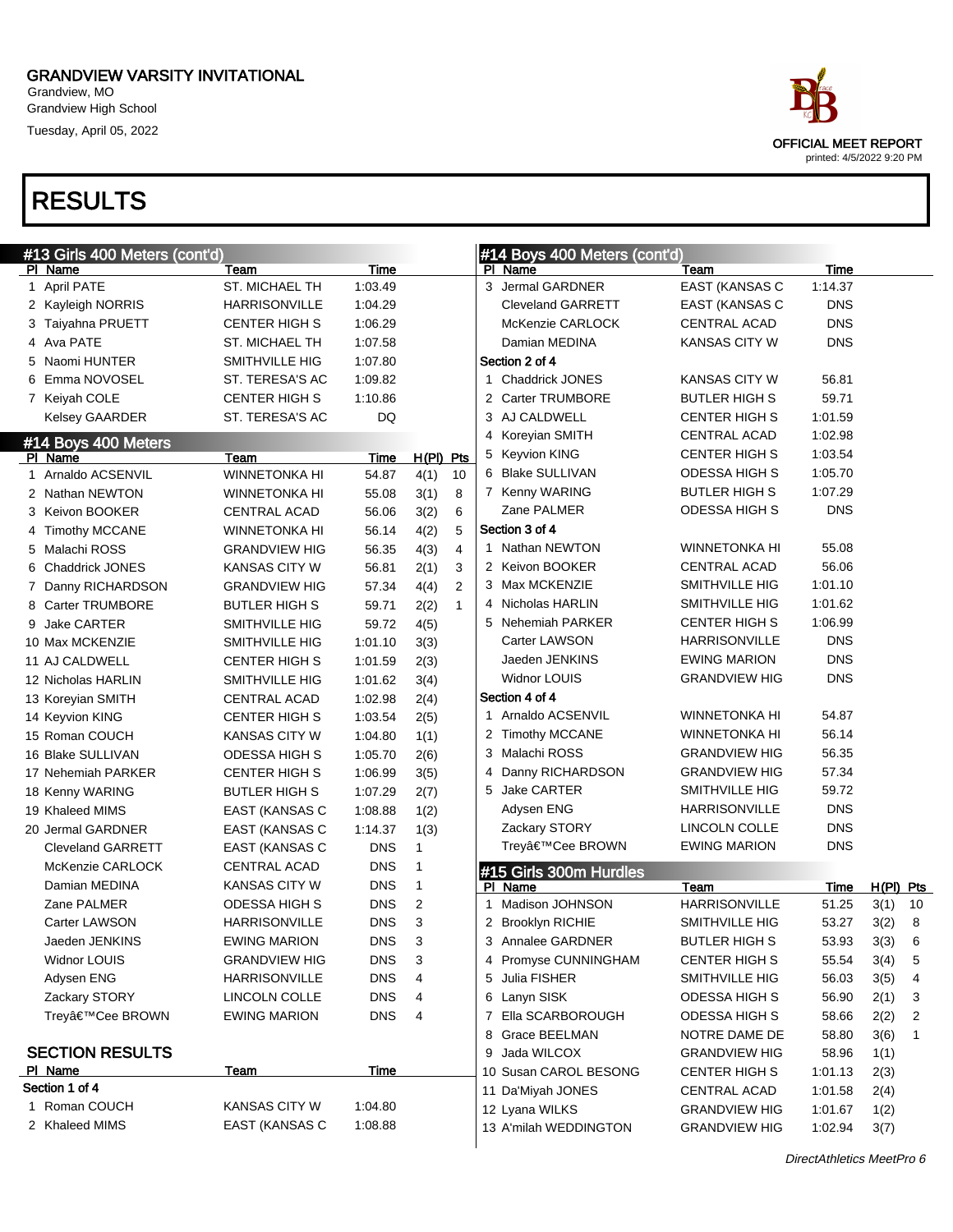Grandview, MO Grandview High School Tuesday, April 05, 2022





| #15 Girls 300m Hurdles (cont'd) |                       |             |                        | #16 Boys 300m Hurdles (cont'd) |                       |             |                |
|---------------------------------|-----------------------|-------------|------------------------|--------------------------------|-----------------------|-------------|----------------|
| PI Name                         | Team                  | <b>Time</b> | $H(PI)$ Pts            | PI Name                        | Team                  | <b>Time</b> | $H(PI)$ Pts    |
| 14 Halo NUNN                    | <b>GRANDVIEW HIG</b>  | 1:05.20     | 1(3)                   | Jermal GARDNER                 | EAST (KANSAS C        | <b>DNS</b>  | 1              |
| 15 Amarra BISHOP-OLIVER         | <b>CENTER HIGH S</b>  | 1:10.32     | 2(5)                   | Michael EWELL                  | <b>GRANDVIEW HIG</b>  | <b>DNS</b>  | 1              |
| Ta'Naiya LYONS                  | <b>EWING MARION</b>   | <b>DNS</b>  | 2                      | JohVonte ROSS                  | <b>KANSAS CITY W</b>  | <b>DNS</b>  | 2              |
| Janie RAMIREZ                   | CENTRAL ACAD          | <b>DNS</b>  | 2                      | Lucas ALLEN                    | SMITHVILLE HIG        | <b>DNS</b>  | 2              |
| Destiny LAIN                    | <b>CENTRAL ACAD</b>   | <b>DNS</b>  | 3                      | Vince BOWEN                    | <b>CENTER HIGH S</b>  | <b>DNS</b>  | $\overline{2}$ |
|                                 |                       |             |                        | Elnailo MUSHATT                | <b>CENTRAL ACAD</b>   | <b>DNS</b>  | $\overline{2}$ |
| <b>SECTION RESULTS</b>          |                       |             |                        | Evan MARTINEZ                  | LINCOLN COLLE         | <b>DNS</b>  | 3              |
| PI Name                         | Team                  | Time        |                        |                                |                       |             |                |
| Section 1 of 3                  |                       |             |                        | <b>SECTION RESULTS</b>         |                       |             |                |
| 1 Jada WILCOX                   | <b>GRANDVIEW HIG</b>  | 58.96       |                        | PI Name                        | Team                  | Time        |                |
| 2 Lyana WILKS                   | <b>GRANDVIEW HIG</b>  | 1:01.67     |                        | Section 1 of 3                 |                       |             |                |
| 3 Halo NUNN                     | <b>GRANDVIEW HIG</b>  | 1:05.20     |                        | 1 Treyvion TIBBET              | KANSAS CITY W         | 54.46       |                |
| Section 2 of 3                  |                       |             |                        | 2 Davion CARTER                | <b>EAST (KANSAS C</b> | 55.07       |                |
| 1 Lanyn SISK                    | ODESSA HIGH S         | 56.90       |                        | Phillip CONWAY                 | EAST (KANSAS C        | <b>DNS</b>  |                |
| 2 Ella SCARBOROUGH              | ODESSA HIGH S         | 58.66       |                        | Micheal LEE                    | <b>KANSAS CITY W</b>  | <b>DNS</b>  |                |
| 3 Susan CAROL BESONG            | <b>CENTER HIGH S</b>  | 1:01.13     |                        | Jermal GARDNER                 | <b>EAST (KANSAS C</b> | <b>DNS</b>  |                |
| 4 Da'Miyah JONES                | CENTRAL ACAD          | 1:01.58     |                        | <b>Michael EWELL</b>           | <b>GRANDVIEW HIG</b>  | <b>DNS</b>  |                |
| 5 Amarra BISHOP-OLIVER          | <b>CENTER HIGH S</b>  | 1:10.32     |                        | Section 2 of 3                 |                       |             |                |
| Ta'Naiya LYONS                  | <b>EWING MARION</b>   | <b>DNS</b>  |                        | 1 Omarion HENDERSON            | <b>CENTER HIGH S</b>  | 48.10       |                |
| Janie RAMIREZ                   | <b>CENTRAL ACAD</b>   | <b>DNS</b>  |                        | 2 Jameson RAUTH                | LINCOLN COLLE         | 49.00       |                |
| Section 3 of 3                  |                       |             |                        | Dwight WYNNE<br>3              | <b>CENTER HIGH S</b>  | 50.72       |                |
| 1 Madison JOHNSON               | <b>HARRISONVILLE</b>  | 51.25       |                        | 4 Tyrease HOMES                | <b>CENTRAL ACAD</b>   | 50.83       |                |
| 2 Brooklyn RICHIE               | <b>SMITHVILLE HIG</b> | 53.27       |                        | JohVonte ROSS                  | <b>KANSAS CITY W</b>  | <b>DNS</b>  |                |
| 3 Annalee GARDNER               | <b>BUTLER HIGH S</b>  | 53.93       |                        | Lucas ALLEN                    | SMITHVILLE HIG        | <b>DNS</b>  |                |
| 4 Promyse CUNNINGHAM            | <b>CENTER HIGH S</b>  | 55.54       |                        | Vince BOWEN                    | <b>CENTER HIGH S</b>  | <b>DNS</b>  |                |
| 5 Julia FISHER                  | SMITHVILLE HIG        | 56.03       |                        | Elnailo MUSHATT                | <b>CENTRAL ACAD</b>   | <b>DNS</b>  |                |
| 6 Grace BEELMAN                 | NOTRE DAME DE         | 58.80       |                        | Section 3 of 3                 |                       |             |                |
| 7 A'milah WEDDINGTON            | <b>GRANDVIEW HIG</b>  | 1:02.94     |                        | 1 Rhett FOSTER                 | SMITHVILLE HIG        | 41.19       |                |
| Destiny LAIN                    | CENTRAL ACAD          | <b>DNS</b>  |                        | 2 Dawson SCHROCK               | <b>HARRISONVILLE</b>  | 42.08       |                |
| #16 Boys 300m Hurdles           |                       |             |                        | 3 Noah KING                    | <b>HARRISONVILLE</b>  | 44.01       |                |
| PI Name                         | <b>Team</b>           | Time        | $H(PI)$ Pts            | 4 Dylan DAVIDSON               | <b>BUTLER HIGH S</b>  | 45.24       |                |
| 1 Rhett FOSTER                  | SMITHVILLE HIG        | 41.19       | 3(1)<br>10             | 5 Kyle CORKILL                 | SMITHVILLE HIG        | 46.37       |                |
| 2 Dawson SCHROCK                | <b>HARRISONVILLE</b>  | 42.08       | 3(2)<br>8              | 6 Jayden HETRICK               | HARRISONVILLE         | 46.70       |                |
| 3 Noah KING                     | <b>HARRISONVILLE</b>  | 44.01       | 3(3)<br>6              | 7 Jakeam ALEXANDER             | <b>CENTRAL ACAD</b>   | 49.48       |                |
| 4 Dylan DAVIDSON                | <b>BUTLER HIGH S</b>  | 45.24       | 3(4)<br>5              | Evan MARTINEZ                  | LINCOLN COLLE         | <b>DNS</b>  |                |
| 5 Kyle CORKILL                  | SMITHVILLE HIG        | 46.37       | 3(5)<br>4              | #17 Girls 800 Meters           |                       |             |                |
| 6 Jayden HETRICK                | HARRISONVILLE         | 46.70       | 3(6)<br>3              | PI Name                        | <b>Team</b>           | <u>Time</u> | <b>Pts</b>     |
| 7 Omarion HENDERSON             | CENTER HIGH S         | 48.10       | $\overline{c}$<br>2(1) | 1 Kayleigh NORRIS              | <b>HARRISONVILLE</b>  | 2:35.36     | 10             |
| Jameson RAUTH<br>8              | LINCOLN COLLE         | 49.00       | $\mathbf{1}$<br>2(2)   | 2 Elsa HENRY                   | ST. MICHAEL TH        | 2:38.80     | 8              |
| 9 Jakeam ALEXANDER              | CENTRAL ACAD          | 49.48       | 3(7)                   | 3 Avery BANNWARTH              | SMITHVILLE HIG        | 2:44.81     | 6              |
| 10 Dwight WYNNE                 | <b>CENTER HIGH S</b>  | 50.72       | 2(3)                   | 4 Ivonne LUCHO                 | <b>GRANDVIEW HIG</b>  | 2:46.01     | 5              |
| 11 Tyrease HOMES                | CENTRAL ACAD          | 50.83       | 2(4)                   | 5 Kylnn LAWRENCE               | KANSAS CITY W         | 2:46.25     | 4              |
| 12 Treyvion TIBBET              | KANSAS CITY W         | 54.46       | 1(1)                   | 6 Tessa LIND                   | NOTRE DAME DE         | 2:53.54     | 3              |
| 13 Davion CARTER                | EAST (KANSAS C        | 55.07       | 1(2)                   | 7 Kelly RIFFLE                 | ST. TERESA'S AC       | 2:53.98     | 2              |
| Phillip CONWAY                  | EAST (KANSAS C        | <b>DNS</b>  | 1                      | 8 Sydney SMITH                 | ST. TERESA'S AC       | 2:54.03     | 1              |
| Micheal LEE                     | KANSAS CITY W         | <b>DNS</b>  | $\mathbf{1}$           | 9 Kaylin BENDON                | NOTRE DAME DE         | 2:57.55     |                |
|                                 |                       |             |                        |                                |                       |             |                |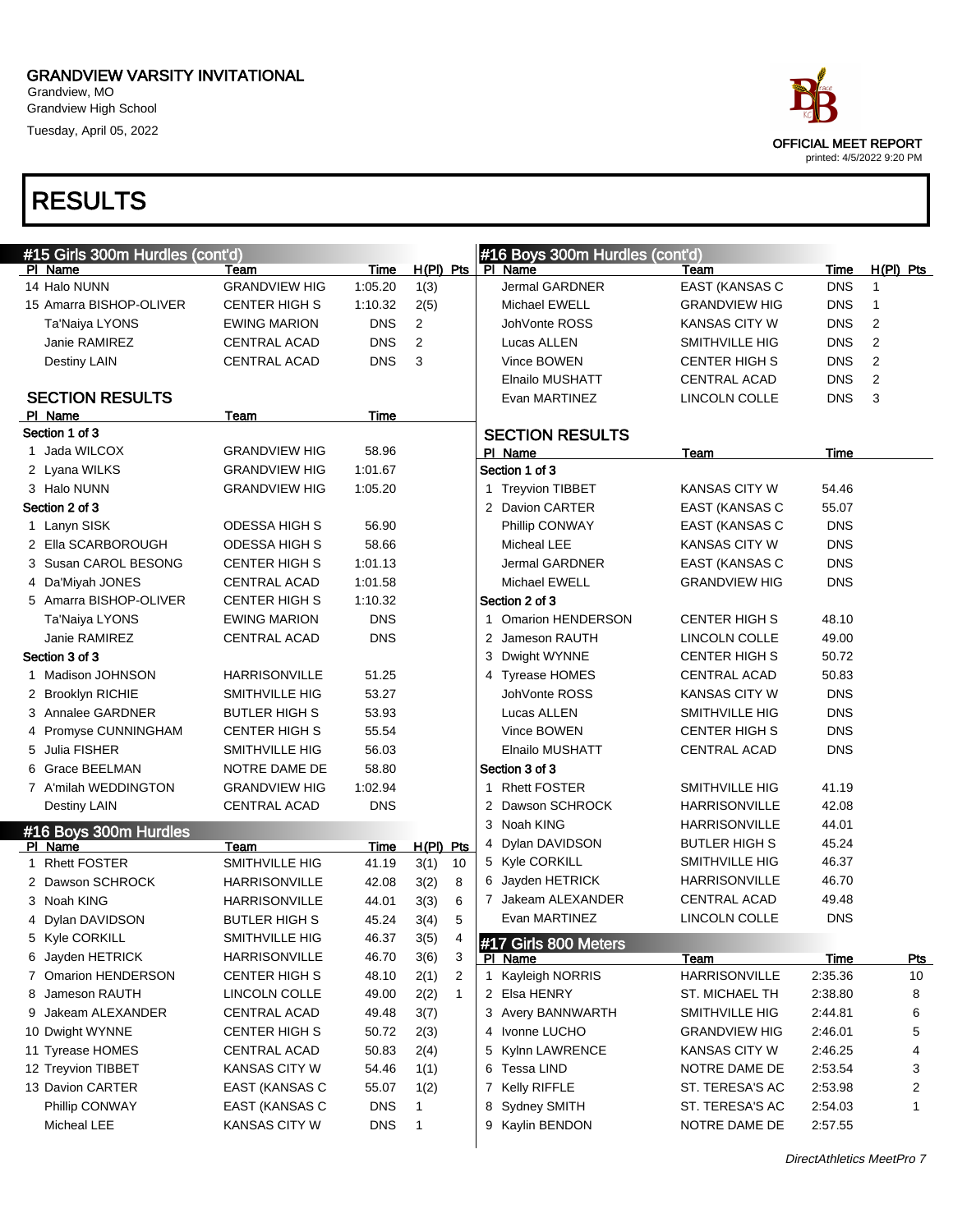Grandview, MO Grandview High School Tuesday, April 05, 2022

| #17 Girls 800 Meters (cont'd) |                      |             |              |                |   | #18 Boys 800 Meters (cont'd) |                           |            |             |    |
|-------------------------------|----------------------|-------------|--------------|----------------|---|------------------------------|---------------------------|------------|-------------|----|
| PI Name                       | Team                 | <u>Time</u> |              | $P$ ts         |   | <b>SECTION RESULTS</b>       |                           |            |             |    |
| 10 Journee BYRD               | CENTRAL ACAD         | 2:57.57     |              |                |   | PI Name                      | Team                      | Time       |             |    |
| 11 Tessa THOMPSON             | ST. MICHAEL TH       | 3:06.22     |              |                |   | Section 1 of 2               |                           |            |             |    |
| 12 Emma RIVERA                | LINCOLN COLLE        | 3:08.17     |              |                |   | 1 Johnny JOYCE               | ST. MICHAEL TH            | 2:25.64    |             |    |
| 13 Keylit ALVARADO GOMEZ      | LINCOLN COLLE        | 3:08.75     |              |                |   | 2 Nolan PESTANO              | SMITHVILLE HIG            | 2:28.72    |             |    |
| 14 Shelby PACE                | ST. MICHAEL TH       | 3:10.53     |              |                |   | 3 Terrion CANTON             | CENTRAL ACAD              | 2:30.46    |             |    |
| 15 Bridget LOVE               | LINCOLN COLLE        | 3:12.09     |              |                |   | 4 Wyatt SCHULTE              | ST. MICHAEL TH            | 2:37.33    |             |    |
| 16 Cadence TURNEY             | <b>BUTLER HIGH S</b> | 3:20.09     |              |                |   | 5 Blake SULLIVAN             | <b>ODESSA HIGH S</b>      | 2:37.66    |             |    |
| 17 Paulina MERCADO AMADO      | <b>KANSAS CITY W</b> | 3:24.22     |              |                |   | 6 Zach DYE                   | <b>HARRISONVILLE</b>      | 2:40.07    |             |    |
| 18 Berthe MWAJUMA             | <b>KANSAS CITY W</b> | 3:25.09     |              |                |   | 7 Jason HARRIS               | <b>CENTER HIGH S</b>      | 2:48.36    |             |    |
| 19 Krislyn HONEYCUTT          | <b>GRANDVIEW HIG</b> | 3:44.67     |              |                | 8 | <b>Gentil AMOS</b>           | EAST (KANSAS C            | 2:52.48    |             |    |
| Mary SCHUMM                   | NOTRE DAME DE        | <b>DNS</b>  |              |                |   | 9 Rahman FRANKLIN            | <b>CENTER HIGH S</b>      | 2:53.67    |             |    |
| Savanna MCCLURG               | <b>GRANDVIEW HIG</b> | <b>DNS</b>  |              |                |   | 10 Leisic GUNNELS            | <b>CENTER HIGH S</b>      | 2:55.83    |             |    |
|                               |                      |             |              |                |   | 11 Kenny WARING              | <b>BUTLER HIGH S</b>      | 3:00.80    |             |    |
| #18 Boys 800 Meters           |                      |             |              |                |   | Khaleed MIMS                 | EAST (KANSAS C            | <b>DNS</b> |             |    |
| PI Name                       | Team                 | <b>Time</b> | $H(PI)$ Pts  |                |   | Mason WALKER                 | <b>CENTRAL ACAD</b>       | <b>DNS</b> |             |    |
| 1 Jack WHEELER                | ST. MICHAEL TH       | 2:12.29     | 2(1)         | 10             |   | Darrius TERRY                | <b>KANSAS CITY W</b>      | <b>DNS</b> |             |    |
| 2 Alex BARTA                  | <b>HARRISONVILLE</b> | 2:13.46     | 2(2)         | 8              |   | Roman GARCIA                 | LINCOLN COLLE             | <b>DNS</b> |             |    |
| 3 Xavier DONEY                | <b>ODESSA HIGH S</b> | 2:17.34     | 2(3)         | 6              |   | Section 2 of 2               |                           |            |             |    |
| 4 Jace HELLBUSCH              | SMITHVILLE HIG       | 2:17.60     | 2(4)         | 5              |   | 1 Jack WHEELER               | ST. MICHAEL TH            | 2:12.29    |             |    |
| 5 Chris BROWN                 | <b>HARRISONVILLE</b> | 2:17.84     | 2(5)         | 4              |   | 2 Alex BARTA                 | <b>HARRISONVILLE</b>      | 2:13.46    |             |    |
| 6 Bol DENG                    | <b>WINNETONKA HI</b> | 2:18.74     | 2(6)         | 3              |   | 3 Xavier DONEY               | <b>ODESSA HIGH S</b>      | 2:17.34    |             |    |
| 7 Gavin ZUMWALT               | <b>ODESSA HIGH S</b> | 2:22.43     | 2(7)         | $\overline{2}$ |   | 4 Jace HELLBUSCH             | SMITHVILLE HIG            | 2:17.60    |             |    |
| 8 Christian PATTERSON         | <b>GRANDVIEW HIG</b> | 2:24.39     | 2(8)         | $\mathbf{1}$   |   | 5 Chris BROWN                | <b>HARRISONVILLE</b>      | 2:17.84    |             |    |
| 9 Alan GONZALEZ GARCIA        | <b>GRANDVIEW HIG</b> | 2:24.68     | 2(9)         |                |   | 6 Bol DENG                   | <b>WINNETONKA HI</b>      | 2:18.74    |             |    |
| 10 Johnny JOYCE               | ST. MICHAEL TH       | 2:25.64     | 1(1)         |                |   | 7 Gavin ZUMWALT              | <b>ODESSA HIGH S</b>      | 2:22.43    |             |    |
| 11 Nolan PESTANO              | SMITHVILLE HIG       | 2:28.72     | 1(2)         |                | 8 | <b>Christian PATTERSON</b>   | <b>GRANDVIEW HIG</b>      | 2:24.39    |             |    |
| 12 Terrion CANTON             | <b>CENTRAL ACAD</b>  | 2:30.46     | 1(3)         |                |   | 9 Alan GONZALEZ GARCIA       | <b>GRANDVIEW HIG</b>      | 2:24.68    |             |    |
| 13 Braxton HAYS               | SMITHVILLE HIG       | 2:32.00     | 2(10)        |                |   | 10 Braxton HAYS              | SMITHVILLE HIG            | 2:32.00    |             |    |
| 14 Wyatt SCHULTE              | ST. MICHAEL TH       | 2:37.33     | 1(4)         |                |   | 11 Ronen HILGENBERG          | BUTLER HIGH S             | 2:47.85    |             |    |
| 15 Blake SULLIVAN             | <b>ODESSA HIGH S</b> | 2:37.66     | 1(5)         |                |   | Ja' Quarey WILLIAMS          | <b>KANSAS CITY W</b>      | <b>DNS</b> |             |    |
| 16 Zach DYE                   | <b>HARRISONVILLE</b> | 2:40.07     | 1(6)         |                |   | Truman MEDINA                | LINCOLN COLLE             | <b>DNS</b> |             |    |
| 17 Ronen HILGENBERG           | <b>BUTLER HIGH S</b> | 2:47.85     | 2(11)        |                |   | Trey'Cee BROWN               | <b>EWING MARION</b>       | <b>DNS</b> |             |    |
| 18 Jason HARRIS               | <b>CENTER HIGH S</b> | 2:48.36     | 1(7)         |                |   | Manuel REYES                 | LINCOLN COLLE             | <b>DNS</b> |             |    |
| 19 Gentil AMOS                | EAST (KANSAS C       | 2:52.48     | 1(8)         |                |   | #19 Girls 200 Meters         |                           |            |             |    |
| 20 Rahman FRANKLIN            | <b>CENTER HIGH S</b> | 2:53.67     | 1(9)         |                |   | PI Name                      | <u>Team</u>               | Time       | $H(PI)$ Pts |    |
| 21 Leisic GUNNELS             | <b>CENTER HIGH S</b> | 2:55.83     | 1(10)        |                | 1 | Jordin MCGEE                 | GRANDVIEW HIG 27.28 (NW)  |            | 4(1)        | 10 |
| 22 Kenny WARING               | <b>BUTLER HIGH S</b> | 3:00.80     | 1(11)        |                |   | 2 Tajai COLEMAN              | CENTER HIGH S             | 27.50 (NW) | 5(1)        | 8  |
| Khaleed MIMS                  | EAST (KANSAS C       | <b>DNS</b>  | 1            |                |   | 3 Ayana WILLIAMS             | LINCOLN COLLE             | 28.00 (NW) | 5(2)        | 6  |
| Mason WALKER                  | <b>CENTRAL ACAD</b>  | <b>DNS</b>  | $\mathbf{1}$ |                |   | 4 Kendra RIGGS               | HARRISONVILLE 28.02 (NW)  |            | 4(2)        | 5  |
| Darrius TERRY                 | <b>KANSAS CITY W</b> | <b>DNS</b>  | $\mathbf{1}$ |                |   | 5 Taiyahna PRUETT            | CENTER HIGH S             | 28.03 (NW) | 4(3)        | 4  |
| Roman GARCIA                  | LINCOLN COLLE        | <b>DNS</b>  | $\mathbf{1}$ |                |   | 6 Jha-di WESTON              | GRANDVIEW HIG 28.06 (NW)  |            | 5(3)        | 3  |
| Ja' Quarey WILLIAMS           | KANSAS CITY W        | <b>DNS</b>  | 2            |                |   | 7 April PATE                 | ST. MICHAEL TH 28.24 (NW) |            | 5(4)        | 2  |
| Truman MEDINA                 | LINCOLN COLLE        | <b>DNS</b>  | 2            |                |   | 8 Karter WHITE               | LINCOLN COLLE             | 28.39 (NW) | 4(4)        | 1  |
| Trey'Cee BROWN                | <b>EWING MARION</b>  | <b>DNS</b>  | 2            |                |   | 9 McKinzy KIRKWOOD           | GRANDVIEW HIG 28.55 (NW)  |            | 3(1)        |    |
| Manuel REYES                  | LINCOLN COLLE        | <b>DNS</b>  | 2            |                |   | 10 Raven BUCKLES             | GRANDVIEW HIG 28.72 (NW)  |            | 3(2)        |    |
|                               |                      |             |              |                |   | 11 Aniyah ROWE               | <b>EWING MARION</b>       | 28.77 (NW) | 3(3)        |    |
|                               |                      |             |              |                |   |                              |                           |            |             |    |

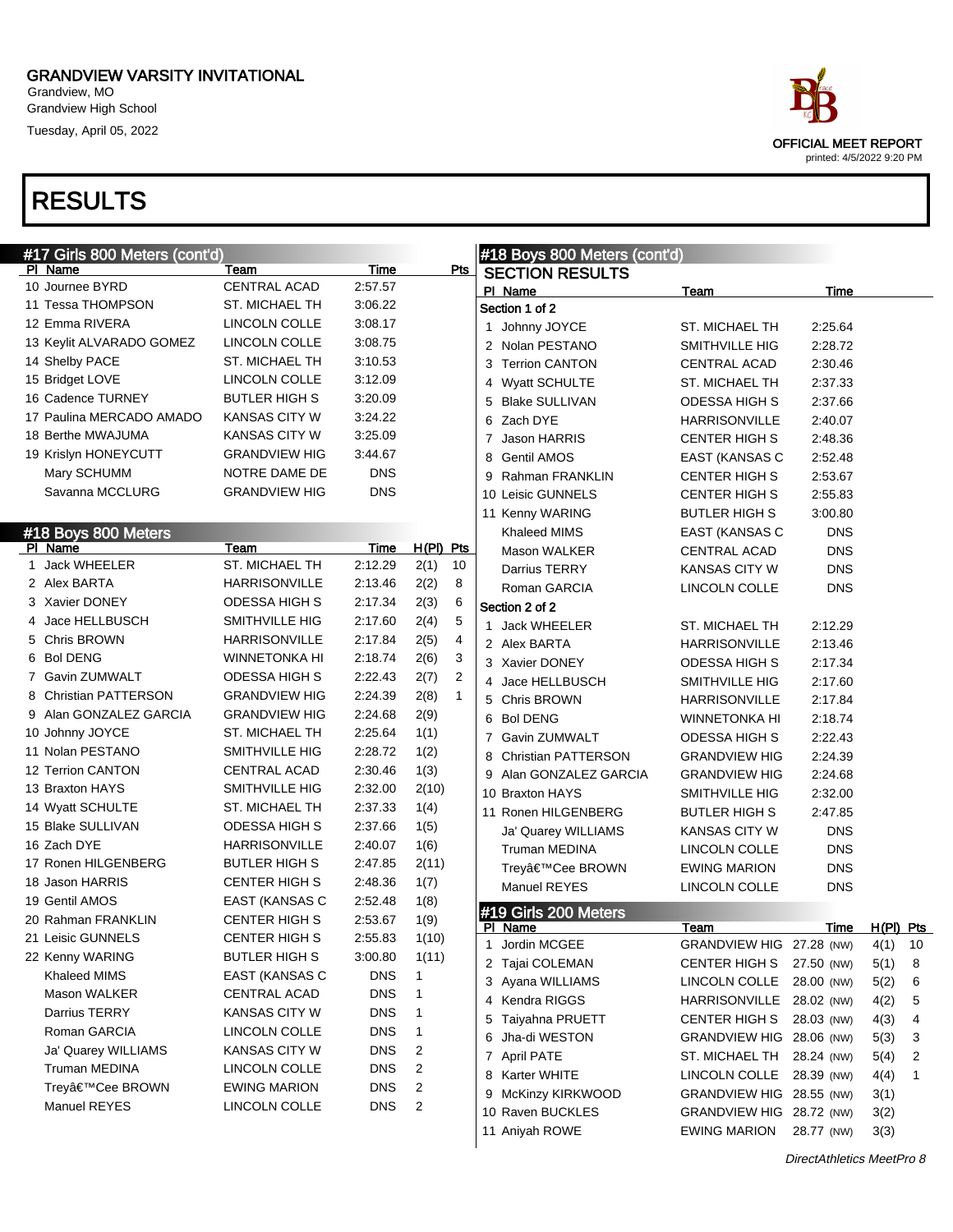Grandview, MO Grandview High School Tuesday, April 05, 2022

|             | race                                                     |
|-------------|----------------------------------------------------------|
|             | <b>OFFICIAL MEET REPORT</b><br>printed: 4/5/2022 9:20 PM |
|             |                                                          |
| <b>Taam</b> | Γime                                                     |

| #19 Girls 200 Meters (cont'd)            |                            |            |              |      |   | #19 Girls 200 Meters (cont'd)               |                                                 |            |              |                |
|------------------------------------------|----------------------------|------------|--------------|------|---|---------------------------------------------|-------------------------------------------------|------------|--------------|----------------|
| PI Name                                  | Team                       | Time       | H(PI) Pts    |      |   | PI Name                                     | Team                                            | Time       |              |                |
| 12 Tafaol MOHAMED                        | WINNETONKA HI              | 28.82 (NW) | 4(5)         |      |   | 6 Lilly WORNSON                             | <b>SMITHVILLE HIG</b>                           | 29.47      |              |                |
| 13 Gabriella CAMPBELL                    | ST. TERESA'S AC 28.91 (NW) |            | 5(5)         |      |   | 7 Shi'La LEWIS                              | <b>CENTRAL ACAD</b>                             | 32.30      |              |                |
| 14 Abigail NICHOLS                       | SMITHVILLE HIG             | 28.99 (NW) | 3(4)         |      |   | ReKeya HENDERSON                            | <b>CENTRAL ACAD</b>                             | <b>DNS</b> |              |                |
| 15 Ava PATE                              | ST. MICHAEL TH             | 29.13 (NW) | 3(5)         |      |   | Section 4 of 5                              |                                                 |            | Wind: (NW)   |                |
| 16 Keiyah COLE                           | <b>CENTER HIGH S</b>       | 29.18 (NW) | 5(6)         |      |   | 1 Jordin MCGEE                              | <b>GRANDVIEW HIG</b>                            | 27.28      |              |                |
| 17 Cheyenne PALMER                       | <b>ODESSA HIGH S</b>       | 29.40 (NW) | 4(6)         |      |   | 2 Kendra RIGGS                              | <b>HARRISONVILLE</b>                            | 28.02      |              |                |
| 18 Kamryn HARRIS                         | ST. TERESA'S AC 29.45 (NW) |            | 2(1)         |      |   | 3 Taiyahna PRUETT                           | <b>CENTER HIGH S</b>                            | 28.03      |              |                |
| 19 Lilly WORNSON                         | SMITHVILLE HIG             | 29.47 (NW) | 3(6)         |      |   | 4 Karter WHITE                              | LINCOLN COLLE                                   | 28.39      |              |                |
| 20 Lynnica HARLEY                        | <b>CENTRAL ACAD</b>        | 29.56 (NW) | 4(7)         |      | 5 | <b>Tafaol MOHAMED</b>                       | <b>WINNETONKA HI</b>                            | 28.82      |              |                |
| 21 Amorina ACSENVIL                      | <b>WINNETONKA HI</b>       | 29.78 (NW) | 2(2)         |      |   | 6 Cheyenne PALMER                           | ODESSA HIGH S                                   | 29.40      |              |                |
| 22 Ariella FIAGAN                        | LINCOLN COLLE              | 30.50 (NW) | 1(1)         |      |   | 7 Lynnica HARLEY                            | CENTRAL ACAD                                    | 29.56      |              |                |
| 23 Maci TAYLOR                           | <b>BUTLER HIGH S</b>       | 30.71 (NW) | 2(3)         |      |   | 8 Jessica ROBINSON                          | <b>KANSAS CITY W</b>                            | 31.42      |              |                |
| 24 Layla PINA                            | <b>WINNETONKA HI</b>       | 31.19 (NW) | 2(4)         |      |   | Section 5 of 5                              |                                                 |            | Wind: (NW)   |                |
| 25 Jessica ROBINSON                      | KANSAS CITY W              | 31.42 (NW) | 4(8)         |      |   | 1 Tajai COLEMAN                             | <b>CENTER HIGH S</b>                            | 27.50      |              |                |
| 26 Shi'La LEWIS                          | <b>CENTRAL ACAD</b>        | 32.30 (NW) | 3(7)         |      |   | 2 Ayana WILLIAMS                            | <b>LINCOLN COLLE</b>                            | 28.00      |              |                |
| 27 Myah SHIELDS                          | ODESSA HIGH S              | 32.50 (NW) | 2(5)         |      |   | 3 Jha-di WESTON                             | <b>GRANDVIEW HIG</b>                            | 28.06      |              |                |
| 28 Kimorah JACKSON                       | KANSAS CITY W              | 32.60 (NW) | 1(2)         |      |   | 4 April PATE                                | <b>ST. MICHAEL TH</b>                           | 28.24      |              |                |
| 29 Kemani GONZALES-FLAHART ODESSA HIGH S |                            | 33.55 (NW) | 2(6)         |      | 5 | <b>Gabriella CAMPBELL</b>                   | ST. TERESA'S AC                                 | 28.91      |              |                |
| 30 Layla GATES                           | ST. TERESA'S AC 33.66 (NW) |            | 1(3)         |      |   | 6 Keiyah COLE                               | <b>CENTER HIGH S</b>                            | 29.18      |              |                |
| Lilly WILLIAMSON                         | <b>KANSAS CITY W</b>       | DNS (NW)   | $\mathbf{1}$ |      |   | Alayna JOHNSON                              | <b>EWING MARION</b>                             | <b>DNS</b> |              |                |
| Suzanne SADE                             | NOTRE DAME DE              | DNS (NW)   | 2            |      |   | <b>Taitlyn MADISON</b>                      | <b>BUTLER HIGH S</b>                            | <b>DNS</b> |              |                |
| ReKeya HENDERSON                         | <b>CENTRAL ACAD</b>        | DNS (NW)   | 3            |      |   | #20 Boys 200 Meters                         |                                                 |            |              |                |
| Alayna JOHNSON                           | <b>EWING MARION</b>        | DNS (NW)   | 5            |      |   | PI Name                                     | Team                                            | Time       |              | H(PI) Pts      |
|                                          |                            |            |              |      |   |                                             |                                                 |            |              |                |
| <b>Taitlyn MADISON</b>                   | <b>BUTLER HIGH S</b>       | DNS (NW)   | 5            |      |   | 1 Jacorey LOVE                              | <b>CENTER HIGH S</b>                            | 22.93 (NW) | 5(1)         | 10             |
|                                          |                            |            |              |      |   | 2 Jet INGLES                                | SMITHVILLE HIG                                  | 23.01 (NW) |              | 8              |
| <b>SECTION RESULTS</b>                   |                            |            |              |      |   | 3 Cartez PHILLIPS                           | GRANDVIEW HIG 23.85 (NW)                        |            | 5(2)         | 6              |
| PI Name                                  | Team                       | Time       |              |      |   | 4 Christopher BLACHER                       | KANSAS CITY W                                   | 24.05 (NW) | 5(3)<br>3(1) | 5              |
| Section 1 of 5                           |                            |            | Wind:        | (NW) |   | 5 Sean PHILLIPS                             | GRANDVIEW HIG 24.20 (NW)                        |            |              | $\overline{4}$ |
| 1 Ariella FIAGAN                         | <b>LINCOLN COLLE</b>       | 30.50      |              |      |   | 6 Mark MILLER                               | <b>CENTRAL ACAD</b>                             | 24.36 (NW) | 3(2)         | 3              |
| 2 Kimorah JACKSON                        | <b>KANSAS CITY W</b>       | 32.60      |              |      | 7 | <b>Reginald BROWN</b>                       | WINNETONKA HI 24.39 (NW)                        |            | 3(3)         | 2              |
| 3 Layla GATES                            | ST. TERESA'S AC            | 33.66      |              |      | 8 | Keivon BOOKER                               | <b>CENTRAL ACAD</b>                             | 24.41 (NW) | 2(1)         | $\mathbf{1}$   |
| Lilly WILLIAMSON                         | <b>KANSAS CITY W</b>       | <b>DNS</b> |              |      |   | 9 Mason DIEHL                               | <b>BUTLER HIGH S</b>                            | 24.50 (NW) | 4(1)         |                |
| Section 2 of 5                           |                            |            | Wind: (NW)   |      |   | 10 Chaddrick JONES                          | <b>KANSAS CITY W</b>                            | 24.56 (NW) | 4(2)         |                |
| 1 Kamryn HARRIS                          | ST. TERESA'S AC            | 29.45      |              |      |   | 11 Vince BOWEN                              | CENTER HIGH S                                   | 24.83 (NW) | 3(4)         |                |
| 2 Amorina ACSENVIL                       | <b>WINNETONKA HI</b>       | 29.78      |              |      |   | 12 Max MCKENZIE                             | SMITHVILLE HIG                                  | 25.03 (NW) | 3(5)         |                |
| 3 Maci TAYLOR                            | <b>BUTLER HIGH S</b>       | 30.71      |              |      |   |                                             |                                                 |            | 4(3)         |                |
| 4 Layla PINA                             | <b>WINNETONKA HI</b>       | 31.19      |              |      |   | 13 Jayden LATHAM                            | CENTER HIGH S 25.05 (NW)<br><b>EWING MARION</b> |            | 4(4)         |                |
| 5 Myah SHIELDS                           | <b>ODESSA HIGH S</b>       | 32.50      |              |      |   | 14 Charles LEE                              |                                                 | 25.08 (NW) | 5(4)         |                |
| 6 Kemani GONZALES-FLAHART ODESSA HIGH S  |                            | 33.55      |              |      |   | 15 Jayden HETRICK                           | HARRISONVILLE 25.40 (NW)                        |            | 4(5)         |                |
| Suzanne SADE                             | NOTRE DAME DE              | <b>DNS</b> |              |      |   | 16 Chandler PROSSER<br>17 Michael MILLS JR. | ST. MICHAEL TH                                  | 25.60 (NW) | 5(5)         |                |
| Section 3 of 5                           |                            |            | Wind: (NW)   |      |   | 18 Wilson ALLJABU                           | <b>EWING MARION</b>                             | 25.64 (NW) | 3(6)         |                |
| 1 McKinzy KIRKWOOD                       | <b>GRANDVIEW HIG</b>       | 28.55      |              |      |   |                                             | WINNETONKA HI 26.29 (NW)                        |            | 2(2)         |                |
| 2 Raven BUCKLES                          | GRANDVIEW HIG              | 28.72      |              |      |   | 19 Roman COUCH                              | KANSAS CITY W                                   | 26.37 (NW) | 2(3)         |                |
| 3 Aniyah ROWE                            | <b>EWING MARION</b>        | 28.77      |              |      |   | 20 Josiah FORTSON                           | GRANDVIEW HIG 26.87 (NW)                        |            | 2(4)         |                |
| 4 Abigail NICHOLS                        | SMITHVILLE HIG             | 28.99      |              |      |   | 21 Treyvion TIBBET                          | KANSAS CITY W                                   | 27.06 (NW) | 1(1)         |                |
| 5 Ava PATE                               | ST. MICHAEL TH             | 29.13      |              |      |   | 22 Carter TRUMBORE<br>23 Reginald FORBES JR | BUTLER HIGH S<br>EAST (KANSAS C 28.15 (NW)      | 27.27 (NW) | 3(7)<br>1(2) |                |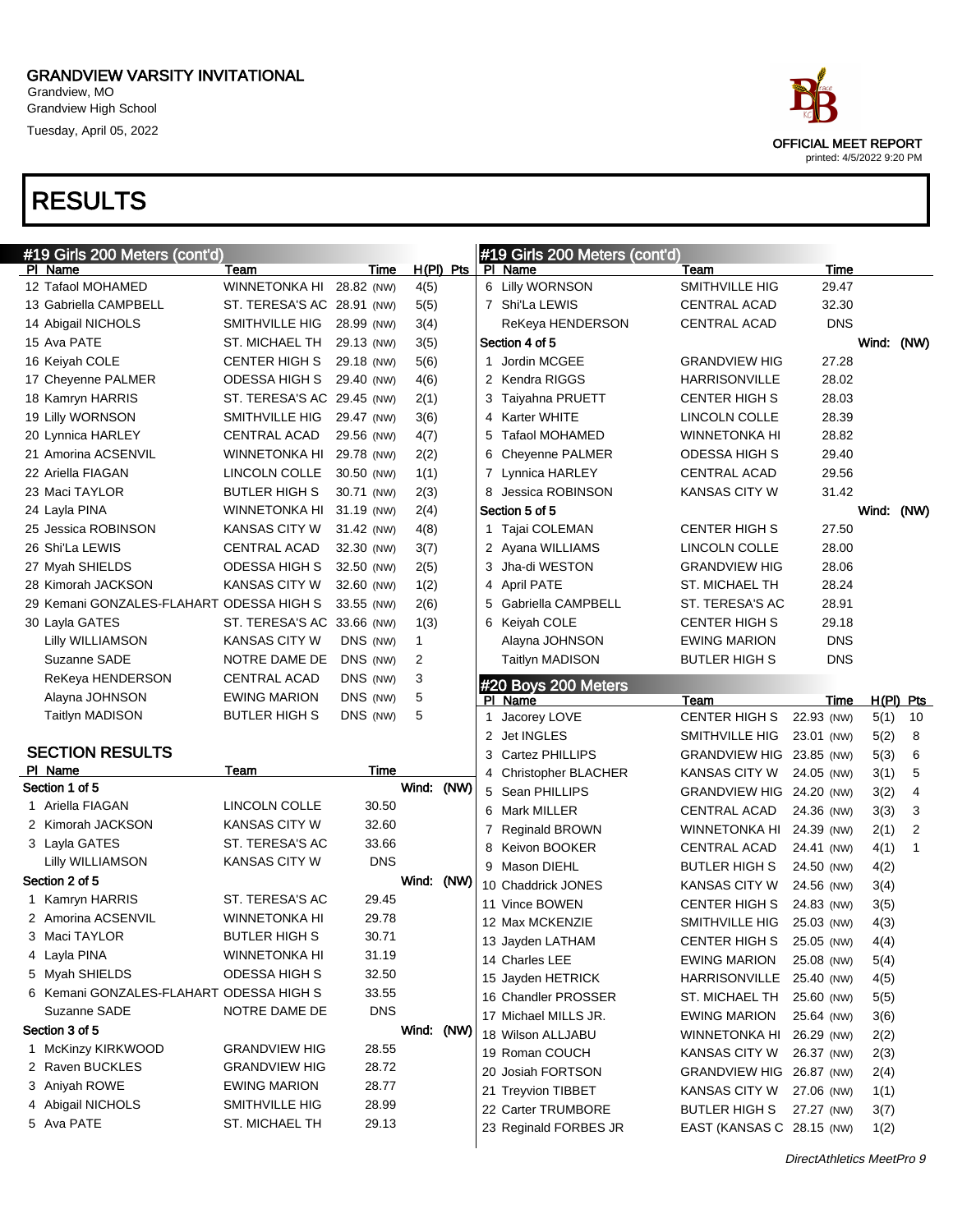Grandview, MO Grandview High School Tuesday, April 05, 2022

| #20 Boys 200 Meters <u>(cont'd</u> ) |                           |            |                |             |    | #20 Boys 200 Meters (cont'd)           |                      |             |                |
|--------------------------------------|---------------------------|------------|----------------|-------------|----|----------------------------------------|----------------------|-------------|----------------|
| PI Name                              | Team                      | Time       |                | $H(PI)$ Pts |    | PI Name                                | Team                 | Time        |                |
| 24 Davion CARTER                     | EAST (KANSAS C 29.17 (NW) |            | 1(3)           |             |    | <b>Ellis EDWARDS</b>                   | ST. MICHAEL TH       | <b>DNS</b>  |                |
| Zaccheaus KELLAM                     | EAST (KANSAS C            | DNS (NW)   | $\mathbf{1}$   |             |    | <b>Carter LAWSON</b>                   | <b>HARRISONVILLE</b> | <b>DNS</b>  |                |
| Zane PALMER                          | <b>ODESSA HIGH S</b>      | DNS (NW)   | 2              |             |    | Section 5 of 5                         |                      |             | Wind: (NW)     |
| <b>Bryan FOSTER</b>                  | EAST (KANSAS C            | DNS (NW)   | $\overline{2}$ |             |    | 1 Jacorey LOVE                         | <b>CENTER HIGH S</b> | 22.93       |                |
| Caleb DONNELL                        | SMITHVILLE HIG            | DNS (NW)   | $\overline{2}$ |             |    | 2 Jet INGLES                           | SMITHVILLE HIG       | 23.01       |                |
| Widnor LOUIS                         | <b>GRANDVIEW HIG</b>      | DNS (NW)   | $\overline{2}$ |             |    | 3 Cartez PHILLIPS                      | <b>GRANDVIEW HIG</b> | 23.85       |                |
| Arnaldo ACSENVIL                     | <b>WINNETONKA HI</b>      | DNS (NW)   | 3              |             | 4  | <b>Charles LEE</b>                     | <b>EWING MARION</b>  | 25.08       |                |
| Cash BODENHAMER                      | ST. MICHAEL TH            | DNS (NW)   | 4              |             |    | 5 Chandler PROSSER                     | ST. MICHAEL TH       | 25.60       |                |
| <b>Ellis EDWARDS</b>                 | ST. MICHAEL TH            | DNS (NW)   | 4              |             |    | Marcus PAIGE JR.                       | <b>EWING MARION</b>  | <b>DNS</b>  |                |
| <b>Carter LAWSON</b>                 | <b>HARRISONVILLE</b>      | DNS (NW)   | 4              |             |    | Joseph MICHEL                          | <b>HARRISONVILLE</b> | <b>DNS</b>  |                |
| Marcus PAIGE JR.                     | <b>EWING MARION</b>       | DNS (NW)   | 5              |             |    | Kweli HAMEED                           | <b>CENTRAL ACAD</b>  | <b>DNS</b>  |                |
| Joseph MICHEL                        | <b>HARRISONVILLE</b>      | DNS (NW)   | 5              |             |    | #21 Girls 3200 Meters                  |                      |             |                |
| Kweli HAMEED                         | CENTRAL ACAD              | DNS (NW)   | 5              |             |    | PI Name                                | Team                 | Time        | Pts            |
|                                      |                           |            |                |             |    | 1 Avery BANNWARTH                      | SMITHVILLE HIG       | 13:46.86    | 10             |
| <b>SECTION RESULTS</b>               |                           |            |                |             |    | 2 Naomi HUNTER                         | SMITHVILLE HIG       | 13:46.97    | 8              |
| PI Name                              | Team                      | Time       |                |             |    | 3 Grace ST. PETER                      | NOTRE DAME DE        | 13:55.41    | 6              |
| Section 1 of 5                       |                           |            | Wind: (NW)     |             |    | 4 Zoey CHAMBERS                        | NOTRE DAME DE        | 14:25.33    | $\mathbf 5$    |
| 1 Treyvion TIBBET                    | <b>KANSAS CITY W</b>      | 27.06      |                |             |    | 5 Megan KELLEY                         | NOTRE DAME DE        | 14:39.92    | $\overline{4}$ |
| 2 Reginald FORBES JR                 | EAST (KANSAS C            | 28.15      |                |             |    | Kelly RIFFLE                           | ST. TERESA'S AC      | <b>DNS</b>  |                |
| 3 Davion CARTER                      | EAST (KANSAS C            | 29.17      |                |             |    | <b>Claire FANNING</b>                  | ST. TERESA'S AC      | <b>DNS</b>  |                |
| Zaccheaus KELLAM                     | EAST (KANSAS C            | <b>DNS</b> |                |             |    | Sydney SMITH                           | ST. TERESA'S AC      | <b>DNS</b>  |                |
| Section 2 of 5                       |                           |            | Wind: (NW)     |             |    |                                        |                      |             |                |
| 1 Reginald BROWN                     | <b>WINNETONKA HI</b>      | 24.39      |                |             |    | #22 Boys 3200 Meters                   |                      |             |                |
| 2 Wilson ALLJABU                     | WINNETONKA HI             | 26.29      |                |             |    | PI Name                                | Team                 | Time        | Pts            |
| 3 Roman COUCH                        | KANSAS CITY W             | 26.37      |                |             | 1  | Kale WOLF                              | LINCOLN COLLE        | 10:39.09    | 10             |
| 4 Josiah FORTSON                     | <b>GRANDVIEW HIG</b>      | 26.87      |                |             |    | 2 Liam ADAIR                           | SMITHVILLE HIG       | 10:57.18    | 8              |
| Zane PALMER                          | ODESSA HIGH S             | <b>DNS</b> |                |             | 3  | <b>Jack WHEELER</b>                    | ST. MICHAEL TH       | 11:11.79    | 6              |
| <b>Bryan FOSTER</b>                  | <b>EAST (KANSAS C</b>     | <b>DNS</b> |                |             |    | 4 Regan DUNN                           | SMITHVILLE HIG       | 11:15.50    | 5              |
| Caleb DONNELL                        | SMITHVILLE HIG            | <b>DNS</b> |                |             | 5  | <b>Carter MASSIE</b>                   | SMITHVILLE HIG       | 11:27.75    | 4              |
| Widnor LOUIS                         | <b>GRANDVIEW HIG</b>      | <b>DNS</b> |                |             |    | 6 Ronen HILGENBERG                     | BUTLER HIGH S        | 12:34.94    | 3              |
| Section 3 of 5                       |                           |            | Wind: (NW)     |             |    | 7 Deontae WILLS                        | <b>KANSAS CITY W</b> | 12:49.11    | $\overline{2}$ |
| 1 Christopher BLACHER                | <b>KANSAS CITY W</b>      | 24.05      |                |             |    | Gavin ZUMWALT                          | <b>ODESSA HIGH S</b> | <b>DNS</b>  |                |
| 2 Sean PHILLIPS                      | <b>GRANDVIEW HIG</b>      | 24.20      |                |             |    |                                        |                      |             |                |
| 3 Mark MILLER                        | <b>CENTRAL ACAD</b>       | 24.36      |                |             |    | #23 Girls 4 x 400m Relay               |                      |             |                |
| 4 Chaddrick JONES                    | KANSAS CITY W             | 24.56      |                |             | ΡI | Team                                   |                      | <b>Time</b> | <u>Pts</u>     |
| 5 Vince BOWEN                        | <b>CENTER HIGH S</b>      | 24.83      |                |             | 1  | SMITHVILLE HIGH SCHOOL (A)             |                      | 4:32.64     | 10             |
| 6 Michael MILLS JR.                  | <b>EWING MARION</b>       | 25.64      |                |             |    | 2 HARRISONVILLE HIGH SCHOOL (A)        |                      | 4:39.20     | 8              |
| 7 Carter TRUMBORE                    | <b>BUTLER HIGH S</b>      | 27.27      |                |             |    | 3 LINCOLN COLLEGE PREP. HIGH SCHOO (A) |                      | 4:40.72     | 6              |
| Arnaldo ACSENVIL                     | <b>WINNETONKA HI</b>      | <b>DNS</b> |                |             |    | 4 NOTRE DAME DE SION HIGH SCHOOL (A)   |                      | 4:59.19     | 5              |
| Section 4 of 5                       |                           |            | Wind: (NW)     |             |    | 5 CENTER HIGH SCHOOL (A)               |                      | 5:05.79     | 4              |
| 1 Keivon BOOKER                      | CENTRAL ACAD              | 24.41      |                |             |    | CENTRAL ACADEMY (A)                    |                      | <b>DNS</b>  |                |
| 2 Mason DIEHL                        | <b>BUTLER HIGH S</b>      | 24.50      |                |             |    | KANSAS CITY WASHINGTON HIGH SCHO (A)   |                      | <b>DNS</b>  |                |
| 3 Max MCKENZIE                       | SMITHVILLE HIG            | 25.03      |                |             |    | <b>GRANDVIEW HIGH SCHOOL (A)</b>       |                      | <b>DNS</b>  |                |
| 4 Jayden LATHAM                      | <b>CENTER HIGH S</b>      | 25.05      |                |             |    |                                        |                      |             |                |
| 5 Jayden HETRICK                     | <b>HARRISONVILLE</b>      | 25.40      |                |             |    |                                        |                      |             |                |
| Cash BODENHAMER                      | ST. MICHAEL TH            | <b>DNS</b> |                |             |    |                                        |                      |             |                |
|                                      |                           |            |                |             |    |                                        |                      |             |                |

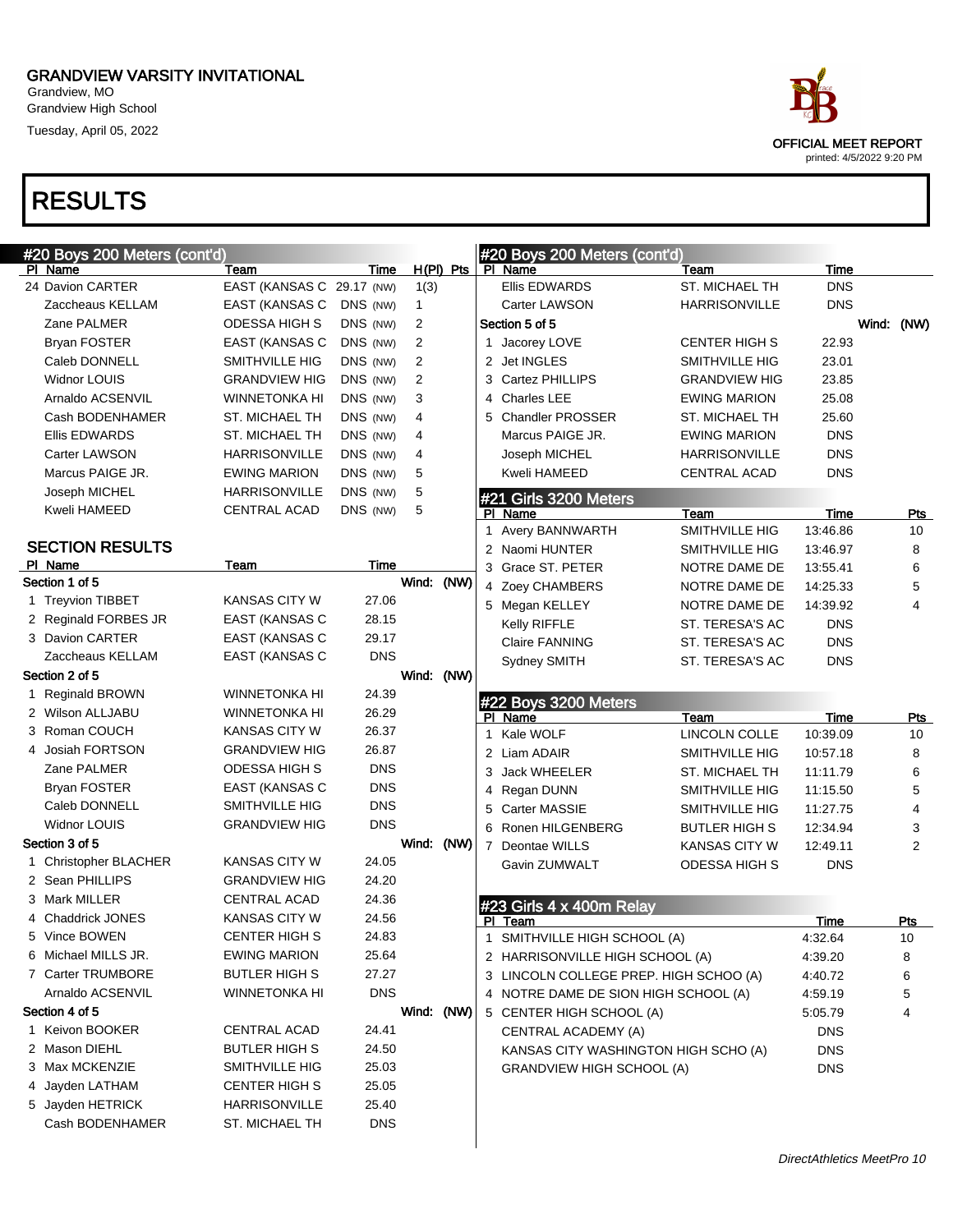Grandview, MO Grandview High School Tuesday, April 05, 2022

# RESULTS

### #24 Boys 4 x 400m Relay

|   | שוטרו וווטטד א ד טעט                 |                              |              |                        |                |                                       |                                             |                                      |                |                |
|---|--------------------------------------|------------------------------|--------------|------------------------|----------------|---------------------------------------|---------------------------------------------|--------------------------------------|----------------|----------------|
|   | PI Team                              |                              | Time         |                        | Pts            | PI Name                               | Team                                        |                                      | Mark F(PI) Pts |                |
|   | WINNETONKA HIGH SCHOOL (A)           |                              | 3:48.63      |                        | 10             | 2 Rylee THOMPSON                      | SMITHVILLE HIG                              | 1.42m                                | 2(2)           | $\overline{7}$ |
|   | 2 SMITHVILLE HIGH SCHOOL (A)         |                              | 3:52.40      |                        | 8              | 4 Ariella FIAGAN                      | LINCOLN COLLE                               | 1.37m                                | $2(4)$ 3.5     |                |
|   | 3 HARRISONVILLE HIGH SCHOOL (A)      |                              | 3:55.28      |                        | 6              | 4 Ariana ROSS                         | LINCOLN COLLE                               | 1.37m                                | $2(4)$ 3.5     |                |
| 4 | CENTER HIGH SCHOOL (A)               |                              | 4:01.50      |                        | 5              | 4 McKinzy KIRKWOOD                    | <b>GRANDVIEW HIG</b>                        | 1.37m                                | $2(4)$ 3.5     |                |
|   | 5 GRANDVIEW HIGH SCHOOL (A)          |                              | 4:08.88      |                        | 4              | 4 Kennedy OUTLER                      | SMITHVILLE HIG                              | 1.37m                                | $2(4)$ 3.5     |                |
|   | LINCOLN COLLEGE PREP. HIGH SCHOO (A) |                              | <b>DNS</b>   |                        |                | 8J Makayla WHITWORTH                  | LINCOLN COLLE                               | 1.37m                                | 1(1)           | $\overline{1}$ |
|   | CENTRAL ACADEMY (A)                  |                              | <b>DNS</b>   |                        |                | Jordin MCGEE<br>9                     | <b>GRANDVIEW HIG</b>                        | 1.32m                                | 2(8)           |                |
|   | KANSAS CITY WASHINGTON HIGH SCHO (A) |                              | <b>DNS</b>   |                        |                | Jocelyn UNDERWOOD                     | <b>BUTLER HIGH S</b>                        | <b>NH</b>                            | $\overline{2}$ |                |
|   |                                      |                              |              |                        |                | Aunasia DUNN                          | <b>CENTER HIGH S</b>                        | <b>NH</b>                            | $\overline{2}$ |                |
|   | #26 Boys High Jump                   |                              |              |                        |                | ReKeya HENDERSON                      | CENTRAL ACAD                                | DNS <sub>2</sub>                     |                |                |
|   | PI Name<br>1 Armand RUSSELL          | Team<br><b>CENTER HIGH S</b> | 1.82m        | Mark F(PI) Pts<br>1(1) | 9              | Madeline SALLEE<br>Susan CAROL BESONG | ST. TERESA'S AC                             | DNS <sub>2</sub>                     |                |                |
|   | Jahaun STUCKEY                       | LINCOLN COLLE                | 1.82m        | 2(1)                   | 9              |                                       | <b>CENTER HIGH S</b><br><b>CENTRAL ACAD</b> | DNS <sub>2</sub><br>DNS <sub>2</sub> |                |                |
|   | 3 Xavier BYERS                       | <b>CENTER HIGH S</b>         | 1.67m        | 2(2)                   | 6              | Da'Miyah JONES                        |                                             |                                      |                |                |
| 4 | Calan WRIGHT                         | <b>GRANDVIEW HIG</b>         | 1.63m        | 1(2)                   | 5              | <b>FLIGHT RESULTS</b>                 |                                             |                                      |                |                |
|   | 5J Maurice JENNINGS                  | <b>GRANDVIEW HIG</b>         | 1.57m        | 1(3)                   | $\overline{4}$ | PI Name                               | Team                                        | Mark                                 |                |                |
|   | 6J Max MCKENZIE                      | SMITHVILLE HIG               | 1.57m        | 1(4)                   | $\overline{2}$ | Flight 1 of 2                         |                                             |                                      |                |                |
|   | 6J Jagur EIDSON                      | <b>BUTLER HIGH S</b>         | 1.57m        | 1(4)                   | $\overline{2}$ | 1 Makayla WHITWORTH                   | <b>LINCOLN COLLE</b>                        | 1.37m                                |                |                |
|   | 6J Spencer ENGLE                     | SMITHVILLE HIG               | 1.57m        | 1(4)                   | $\overline{2}$ | Flight 2 of 2                         |                                             |                                      |                |                |
| 9 | John MANN                            | <b>HARRISONVILLE</b>         | 1.52m        | 1(7)                   |                | 1 Cierra SMITH                        | GRANDVIEW HIG                               | 1.47m                                |                |                |
|   | 10 Lavant JONES                      | <b>GRANDVIEW HIG</b>         | 1.47m        | 1(8)                   |                | 2 Bre ADAMS                           | <b>HARRISONVILLE</b>                        | 1.42m                                |                |                |
|   | Mark MILLER                          | <b>CENTRAL ACAD</b>          | <b>DNS</b>   | $\mathbf{1}$           |                | 2 Rylee THOMPSON                      | SMITHVILLE HIG                              | 1.42m                                |                |                |
|   | <b>Elnailo MUSHATT</b>               | CENTRAL ACAD                 | <b>DNS</b>   | $\mathbf{1}$           |                | 4 Ariella FIAGAN                      | LINCOLN COLLE                               | 1.37m                                |                |                |
|   | Hunter KELSO                         | <b>BUTLER HIGH S</b>         | <b>DNS</b>   | $\overline{1}$         |                | 4 Ariana ROSS                         | LINCOLN COLLE                               | 1.37m                                |                |                |
|   |                                      |                              |              |                        |                | 4 McKinzy KIRKWOOD                    | <b>GRANDVIEW HIG</b>                        | 1.37m                                |                |                |
|   | <b>FLIGHT RESULTS</b>                |                              |              |                        |                | 4 Kennedy OUTLER                      | SMITHVILLE HIG                              | 1.37m                                |                |                |
|   | PI Name                              | Team                         | <b>Mark</b>  |                        |                | Jordin MCGEE<br>8                     | <b>GRANDVIEW HIG</b>                        | 1.32m                                |                |                |
|   | Flight 1 of 2                        |                              |              |                        |                | <b>Madeline SALLEE</b>                | ST. TERESA'S AC                             | <b>DNS</b>                           |                |                |
|   | 1 Armand RUSSELL                     | <b>CENTER HIGH S</b>         | 1.82m        |                        |                | Aunasia DUNN                          | <b>CENTER HIGH S</b>                        | <b>NH</b>                            |                |                |
|   | 2 Calan WRIGHT                       | <b>GRANDVIEW HIG</b>         | 1.63m        |                        |                | ReKeya HENDERSON                      | CENTRAL ACAD                                | <b>DNS</b>                           |                |                |
|   | 3 Maurice JENNINGS                   | <b>GRANDVIEW HIG</b>         | 1.57m        |                        |                | Jocelyn UNDERWOOD                     | <b>BUTLER HIGH S</b>                        | <b>NH</b>                            |                |                |
| 4 | Max MCKENZIE                         | SMITHVILLE HIG               | 1.57m        |                        |                | Susan CAROL BESONG                    | <b>CENTER HIGH S</b>                        | <b>DNS</b>                           |                |                |
| 4 | Jagur EIDSON                         | <b>BUTLER HIGH S</b>         | 1.57m        |                        |                | Da'Miyah JONES                        | <b>CENTRAL ACAD</b>                         | <b>DNS</b>                           |                |                |
|   | <b>Spencer ENGLE</b>                 | SMITHVILLE HIG               | 1.57m        |                        |                | #28 Boys Pole Vault                   |                                             |                                      |                |                |
|   | 7 John MANN                          | <b>HARRISONVILLE</b>         | 1.52m        |                        |                | PI Name                               | <u>Team</u>                                 | Mark                                 |                | <u>Pts</u>     |
|   | 8 Lavant JONES                       | <b>GRANDVIEW HIG</b>         | 1.47m        |                        |                | 1 Jagur EIDSON                        | <b>BUTLER HIGH S</b>                        | 3.58m                                |                | 10             |
|   | Mark MILLER                          | <b>CENTRAL ACAD</b>          | <b>DNS</b>   |                        |                | 2 Corey LARRY                         | <b>GRANDVIEW HIG</b>                        | 3.12m                                |                | 8              |
|   | Elnailo MUSHATT                      | CENTRAL ACAD                 | <b>DNS</b>   |                        |                | 3J William BAILEY                     | SMITHVILLE HIG                              | 2.51m                                |                | 6              |
|   | Hunter KELSO                         | <b>BUTLER HIGH S</b>         | <b>DNS</b>   |                        |                | 4J Ryan PESTANO                       | SMITHVILLE HIG                              | 2.51m                                |                | 5              |
|   | Flight 2 of 2                        |                              |              |                        |                | 5 Zach DYE                            | <b>HARRISONVILLE</b>                        | 2.36m                                |                | 4              |
|   | 1 Jahaun STUCKEY                     | LINCOLN COLLE                | 1.82m        |                        |                | 6J Jayden WATSON                      | <b>GRANDVIEW HIG</b>                        | 2.21m                                |                | 3              |
|   | 2 Xavier BYERS                       | <b>CENTER HIGH S</b>         | 1.67m        |                        |                | 7J David FRANKLIN                     | <b>GRANDVIEW HIG</b>                        | 2.21m                                |                | 2              |
|   | #27 Girls High Jump                  |                              |              |                        |                | Zachary MILLER                        | SMITHVILLE HIG                              | <b>NH</b>                            |                |                |
|   | PI Name                              | Team                         |              | Mark F(PI) Pts         |                | Jaxon HISER                           | <b>BUTLER HIGH S</b>                        | <b>NH</b>                            |                |                |
|   | 1 Cierra SMITH                       | <b>GRANDVIEW HIG</b>         | 1.47m $2(1)$ |                        | - 10           |                                       |                                             |                                      |                |                |
|   | 2 Bre ADAMS                          | HARRISONVILLE                | 1.42m $2(2)$ |                        | $\overline{7}$ |                                       |                                             |                                      |                |                |



#27 Girls High Jump (cont'd)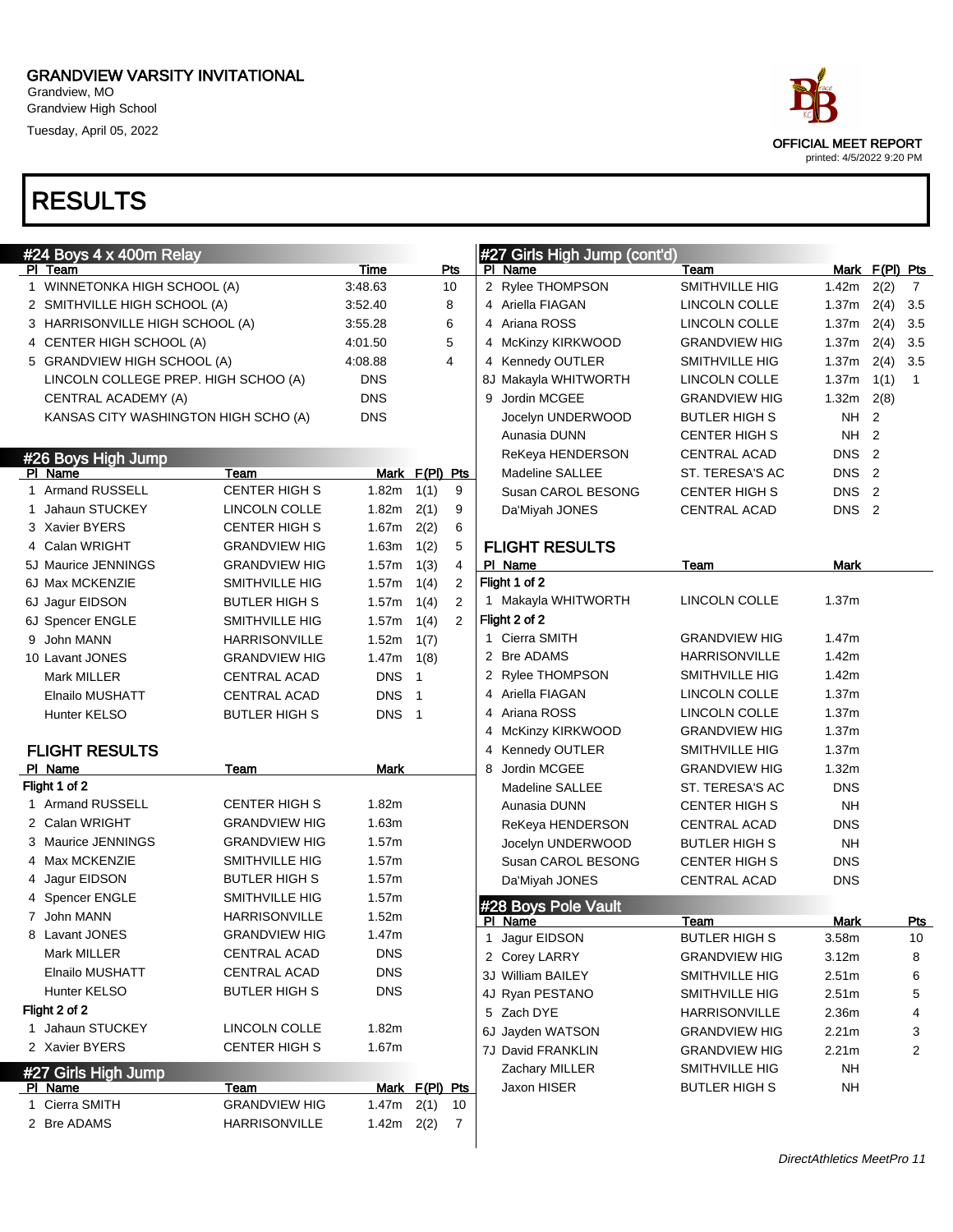Grandview, MO Grandview High School Tuesday, April 05, 2022

### RESULTS

| #29 Girls Pole Vault           |                       |                   |                |   | #31 Girls Long Jump (cont'd)          |                            |              |      |                         |
|--------------------------------|-----------------------|-------------------|----------------|---|---------------------------------------|----------------------------|--------------|------|-------------------------|
| PI Name                        | Team                  | Mark              | Pts            |   | PI Name                               | Team                       |              | Mark | <b>Pts</b>              |
| 1 Annalee GARDNER              | <b>BUTLER HIGH S</b>  | 3.58 <sub>m</sub> | 10             |   | 2 Ra'nai NIEVES                       | LINCOLN COLLE              | 3.93m (NW)   |      | 6.33                    |
| 2 Alejia MAXWELL               | <b>GRANDVIEW HIG</b>  | 2.51m             | 8              |   | 2 Abigail NICHOLS                     | SMITHVILLE HIG             | 3.93m (NW)   |      | 6.33                    |
| 3J Makiah CLARK                | <b>HARRISONVILLE</b>  | 2.36m             | 6              |   | 2 Ashlyn RIPPERGER                    | HARRISONVILLE              | 3.93m (NW)   |      | 6.33                    |
| 4J Na'Kya HAWKINS              | <b>GRANDVIEW HIG</b>  | 2.36m             | 5              |   | 5 Addison REARDON                     | ST. TERESA'S AC            | 3.88m (NW)   |      | 4                       |
| 5J Brooklyn RHONEY             | <b>HARRISONVILLE</b>  | 2.36m             | $\overline{4}$ |   | 6 Zoey MARSHALL                       | NOTRE DAME DE              | 3.84m (NW)   |      | 3                       |
| 6J Elizabeth CONNELL           | ST. TERESA'S AC       | 2.21 <sub>m</sub> | 3              |   | 7 Lanyn SISK                          | ODESSA HIGH S              | 3.77m (NW)   |      | $\overline{\mathbf{c}}$ |
| 7J Noellie PARROTT             | SMITHVILLE HIG        | 2.21 <sub>m</sub> | $\overline{2}$ |   | 8 Cheyenne PALMER                     | ODESSA HIGH S              | 3.76m (NW)   |      | $\mathbf{1}$            |
| 8J Megan DENNEY                | SMITHVILLE HIG        | 1.90m             | $\mathbf{1}$   |   | 9 Asani DAVIS                         | WINNETONKA HI              | $3.71m$ (NW) |      |                         |
| 9J Bayley FREEMAN              | <b>SMITHVILLE HIG</b> | 1.90m             |                |   | 10 Alzaria LEWIS                      | CENTRAL ACAD               | $3.61m$ (NW) |      |                         |
| 10J Ava MEINERS                | ST. TERESA'S AC       | 1.90m             |                |   | 11 Kierra THOMAS                      | <b>GRANDVIEW HIG</b>       | 3.57m (NW)   |      |                         |
| Alexia PORTER                  | <b>GRANDVIEW HIG</b>  | NΗ                |                |   | 12 Jaliyah MCGEE                      | <b>GRANDVIEW HIG</b>       | 3.50m (NW)   |      |                         |
| Layla CRANSTON                 | ST. TERESA'S AC       | NΗ                |                |   | 13 Layla PINA                         | WINNETONKA HI              | 3.49m (NW)   |      |                         |
| Elizabeth LUNDEEN              | <b>HARRISONVILLE</b>  | <b>NH</b>         |                |   | 14 Serenity HEARRON                   | CENTRAL ACAD               | 3.48m (NW)   |      |                         |
|                                |                       |                   |                |   | 15 Baylee DAVIS                       | SMITHVILLE HIG             | 3.46m (NW)   |      |                         |
| #30 Boys Long Jump             |                       |                   |                |   | 16 Aunasia DUNN                       | CENTER HIGH S              | $3.14m$ (NW) |      |                         |
| PI Name                        | Team                  | Mark              | Pts            |   | 17 Teamaurie GRIMES                   | NOTRE DAME DE              | 3.12m (NW)   |      |                         |
| 1 Matthew ZENT                 | <b>BUTLER HIGH S</b>  | 6.00m (NW)        | 10             |   | 18 Elise GORING                       | <b>ST. MICHAEL TH</b>      | 3.08m (NW)   |      |                         |
| 2 Carson DOWNEY                | SMITHVILLE HIG        | 5.89m (NW)        | 8              |   | 19 Georgia KUNTZ                      | NOTRE DAME DE              | 2.99m (NW)   |      |                         |
| 3 Malikhi EDWARDS              | <b>CENTER HIGH S</b>  | 5.61m (NW)        | 6              |   | 20 Alayna JOHNSON                     | <b>EWING MARION</b>        | 2.97m (NW)   |      |                         |
| 4 Jaylan SHIRLEY               | <b>WINNETONKA HI</b>  | 5.60m (NW)        | 5              |   | 21 Skyla THRESHER                     | <b>HARRISONVILLE</b>       | 2.96m (NW)   |      |                         |
| 5 Andre RUFFIN                 | <b>GRANDVIEW HIG</b>  | 5.32m (NW)        | 4              |   | 22 R'mya JOHNSON                      | <b>CENTER HIGH S</b>       | 2.48m (NW)   |      |                         |
| 6 Bryan FOSTER                 | EAST (KANSAS C        | $5.31m$ (NW)      | 3              |   | <b>Madeline SALLEE</b>                | ST. TERESA'S AC            | DNS (NW)     |      |                         |
| 7 Cash BODENHAMER              | ST. MICHAEL TH        | 5.07m (NW)        | $\overline{2}$ |   | Kemani GONZALES-FLAHART ODESSA HIGH S |                            | DNS (NW)     |      |                         |
| 8 Enrique LOWRY                | CENTRAL ACAD          | 5.02m (NW)        | 1              |   | Amari LEE                             | CENTRAL ACAD               | DNS (NW)     |      |                         |
| 9 Zach EVERETT                 | <b>EWING MARION</b>   | 5.01m (NW)        |                |   | Emma LYON                             | <b>HARRISONVILLE</b>       | DNS (NW)     |      |                         |
| 10 John MANN                   | <b>HARRISONVILLE</b>  | 4.93m (NW)        |                |   | Aniyah ROWE                           | <b>EWING MARION</b>        | DNS (NW)     |      |                         |
| 11 Michael MILLS JR.           | <b>EWING MARION</b>   | 4.89m (NW)        |                |   | <b>Sharis RUSH</b>                    | KANSAS CITY W              | DNS (NW)     |      |                         |
| 12 Michael MAH                 | SMITHVILLE HIG        | 4.84m (NW)        |                |   | April PATE                            | ST. MICHAEL TH             | DNS (NW)     |      |                         |
| 13 Ky COLEMAN                  | <b>WINNETONKA HI</b>  | 4.81m (NW)        |                |   | Markayla BOWENS                       | KANSAS CITY W              | DNS (NW)     |      |                         |
| 14 Omarion HENDERSON           | <b>CENTER HIGH S</b>  | 4.78m (NW)        |                |   | Makayla HOPKINS                       | SMITHVILLE HIG             | DNS (NW)     |      |                         |
| 15 Sheabiyon LOVE              | <b>CENTER HIGH S</b>  | 4.77m (NW)        |                |   | Rodneisha TOLLIVER                    | ST. TERESA'S AC            | DNS (NW)     |      |                         |
| 16 Juma BYOMBAE                | EAST (KANSAS C        | 4.73m (NW)        |                |   | <b>Taitlyn MADISON</b>                | BUTLER HIGH S              | DNS (NW)     |      |                         |
| 17 Kaleb ALONZO                | <b>GRANDVIEW HIG</b>  | 4.72m (NW)        |                |   | Jordin MCGEE                          | <b>GRANDVIEW HIG</b>       | DNS (NW)     |      |                         |
| 18 Mason DIEHL                 | <b>BUTLER HIGH S</b>  | 4.71m (NW)        |                |   |                                       |                            |              |      |                         |
| 19 Ty ADKINS                   | SMITHVILLE HIG        | 4.63m (NW)        |                |   |                                       |                            |              |      |                         |
| 20 Dominic MAYBERRY            | <b>WINNETONKA HI</b>  | 4.48m (NW)        |                |   | #32 Boys Triple Jump<br>PI Name       | <u>Team</u>                |              | Mark | <u>Pts</u>              |
| 21 Raymond MCDONALD            | GRANDVIEW HIG         | 4.46m (NW)        |                | 1 | Cartez PHILLIPS                       | GRANDVIEW HIG 12.92m (NW)  |              |      | 10                      |
| 22 Bentley LAWSON              | CENTRAL ACAD          | 4.44m (NW)        |                |   | 2 Wilson ALLJABU                      | WINNETONKA HI 12.53m (NW)  |              |      | 8                       |
| 23 Zaccheaus KELLAM            | EAST (KANSAS C        | 4.27m (NW)        |                |   | 3 Malikhi EDWARDS                     | CENTER HIGH S 12.42m (NW)  |              |      | 6                       |
| Shawn BRIDGEWATER              | CENTRAL ACAD          | DNS (NW)          |                |   | 4 Carson DOWNEY                       | SMITHVILLE HIG 12.24m (NW) |              |      | 5                       |
| Jaeden JENKINS                 | <b>EWING MARION</b>   | DNS (NW)          |                |   | 5 Dylan DAVIDSON                      | BUTLER HIGH S 11.83m (NW)  |              |      | 4                       |
| Hunter KELSO                   | <b>BUTLER HIGH S</b>  | DNS (NW)          |                |   | 6 Xavier BYERS                        | CENTER HIGH S 11.58m (NW)  |              |      | 3                       |
|                                |                       |                   |                |   | 7 Ty ADKINS                           | SMITHVILLE HIG 11.24m (NW) |              |      | 2                       |
|                                |                       |                   |                |   | 8 Ky COLEMAN                          | WINNETONKA HI 11.18m (NW)  |              |      | 1                       |
| #31 Girls Long Jump<br>PI Name | <u>Team</u>           | Mark              | Pts            |   | 9 Zay'vion HUEIGH                     | GRANDVIEW HIG 11.17m (NW)  |              |      |                         |
| 1 Mikayla HENRY                | KANSAS CITY W         | 4.73m (NW)        | 10             |   | 10 Michael MAH                        | SMITHVILLE HIG 11.15m (NW) |              |      |                         |
|                                |                       |                   |                |   |                                       |                            |              |      |                         |



DirectAthletics MeetPro 12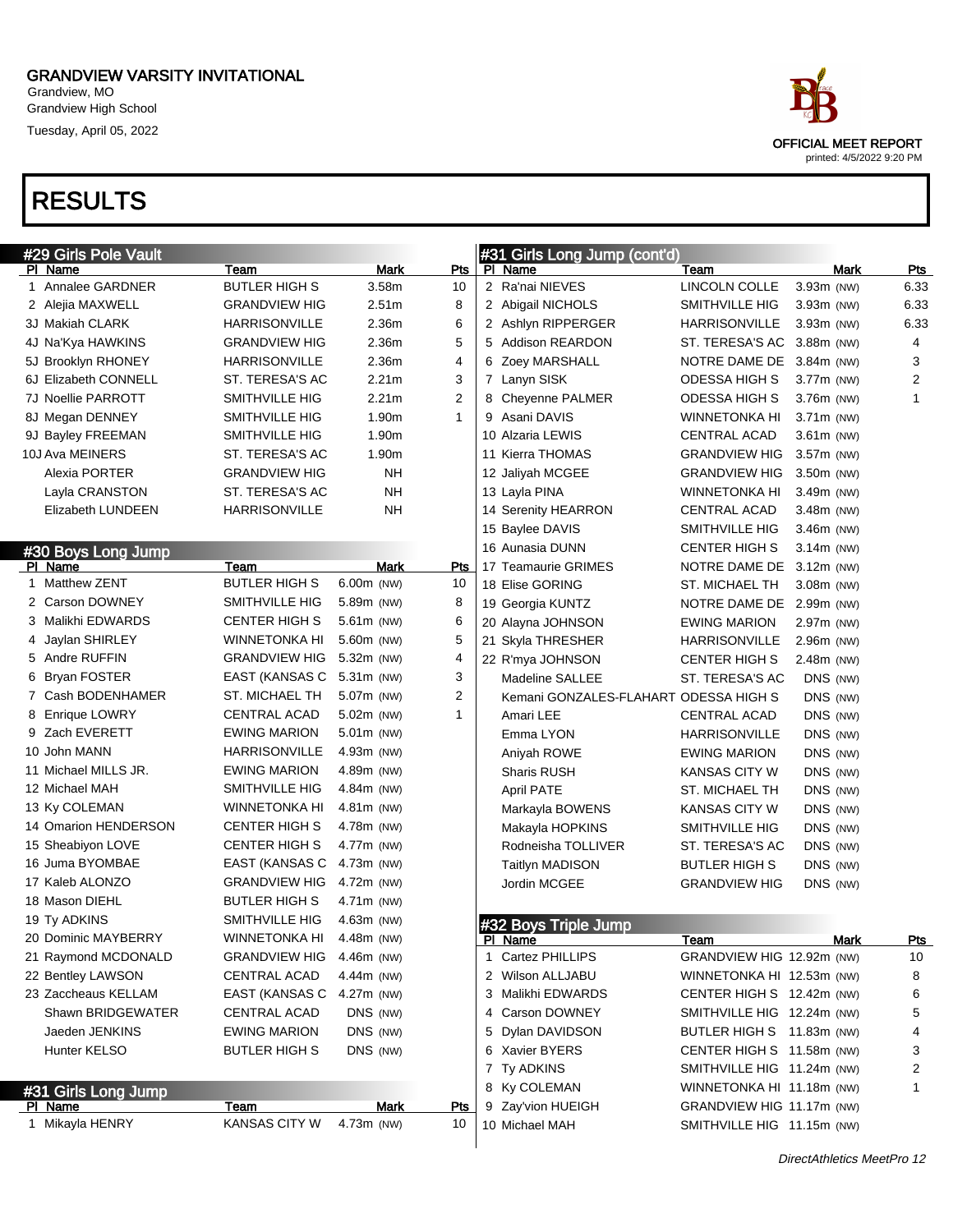Grandview, MO Grandview High School Tuesday, April 05, 2022

| #32 Boys Triple Jump (cont'd) |                            |                 |                |                         |   | #34 Boys Shot Put (cont'd) |                       |            |                |
|-------------------------------|----------------------------|-----------------|----------------|-------------------------|---|----------------------------|-----------------------|------------|----------------|
| PI Name                       | Team                       | <b>Mark</b>     |                | Pts                     |   | PI Name                    | Team                  |            | Mark F(PI) Pts |
| 11 Raymond MCDONALD           | GRANDVIEW HIG 10.95m (NW)  |                 |                |                         |   | 17 Ayden AGCOPRA           | <b>ODESSA HIGH S</b>  | 10.22m     | 2(1)           |
| Shawn BRIDGEWATER             | <b>CENTRAL ACAD</b>        | DNS (NW)        |                |                         |   | 18 Thomas RAMSEY           | <b>EAST (KANSAS C</b> | 9.25m      | 1(2)           |
| John MANN                     | <b>HARRISONVILLE</b>       | DNS (NW)        |                |                         |   | 19 Kage ADAIR              | HARRISONVILLE         | 9.08m      | 2(2)           |
| <b>Bentley LAWSON</b>         | <b>CENTRAL ACAD</b>        | DNS (NW)        |                |                         |   | 20 Kenneth BRINSON         | <b>CENTRAL ACAD</b>   | 9.00m      | 1(3)           |
| Enrique LOWRY                 | CENTRAL ACAD               | DNS (NW)        |                |                         |   | 21 Colby HEDRICK           | ST. MICHAEL TH        | 8.78m      | 2(3)           |
| <b>Armand RUSSELL</b>         | <b>CENTER HIGH S</b>       | DNS (NW)        |                |                         |   | 22 Damian MEDINA           | <b>KANSAS CITY W</b>  | 8.55m      | 3(7)           |
|                               |                            |                 |                |                         |   | 23 Devin CUEVAS SARAVIA    | EAST (KANSAS C        | 8.50m      | 1(4)           |
| #33 Girls Triple Jump         |                            |                 |                |                         |   | 24 Izrael WHITLEY          | EWING MARION          | 8.37m      | 2(4)           |
| PI Name                       | Team                       | Mark            |                | <b>Pts</b>              |   | 25 Demetrious SMITH        | CENTRAL ACAD          | 8.28m      | 1(5)           |
| 1 Rodneisha TOLLIVER          | ST. TERESA'S AC            | 9.70m (NW)      |                | 10                      |   | 26 Marko LEZAJA            | <b>WINNETONKA HI</b>  | 7.92m      | 2(5)           |
| 2 Zoey MARSHALL               | NOTRE DAME DE 9.58m (NW)   |                 |                | 8                       |   | 27 Blaise RASTORFER        | ST. MICHAEL TH        | 7.79m      | 2(6)           |
| 3 Elizabeth CONNELL           | ST. TERESA'S AC 9.53m (NW) |                 |                | 6                       |   | 28 Ethan GRIJALVA          | <b>EWING MARION</b>   | 7.21m      | 2(7)           |
| 4 Baylee DAVIS                | SMITHVILLE HIG             | 9.44m (NW)      |                | 5                       |   | 29 Benicio LARA            | EWING MARION          | 7.10m      | 1(6)           |
| 5 Poppy DIFRANCO              | ST. TERESA'S AC 9.36m (NW) |                 |                | $\overline{\mathbf{4}}$ |   | 30 Ekin KHIN               | <b>EWING MARION</b>   | 6.55m      | 2(8)           |
| 6 Jaliyah MCGEE               | <b>GRANDVIEW HIG</b>       | 8.93m (NW)      |                | 3                       |   | <b>Justin JACKSON</b>      | <b>KANSAS CITY W</b>  | <b>DNS</b> | 1              |
| 7 Abigail NICHOLS             | SMITHVILLE HIG             | 8.88m (NW)      |                | $\overline{2}$          |   | Ron'trel GATES HANNAH      | <b>CENTER HIGH S</b>  | <b>DNS</b> | 2              |
| 8 Ashlyn RIPPERGER            | <b>HARRISONVILLE</b>       | 8.54m (NW)      |                | 1                       |   | <b>Jack SAN NICHOLAS</b>   | HARRISONVILLE         | <b>DNS</b> | 3              |
| 9 Maci TAYLOR                 | <b>BUTLER HIGH S</b>       | 8.14m (NW)      |                |                         |   | Devan HARRIS               | KANSAS CITY W         | <b>DNS</b> | $\mathbf{3}$   |
| 10 Georgia KUNTZ              | NOTRE DAME DE 8.03m (NW)   |                 |                |                         |   |                            |                       |            |                |
| Macey BEGEMANN                | <b>ODESSA HIGH S</b>       | DNS (NW)        |                |                         |   | <b>FLIGHT RESULTS</b>      |                       |            |                |
| <b>Brooklynn ROSS</b>         | <b>GRANDVIEW HIG</b>       | DNS (NW)        |                |                         |   | PI Name                    | Team                  | Mark       |                |
| Jordin MCGEE                  | <b>GRANDVIEW HIG</b>       | DNS (NW)        |                |                         |   | Flight 1 of 4              |                       |            |                |
| Jaisyra STARCHMAN             | ODESSA HIGH S              | DNS (NW)        |                |                         |   | 1 Khameron JORDAN          | EAST (KANSAS C        | 10.70m     |                |
| Skyla THRESHER                | <b>HARRISONVILLE</b>       | DNS (NW)        |                |                         |   | 2 Thomas RAMSEY            | EAST (KANSAS C        | 9.25m      |                |
| <b>Brooklyn RHONEY</b>        | <b>HARRISONVILLE</b>       | DNS (NW)        |                |                         | 3 | Kenneth BRINSON            | <b>CENTRAL ACAD</b>   | 9.00m      |                |
| <b>Kameron PHALP</b>          | SMITHVILLE HIG             | DNS (NW)        |                |                         | 4 | Devin CUEVAS SARAVIA       | EAST (KANSAS C        | 8.50m      |                |
| <b>Taitlyn MADISON</b>        | <b>BUTLER HIGH S</b>       | DNS (NW)        |                |                         | 5 | <b>Demetrious SMITH</b>    | <b>CENTRAL ACAD</b>   | 8.28m      |                |
|                               |                            |                 |                |                         | 6 | Benicio LARA               | <b>EWING MARION</b>   | 7.10m      |                |
| #34 Boys Shot Put             |                            |                 |                |                         |   | <b>Justin JACKSON</b>      | KANSAS CITY W         | <b>DNS</b> |                |
| PI Name                       | Team                       |                 | Mark F(PI) Pts |                         |   | Flight 2 of 4              |                       |            |                |
| 1 Lucas TROTTER               | SMITHVILLE HIG             | 14.51m          | 4(1)           | 10                      |   | 1 Ayden AGCOPRA            | ODESSA HIGH S         | 10.22m     |                |
| 2 Jayce FARRELL               | <b>SMITHVILLE HIG</b>      | 14.21m          | 4(2)           | 8                       |   | 2 Kage ADAIR               | <b>HARRISONVILLE</b>  | 9.08m      |                |
| 3 Derek JOINER                | <b>GRANDVIEW HIG</b>       | 13.30m          | 4(3)           | 6                       |   | 3 Colby HEDRICK            | ST. MICHAEL TH        | 8.78m      |                |
| 4 Mason MCGRATH               | ODESSA HIGH S              | 12.37m          | 4(4)           | 5                       |   | 4 Izrael WHITLEY           | <b>EWING MARION</b>   | 8.37m      |                |
| 5 Zylen SADDLER-ROBINSON      | <b>WINNETONKA HI</b>       | 12.32m          | 3(1)           | 4                       | 5 | Marko LEZAJA               | WINNETONKA HI         | 7.92m      |                |
| 6 Aiden MITCHELL              | <b>ODESSA HIGH S</b>       | $12.12m$ $3(2)$ |                | 3                       |   | 6 Blaise RASTORFER         | ST. MICHAEL TH        | 7.79m      |                |
| 7 Devean FRAZIER              | <b>CENTER HIGH S</b>       | 11.86m          | 4(5)           | 2                       |   | 7 Ethan GRIJALVA           | <b>EWING MARION</b>   | 7.21m      |                |
| 8 Diego SAN NICOLAS           | <b>HARRISONVILLE</b>       | 11.73m          | 4(6)           | $\mathbf{1}$            |   | 8 Ekin KHIN                | <b>EWING MARION</b>   | 6.55m      |                |
| 9 Desmond TAYLOR              | <b>GRANDVIEW HIG</b>       | 11.47m          | 3(3)           |                         |   | Ron'trel GATES HANNAH      | <b>CENTER HIGH S</b>  | <b>DNS</b> |                |
| 10 Hunter STEVENS             | <b>BUTLER HIGH S</b>       | 11.37m          | 4(7)           |                         |   | Flight 3 of 4              |                       |            |                |
| 11 Jeremiah WASHINGTON        | <b>GRANDVIEW HIG</b>       | 11.20m          | 4(8)           |                         |   | 1 Zylen SADDLER-ROBINSON   | <b>WINNETONKA HI</b>  | 12.32m     |                |
| 12 Jordan COLON               | <b>WINNETONKA HI</b>       | 11.00m          | 3(4)           |                         |   | 2 Aiden MITCHELL           | ODESSA HIGH S         | 12.12m     |                |
| 13 Welcome WEST               | <b>CENTER HIGH S</b>       | 10.98m          | 4(9)           |                         |   | 3 Desmond TAYLOR           | <b>GRANDVIEW HIG</b>  | 11.47m     |                |
| 14 Khameron JORDAN            | EAST (KANSAS C             | 10.70m          | 1(1)           |                         |   | Jordan COLON               | <b>WINNETONKA HI</b>  | 11.00m     |                |
| 15 Joron MCCORKLE             | CENTRAL ACAD               | 10.68m          | 3(5)           |                         |   | 5 Joron MCCORKLE           | CENTRAL ACAD          | 10.68m     |                |
| 16 Lukas ZOLYNAS              | SMITHVILLE HIG             | $10.51m$ $3(6)$ |                |                         |   | 6 Lukas ZOLYNAS            | SMITHVILLE HIG        | 10.51m     |                |

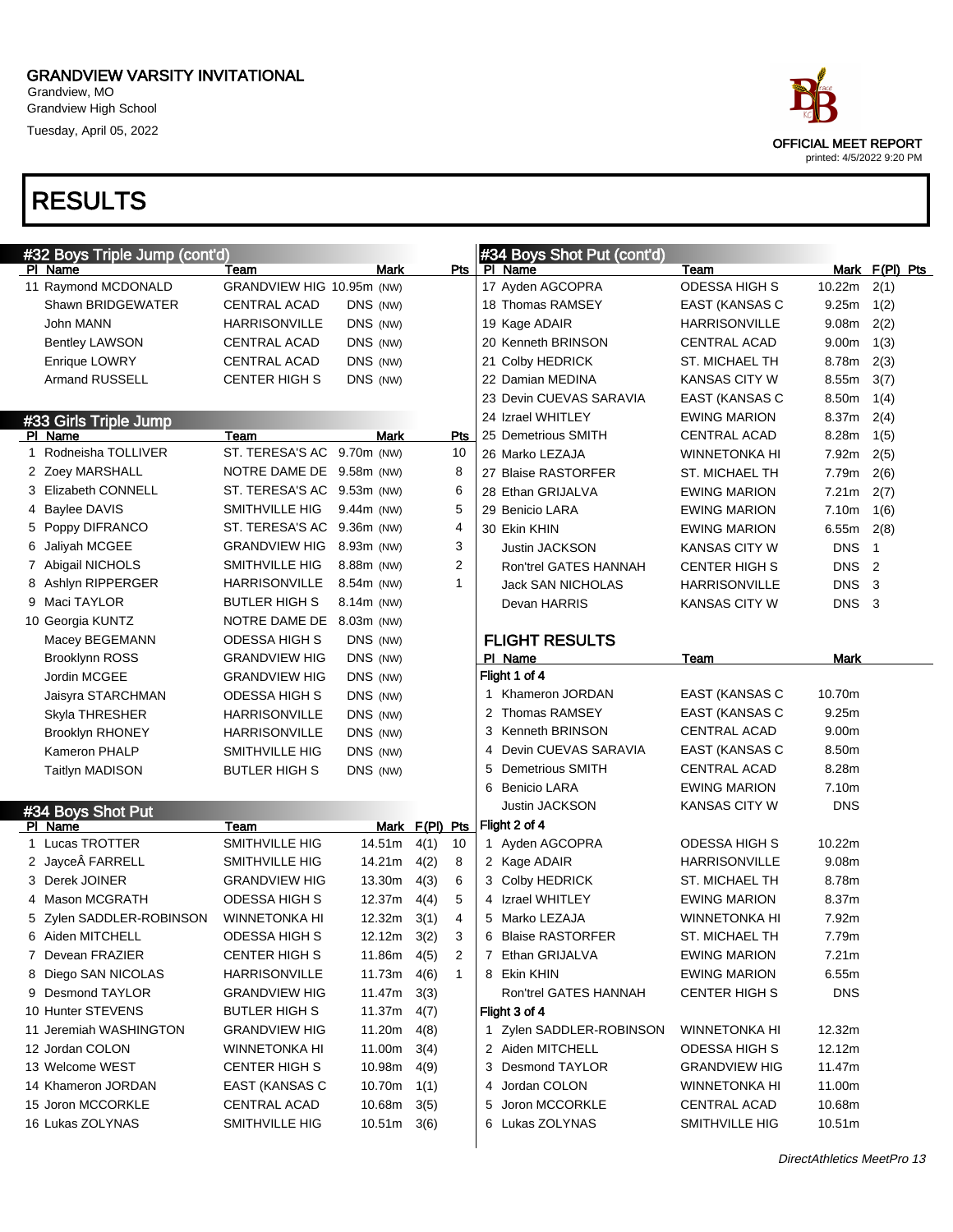Grandview, MO Grandview High School Tuesday, April 05, 2022



| #34 Boys Shot Put (cont'd) |                      |               |                |                | #35 Girls Shot Put (cont'd)           |                      |            |                          |  |
|----------------------------|----------------------|---------------|----------------|----------------|---------------------------------------|----------------------|------------|--------------------------|--|
| PI Name                    | Team                 | Mark          |                |                | PI Name                               | Team                 |            | Mark F(PI) Pts           |  |
| 7 Damian MEDINA            | <b>KANSAS CITY W</b> | 8.55m         |                |                | 32 Mary BRONSON                       | <b>HARRISONVILLE</b> | 5.12m      | 1(2)                     |  |
| Jack SAN NICHOLAS          | <b>HARRISONVILLE</b> | <b>DNS</b>    |                |                | 33 Neveah PETERS KEITH                | KANSAS CITY W        | 4.95m      | 2(10)                    |  |
| Devan HARRIS               | <b>KANSAS CITY W</b> | <b>DNS</b>    |                |                | 34 Payton PATTERSON                   | <b>EWING MARION</b>  | 4.44m      | 2(11)                    |  |
| Flight 4 of 4              |                      |               |                |                | 35 Rayla STEVENSON                    | <b>EWING MARION</b>  | 3.80m      | 1(3)                     |  |
| 1 Lucas TROTTER            | SMITHVILLE HIG       | 14.51m        |                |                | Janiya HILL                           | <b>CENTRAL ACAD</b>  | <b>DNS</b> | $\overline{\phantom{1}}$ |  |
| 2 Jayce FARRELL            | SMITHVILLE HIG       | 14.21m        |                |                | Savannah LANE                         | WINNETONKA HI        | DNS 4      |                          |  |
| 3 Derek JOINER             | <b>GRANDVIEW HIG</b> | 13.30m        |                |                |                                       |                      |            |                          |  |
| 4 Mason MCGRATH            | ODESSA HIGH S        | 12.37m        |                |                | <b>FLIGHT RESULTS</b>                 |                      |            |                          |  |
| 5 Devean FRAZIER           | <b>CENTER HIGH S</b> | 11.86m        |                |                | PI Name                               | Team                 | Mark       |                          |  |
| 6 Diego SAN NICOLAS        | <b>HARRISONVILLE</b> | 11.73m        |                |                | Flight 1 of 4                         |                      |            |                          |  |
| 7 Hunter STEVENS           | <b>BUTLER HIGH S</b> | 11.37m        |                |                | 1 Jayla LEE                           | <b>CENTRAL ACAD</b>  | 6.90m      |                          |  |
| 8 Jeremiah WASHINGTON      | <b>GRANDVIEW HIG</b> | 11.20m        |                |                | 2 Mary BRONSON                        | <b>HARRISONVILLE</b> | 5.12m      |                          |  |
| 9 Welcome WEST             | <b>CENTER HIGH S</b> | 10.98m        |                |                | 3 Rayla STEVENSON                     | <b>EWING MARION</b>  | 3.80m      |                          |  |
| #35 Girls Shot Put         |                      |               |                |                | Janiya HILL                           | <b>CENTRAL ACAD</b>  | <b>DNS</b> |                          |  |
| PI Name                    | Team                 |               | Mark F(PI) Pts |                | Flight 2 of 4                         |                      |            |                          |  |
| 1 Keilee JOHNSON           | <b>ODESSA HIGH S</b> | 11.10m        | 4(1)           | 10             | 1 Chloe SHEPARD                       | <b>HARRISONVILLE</b> | 6.97m      |                          |  |
| 2 Arlette LARA             | <b>WINNETONKA HI</b> | 10.60m        | 4(2)           | 8              | 2 Jayana MATTINGLY-ESSEX              | <b>CENTER HIGH S</b> | 6.80m      |                          |  |
| 3 Grace RENNERS            | <b>NOTRE DAME DE</b> | 10.50m        | 4(3)           | 6              | 3 Marshawn LEWIS                      | <b>EWING MARION</b>  | 6.40m      |                          |  |
| 4 Emma RICE                | SMITHVILLE HIG       | 10.47m        | 4(4)           | 5              | 4 Kwantriece REEVES                   | <b>KANSAS CITY W</b> | 6.28m      |                          |  |
| 5 Kimora JONES             | <b>GRANDVIEW HIG</b> | 10.20m        | 4(5)           | $\overline{4}$ | 5 Lydia SOLIS                         | ST. TERESA'S AC      | 6.03m      |                          |  |
| 6 Delilah PIPPEN           | LINCOLN COLLE        | 10.00m        | 4(6)           | 3              | 6 Shania TRAYLOR                      | <b>EWING MARION</b>  | 6.00m      |                          |  |
| 7 Essence KENDALL          | <b>GRANDVIEW HIG</b> | 9.97m         | 4(7)           | 2              | 7 Amama RIAZ                          | ST. TERESA'S AC      | 5.82m      |                          |  |
| 8 Kali BROWN               | SMITHVILLE HIG       | 9.74m         | 4(8)           | $\mathbf{1}$   | 8 Shauntrae HARRIS                    | <b>CENTER HIGH S</b> | 5.67m      |                          |  |
| 9 Kylia VALENTI            | <b>WINNETONKA HI</b> | 9.50m         | 4(9)           |                | 9 Mariah ROBINSON                     | <b>CENTER HIGH S</b> | 5.65m      |                          |  |
| 10 Sophia SAXTON           | NOTRE DAME DE        | 9.27m         | 4(10)          |                | 10 Neveah PETERS KEITH                | <b>KANSAS CITY W</b> | 4.95m      |                          |  |
| 11 Destinee ALLEN          | <b>CENTRAL ACAD</b>  | 9.10m         | 3(1)           |                | 11 Payton PATTERSON                   | <b>EWING MARION</b>  | 4.44m      |                          |  |
| 12 Brooklyn O'LAUGHLIN     | <b>GRANDVIEW HIG</b> | 8.80m         | 3(2)           |                | Flight 3 of 4                         |                      |            |                          |  |
| 13 Hailey FRANKLIN         | ST. MICHAEL TH       | 8.76m         | 3(3)           |                | <b>Destinee ALLEN</b><br>$\mathbf{1}$ | <b>CENTRAL ACAD</b>  | 9.10m      |                          |  |
| 14 Morgyn LEWIS            | LINCOLN COLLE        | 8.46m         | 3(4)           |                | 2 Brooklyn O'LAUGHLIN                 | <b>GRANDVIEW HIG</b> | 8.80m      |                          |  |
| 15 Kylie MEEKS             | <b>HARRISONVILLE</b> | 8.44m         | 3(5)           |                | 3 Hailey FRANKLIN                     | ST. MICHAEL TH       | 8.76m      |                          |  |
| 16 Imani CUTLER            | NOTRE DAME DE        | 8.36m         | 3(6)           |                | 4 Morgyn LEWIS                        | LINCOLN COLLE        | 8.46m      |                          |  |
| 17 Josie JOHNSTON          | <b>BUTLER HIGH S</b> | 8.35m         | 3(7)           |                | 5 Kylie MEEKS                         | <b>HARRISONVILLE</b> | 8.44m      |                          |  |
| 18 Isabella VALENCIA       | ST. MICHAEL TH       | 8.10m         | 3(8)           |                | 6 Imani CUTLER                        | NOTRE DAME DE        | 8.36m      |                          |  |
| 19 Ellie PICKETT           | SMITHVILLE HIG       | 7.83m         | 3(9)           |                | Josie JOHNSTON<br>7                   | <b>BUTLER HIGH S</b> | 8.35m      |                          |  |
| 20 Kelly ROWE              | ST. TERESA'S AC      | 7.67m         | 3(10)          |                | Isabella VALENCIA<br>8                | ST. MICHAEL TH       | 8.10m      |                          |  |
| 21 Breanna NEAL            | <b>KANSAS CITY W</b> | $7.41m$ 3(11) |                |                | 9 Ellie PICKETT                       | SMITHVILLE HIG       | 7.83m      |                          |  |
| 22 Chloe SHEPARD           | <b>HARRISONVILLE</b> | 6.97 $m$ 2(1) |                |                | 10 Kelly ROWE                         | ST. TERESA'S AC      | 7.67m      |                          |  |
| 23 Jayla LEE               | CENTRAL ACAD         | 6.90m         | 1(1)           |                | 11 Breanna NEAL                       | <b>KANSAS CITY W</b> | 7.41m      |                          |  |
| 24 Jayana MATTINGLY-ESSEX  | <b>CENTER HIGH S</b> | 6.80m         | 2(2)           |                | Flight 4 of 4                         |                      |            |                          |  |
| 25 Marshawn LEWIS          | <b>EWING MARION</b>  | 6.40m         | 2(3)           |                | 1 Keilee JOHNSON                      | <b>ODESSA HIGH S</b> | 11.10m     |                          |  |
| 26 Kwantriece REEVES       | KANSAS CITY W        | 6.28m         | 2(4)           |                | 2 Arlette LARA                        | <b>WINNETONKA HI</b> | 10.60m     |                          |  |
| 27 Lydia SOLIS             | ST. TERESA'S AC      | 6.03m         | 2(5)           |                | 3 Grace RENNERS                       | NOTRE DAME DE        | 10.50m     |                          |  |
| 28 Shania TRAYLOR          | <b>EWING MARION</b>  | 6.00m         | 2(6)           |                | 4 Emma RICE                           | SMITHVILLE HIG       | 10.47m     |                          |  |
| 29 Amama RIAZ              | ST. TERESA'S AC      | 5.82 $m$ 2(7) |                |                | 5 Kimora JONES                        | <b>GRANDVIEW HIG</b> | 10.20m     |                          |  |
| 30 Shauntrae HARRIS        | <b>CENTER HIGH S</b> | 5.67m $2(8)$  |                |                | Delilah PIPPEN<br>6                   | LINCOLN COLLE        | 10.00m     |                          |  |
| 31 Mariah ROBINSON         | <b>CENTER HIGH S</b> | 5.65m 2(9)    |                |                | 7 Essence KENDALL                     | <b>GRANDVIEW HIG</b> | 9.97m      |                          |  |
|                            |                      |               |                |                |                                       |                      |            |                          |  |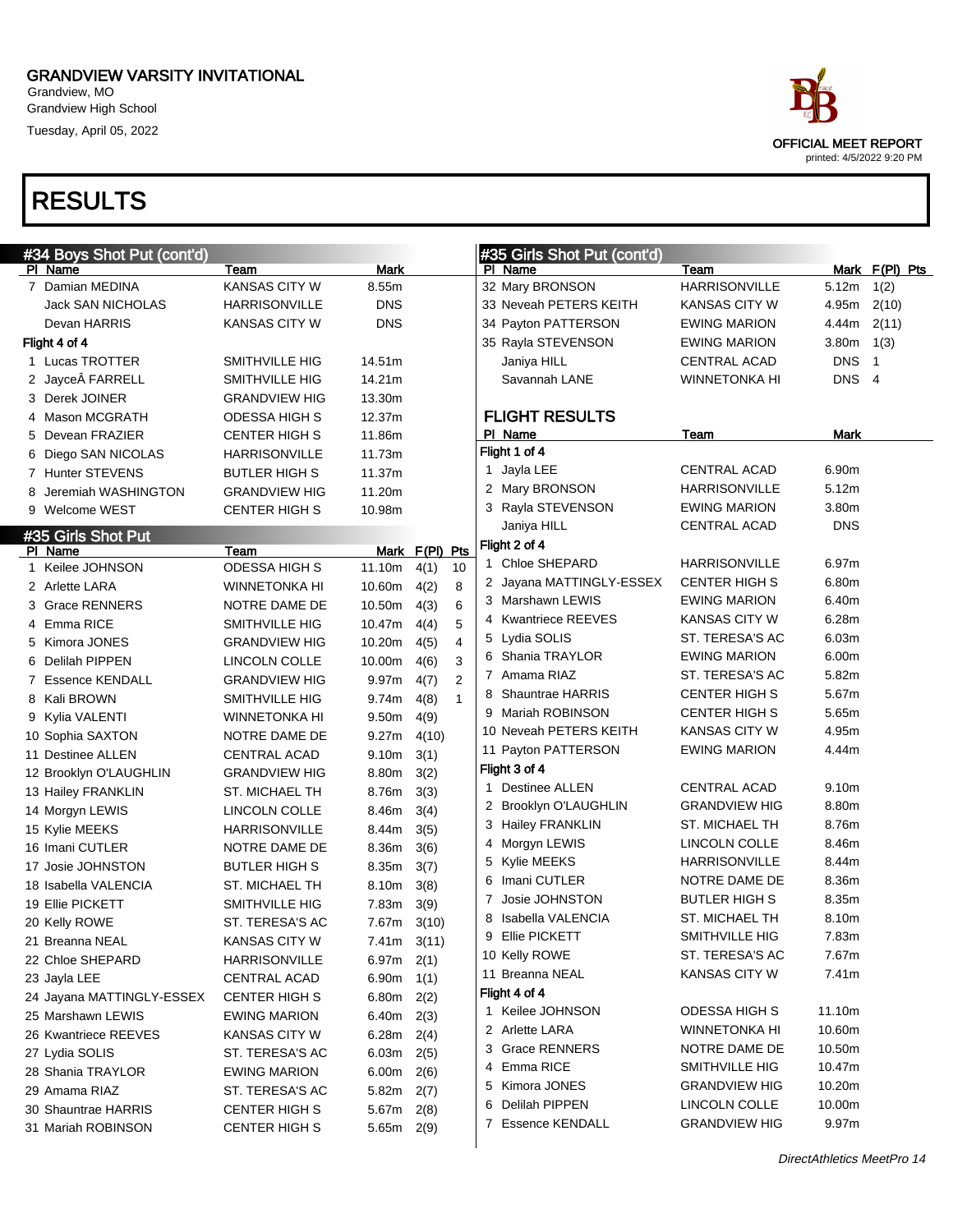Grandview, MO Grandview High School Tuesday, April 05, 2022



|    | #35 Girls Shot Put (cont'd)                |                      |                  |                |                |   | #36 Boys Discus (cont'd)                  |                      |                 |                |    |
|----|--------------------------------------------|----------------------|------------------|----------------|----------------|---|-------------------------------------------|----------------------|-----------------|----------------|----|
|    | PI Name                                    | Team                 | <b>Mark</b>      |                |                |   | PI Name                                   | Team                 | <b>Mark</b>     |                |    |
|    | 8 Kali BROWN                               | SMITHVILLE HIG       | 9.74m            |                |                |   | 5 Khameron JORDAN                         | EAST (KANSAS C       | 17.52m          |                |    |
|    | 9 Kylia VALENTI                            | <b>WINNETONKA HI</b> | 9.50m            |                |                |   | 6 KyJuan JACKSON                          | <b>CENTRAL ACAD</b>  | 15.78m          |                |    |
|    | 10 Sophia SAXTON                           | NOTRE DAME DE        | 9.27m            |                |                |   | 7 Ethan GRIJALVA                          | <b>EWING MARION</b>  | 14.73m          |                |    |
|    | Savannah LANE                              | <b>WINNETONKA HI</b> | <b>DNS</b>       |                |                |   | 8 Victor HERNANDEZ-CALDERO EAST (KANSAS C |                      | 11.84m          |                |    |
|    | #36 Boys Discus                            |                      |                  |                |                |   | Flight 2 of 4                             |                      |                 |                |    |
|    | PI Name                                    | Team                 |                  | Mark F(PI) Pts |                |   | 1 Kamren FOX                              | <b>WINNETONKA HI</b> | 28.74m          |                |    |
| 1. | Jayce FARRELL                              | SMITHVILLE HIG       | 38.70m           | 4(1)           | 10             |   | 2 Marko LEZAJA                            | <b>WINNETONKA HI</b> | 21.61m          |                |    |
|    | 2 Dakota COKER-AKINMOLADU GRANDVIEW HIG    |                      | 37.01m           | 4(2)           | 8              |   | 3 Izrael WHITLEY                          | <b>EWING MARION</b>  | 20.31m          |                |    |
|    | 3 Demetri COKER-AKINMOLADUGRANDVIEW HIG    |                      | 34.00m           | 4(3)           | 6              |   | 4 Charlie MURCIA                          | <b>HARRISONVILLE</b> | 19.89m          |                |    |
|    | 4 Lucas TROTTER                            | SMITHVILLE HIG       | 33.83m           | 4(4)           | 5              |   | 5 Ekin KHIN                               | <b>EWING MARION</b>  | 18.48m          |                |    |
|    | 5 Lukas ZOLYNAS                            | SMITHVILLE HIG       | 32.49m           | 4(5)           | 4              |   | 6 Benicio LARA                            | <b>EWING MARION</b>  | 16.52m          |                |    |
| 6  | Joron MCCORKLE                             | CENTRAL ACAD         | 29.91m           | 3(1)           | 3              |   | <b>Jack SAN NICHOLAS</b>                  | <b>HARRISONVILLE</b> | <b>DNS</b>      |                |    |
|    | 7 Hunter STEVENS                           | <b>BUTLER HIGH S</b> | 29.83m           | 4(6)           | $\overline{2}$ |   | Devan HARRIS                              | <b>KANSAS CITY W</b> | <b>DNS</b>      |                |    |
|    | Mason MCGRATH                              | <b>ODESSA HIGH S</b> | 29.77m           | 4(7)           | $\mathbf{1}$   |   | Flight 3 of 4                             |                      |                 |                |    |
| 9  | Devean FRAZIER                             | <b>CENTER HIGH S</b> | 29.10m           | 3(2)           |                |   | 1 Joron MCCORKLE                          | <b>CENTRAL ACAD</b>  | 29.91m          |                |    |
|    | 10 Kamren FOX                              | WINNETONKA HI        | 28.74m           | 2(1)           |                |   | 2 Devean FRAZIER                          | <b>CENTER HIGH S</b> | 29.10m          |                |    |
|    | 11 Diego SAN NICOLAS                       | <b>HARRISONVILLE</b> | 28.36m           | 3(3)           |                |   | 3 Diego SAN NICOLAS                       | <b>HARRISONVILLE</b> | 28.36m          |                |    |
|    | 12 Trenton HARRIS                          | <b>ODESSA HIGH S</b> | 27.65m           | 3(4)           |                |   | 4 Trenton HARRIS                          | <b>ODESSA HIGH S</b> | 27.65m          |                |    |
|    | 13 Tamarion HILL                           | <b>CENTER HIGH S</b> | 27.16m           | 3(5)           |                | 5 | <b>Tamarion HILL</b>                      | CENTER HIGH S        | 27.16m          |                |    |
|    | 14 Eldar SOLJIC                            | WINNETONKA HI        | 24.76m           | 3(6)           |                |   | 6 Eldar SOLJIC                            | <b>WINNETONKA HI</b> | 24.76m          |                |    |
|    | 15 Colby HEDRICK                           | ST. MICHAEL TH       | 23.85m           | 1(1)           |                |   | 7 Blaise RASTORFER                        | ST. MICHAEL TH       | 22.25m          |                |    |
|    | 16 Blaise RASTORFER                        | ST. MICHAEL TH       | 22.25m           | 3(7)           |                |   | 8 Ayden AGCOPRA                           | <b>ODESSA HIGH S</b> | 21.90m          |                |    |
|    | 17 Ayden AGCOPRA                           | <b>ODESSA HIGH S</b> | 21.90m           | 3(8)           |                |   | Flight 4 of 4                             |                      |                 |                |    |
|    | 18 Marko LEZAJA                            | WINNETONKA HI        | 21.61m           | 2(2)           |                |   | 1 Jayce FARRELL                           | SMITHVILLE HIG       | 38.70m          |                |    |
|    | 19 Izrael WHITLEY                          | <b>EWING MARION</b>  | 20.31m           | 2(3)           |                |   | 2 Dakota COKER-AKINMOLADU GRANDVIEW HIG   |                      | 37.01m          |                |    |
|    | 20 Charlie MURCIA                          | <b>HARRISONVILLE</b> | 19.89m           | 2(4)           |                |   | 3 Demetri COKER-AKINMOLADU GRANDVIEW HIG  |                      | 34.00m          |                |    |
|    | 21 Thomas RAMSEY                           | EAST (KANSAS C       | 19.02m           | 1(2)           |                |   | 4 Lucas TROTTER                           | SMITHVILLE HIG       | 33.83m          |                |    |
|    | 21 Damian MEDINA                           | KANSAS CITY W        | 19.02m           | 1(2)           |                |   | 5 Lukas ZOLYNAS                           | SMITHVILLE HIG       | 32.49m          |                |    |
|    | 23 Demetrious SMITH                        | <b>CENTRAL ACAD</b>  | 18.73m           | 1(4)           |                |   | 6 Hunter STEVENS                          | <b>BUTLER HIGH S</b> | 29.83m          |                |    |
|    | 24 Ekin KHIN                               | <b>EWING MARION</b>  | 18.48m           | 2(5)           |                |   | 7 Mason MCGRATH                           | <b>ODESSA HIGH S</b> | 29.77m          |                |    |
|    | 25 Khameron JORDAN                         | EAST (KANSAS C       | 17.52m           | 1(5)           |                |   | Derek JOINER                              | <b>GRANDVIEW HIG</b> | <b>DNS</b>      |                |    |
|    | 26 Benicio LARA                            | <b>EWING MARION</b>  | 16.52m           | 2(6)           |                |   | #37 Girls Discus                          |                      |                 |                |    |
|    | 27 KyJuan JACKSON                          | CENTRAL ACAD         | 15.78m           | 1(6)           |                |   | PI Name                                   | Team                 |                 | Mark F(PI) Pts |    |
|    | 28 Ethan GRIJALVA                          | <b>EWING MARION</b>  | 14.73m           | 1(7)           |                |   | Kali BROWN                                | SMITHVILLE HIG       | 32.29m          | 5(1)           | 10 |
|    | 29 Victor HERNANDEZ-CALDERO EAST (KANSAS C |                      | 11.84m           | 1(8)           |                |   | 2 Josie JOHNSTON                          | <b>BUTLER HIGH S</b> | $30.80m$ $5(2)$ |                | 8  |
|    | Jack SAN NICHOLAS                          | HARRISONVILLE        | DNS <sub>2</sub> |                |                |   | 3 Arlette LARA                            | <b>WINNETONKA HI</b> | 25.39m 5(3)     |                | 6  |
|    | Devan HARRIS                               | <b>KANSAS CITY W</b> | DNS <sub>2</sub> |                |                |   | 4 Emma RICE                               | SMITHVILLE HIG       | 24.92m          | 5(4)           | 5  |
|    | Derek JOINER                               | <b>GRANDVIEW HIG</b> | DNS 4            |                |                |   | 5 Mariah ROBINSON                         | <b>CENTER HIGH S</b> | 21.63m          | 2(1)           | 4  |
|    |                                            |                      |                  |                |                |   | 6 Isabella VALENCIA                       | ST. MICHAEL TH       | 20.98m          | 3(1)           | 3  |
|    | <b>FLIGHT RESULTS</b>                      |                      |                  |                |                |   | 7 Grace RENNERS                           | NOTRE DAME DE        | 20.00m          | 4(1)           | 2  |
|    | PI Name                                    | <b>Team</b>          | <b>Mark</b>      |                |                |   | 8 Hailey FRANKLIN                         | ST. MICHAEL TH       | 19.97m          | 4(2)           | 1  |
|    | Flight 1 of 4                              |                      |                  |                |                |   | 9 Kenya JOHNSON                           | LINCOLN COLLE        | 19.68m          | 5(5)           |    |
|    | 1 Colby HEDRICK                            | ST. MICHAEL TH       | 23.85m           |                |                |   | 10 Imani CUTLER                           | NOTRE DAME DE        | 18.44m          | 3(2)           |    |
|    | 2 Thomas RAMSEY                            | EAST (KANSAS C       | 19.02m           |                |                |   | 11 Kwantriece REEVES                      | KANSAS CITY W        | 17.70m          | 3(3)           |    |
|    | 2 Damian MEDINA                            | <b>KANSAS CITY W</b> | 19.02m           |                |                |   | 12 Amoni MORRISON                         | <b>GRANDVIEW HIG</b> | 17.65m          | 3(4)           |    |
|    | 4 Demetrious SMITH                         | CENTRAL ACAD         | 18.73m           |                |                |   | 13 Destinee ALLEN                         | <b>CENTRAL ACAD</b>  | 17.29m  4(3)    |                |    |
|    |                                            |                      |                  |                |                |   |                                           |                      |                 |                |    |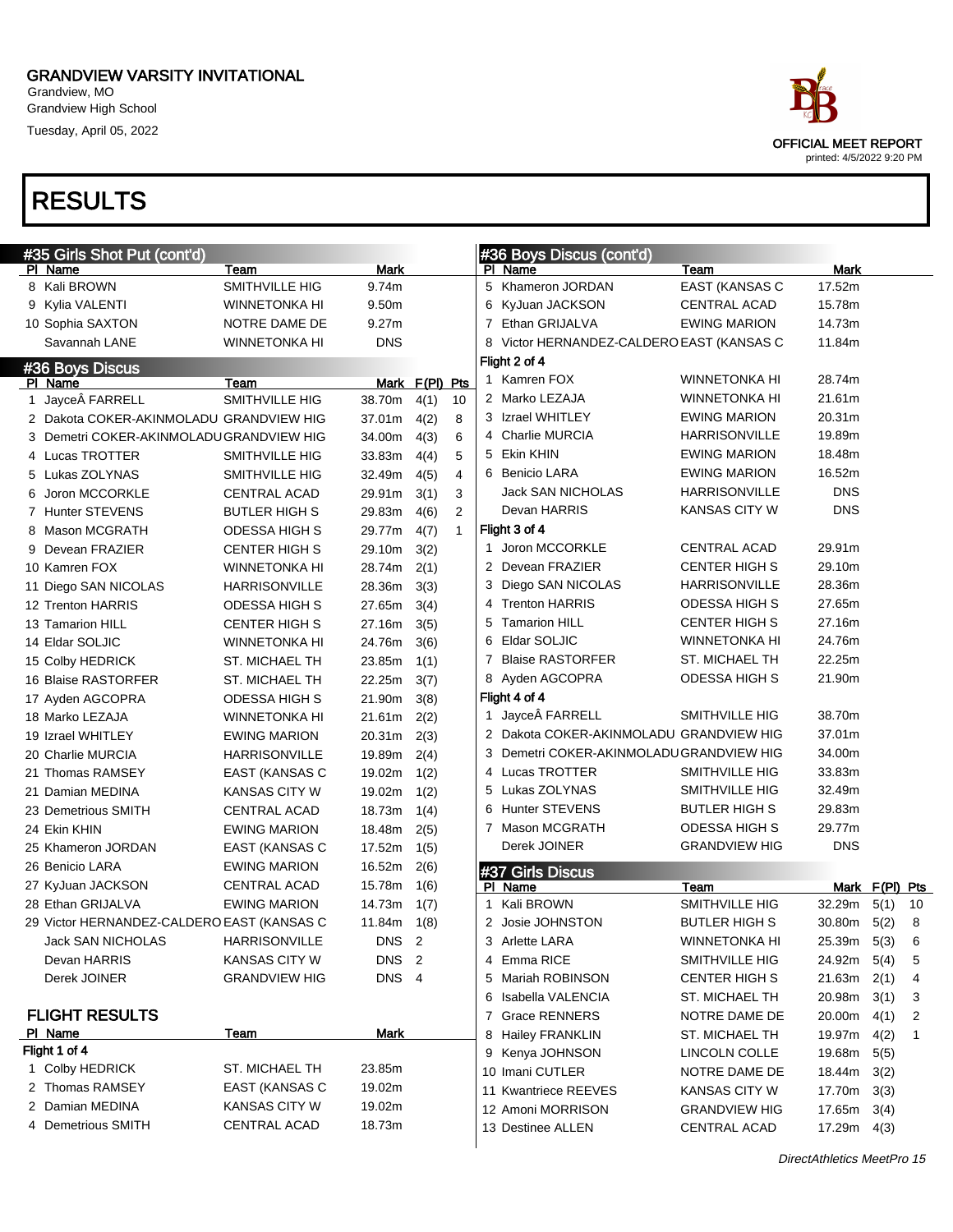Grandview, MO Grandview High School Tuesday, April 05, 2022

# RESULTS

| #37 Girls Discus (cont'd)  |                      |            |                | #37 Girls Discus (cont'd)               |                       |                 |                |              |
|----------------------------|----------------------|------------|----------------|-----------------------------------------|-----------------------|-----------------|----------------|--------------|
| PI Name                    | Team                 |            | Mark F(PI) Pts | PI Name                                 | Team                  | Mark            |                |              |
| 14 Macey BEGEMANN          | ODESSA HIGH S        | 16.87m     | 4(4)           | 6 Dettsinia ROCHE MCGRONE               | LINCOLN COLLE         | 14.94m          |                |              |
| 15 Breanna NEAL            | <b>KANSAS CITY W</b> | 16.59m     | 3(5)           | Ella MELTON                             | ST. MICHAEL TH        | <b>DNS</b>      |                |              |
| 16 Neveah PETERS KEITH     | <b>KANSAS CITY W</b> | 15.14m     | 2(2)           | Vivian KUNTZ                            | NOTRE DAME DE         | <b>DNS</b>      |                |              |
| 17 Dettsinia ROCHE MCGRONE | LINCOLN COLLE        | 14.94m     | 3(6)           | Flight 4 of 5                           |                       |                 |                |              |
| 18 Ramiah BOSTON           | <b>CENTER HIGH S</b> | 14.37m     | 2(3)           | 1 Grace RENNERS                         | NOTRE DAME DE         | 20.00m          |                |              |
| 19 Quinn TRACY             | ST. TERESA'S AC      | 14.36m     | 2(4)           | 2 Hailey FRANKLIN                       | ST. MICHAEL TH        | 19.97m          |                |              |
| 20 Jayla LEE               | <b>CENTRAL ACAD</b>  | 13.31m     | 1(1)           | 3 Destinee ALLEN                        | <b>CENTRAL ACAD</b>   | 17.29m          |                |              |
| 21 Sarah SCHIEBER          | ST. TERESA'S AC      | 12.89m     | 1(2)           | 4 Macey BEGEMANN                        | <b>ODESSA HIGH S</b>  | 16.87m          |                |              |
| 21 Marshawn LEWIS          | <b>EWING MARION</b>  | 12.89m     | 2(5)           | Samantha DURAZO                         | HARRISONVILLE         | <b>DNS</b>      |                |              |
| 23 Shania TRAYLOR          | <b>EWING MARION</b>  | 12.63m     | 2(6)           | Aniaya JAMERSON                         | <b>GRANDVIEW HIG</b>  | <b>DNS</b>      |                |              |
| 24 KaMerra GREER           | <b>CENTER HIGH S</b> | 12.51m     | 1(3)           | London SMITH                            | LINCOLN COLLE         | <b>DNS</b>      |                |              |
| 25 Amama RIAZ              | ST. TERESA'S AC      | 12.17m     | 2(7)           | Kylia VALENTI                           | <b>WINNETONKA HI</b>  | <b>DNS</b>      |                |              |
| 26 Payton PATTERSON        | <b>EWING MARION</b>  | 10.98m     | 2(8)           | Flight 5 of 5                           |                       |                 |                |              |
| 27 Rayla STEVENSON         | <b>EWING MARION</b>  | 7.16m      | 1(4)           | 1 Kali BROWN                            | SMITHVILLE HIG        | 32.29m          |                |              |
| Ella MELTON                | ST. MICHAEL TH       | <b>DNS</b> | 3              | 2 Josie JOHNSTON                        | <b>BUTLER HIGH S</b>  | 30.80m          |                |              |
| Vivian KUNTZ               | NOTRE DAME DE        | <b>DNS</b> | 3              | 3 Arlette LARA                          | <b>WINNETONKA HI</b>  | 25.39m          |                |              |
| Samantha DURAZO            | <b>HARRISONVILLE</b> | <b>DNS</b> | $\overline{4}$ | 4 Emma RICE                             | SMITHVILLE HIG        | 24.92m          |                |              |
| Aniaya JAMERSON            | <b>GRANDVIEW HIG</b> | <b>DNS</b> | $\overline{4}$ | 5 Kenya JOHNSON                         | LINCOLN COLLE         | 19.68m          |                |              |
| London SMITH               | LINCOLN COLLE        | <b>DNS</b> | $\overline{4}$ | Ellison NOLL                            | SMITHVILLE HIG        | <b>DNS</b>      |                |              |
| Kylia VALENTI              | <b>WINNETONKA HI</b> | <b>DNS</b> | $\overline{4}$ | <b>Essence KENDALL</b>                  | <b>GRANDVIEW HIG</b>  | <b>DNS</b>      |                |              |
| Ellison NOLL               | SMITHVILLE HIG       | DNS 5      |                | Savannah LANE                           | <b>WINNETONKA HI</b>  | <b>DNS</b>      |                |              |
| <b>Essence KENDALL</b>     | <b>GRANDVIEW HIG</b> | <b>DNS</b> | 5              | #38 Boys Javelin                        |                       |                 |                |              |
| Savannah LANE              | <b>WINNETONKA HI</b> | DNS 5      |                | PI Name                                 | Team                  |                 | Mark F(PI) Pts |              |
|                            |                      |            |                | 1 Cole TURNER                           | <b>SMITHVILLE HIG</b> | 41.72m          | 2(1)           | 10           |
| <b>FLIGHT RESULTS</b>      |                      |            |                | 2 Cyle WRIGHT                           | <b>GRANDVIEW HIG</b>  | 37.96m          | 2(2)           | 8            |
| PI Name                    | Team                 | Mark       |                | 3 David FRANKLIN                        | <b>GRANDVIEW HIG</b>  | 35.17m          | 2(3)           | 6            |
| Flight 1 of 5              |                      |            |                | 4 Jagur EIDSON                          | <b>BUTLER HIGH S</b>  | 33.88m          | 2(4)           | 5            |
| 1 Jayla LEE                | <b>CENTRAL ACAD</b>  | 13.31m     |                | 5 Corbin LANDRUM                        | <b>GRANDVIEW HIG</b>  | 33.51m          | 2(5)           | 4            |
| 2 Sarah SCHIEBER           | ST. TERESA'S AC      | 12.89m     |                | 6 Aiden MITCHELL                        | <b>ODESSA HIGH S</b>  | 33.42m          | 2(6)           | 3            |
| 3 KaMerra GREER            | <b>CENTER HIGH S</b> | 12.51m     |                | 7 Trenton HARRIS                        | <b>ODESSA HIGH S</b>  | 33.26m          | 2(7)           | 2            |
| 4 Rayla STEVENSON          | <b>EWING MARION</b>  | 7.16m      |                | Jaxon HISER<br>8                        | <b>BUTLER HIGH S</b>  | 32.66m          | 2(8)           | $\mathbf{1}$ |
| Flight 2 of 5              |                      |            |                | 9 Kaulen MUELLER                        | SMITHVILLE HIG        | 31.97m          | 2(9)           |              |
| 1 Mariah ROBINSON          | <b>CENTER HIGH S</b> | 21.63m     |                | 10 Jack ALEXANDER                       | SMITHVILLE HIG        | 29.53m          | 2(10)          |              |
| 2 Neveah PETERS KEITH      | KANSAS CITY W        | 15.14m     |                | 11 Diego SAN NICOLAS                    | <b>HARRISONVILLE</b>  | 27.87m 2(11)    |                |              |
| 3 Ramiah BOSTON            | <b>CENTER HIGH S</b> | 14.37m     |                | 12 Blaise RASTORFER                     | ST. MICHAEL TH        | 26.77m 2(12)    |                |              |
| 4 Quinn TRACY              | ST. TERESA'S AC      | 14.36m     |                | 13 Damian MEDINA                        | KANSAS CITY W         | 24.15m          | 1(1)           |              |
| 5 Marshawn LEWIS           | <b>EWING MARION</b>  | 12.89m     |                | 14 Kamren FOX                           | <b>WINNETONKA HI</b>  | 23.89m          | 1(2)           |              |
| 6 Shania TRAYLOR           | <b>EWING MARION</b>  | 12.63m     |                | 15 Kage ADAIR                           | <b>HARRISONVILLE</b>  | 22.01m 2(13)    |                |              |
| 7 Amama RIAZ               | ST. TERESA'S AC      | 12.17m     |                | 16 Matthew LAKIN                        | ST. MICHAEL TH        | 19.77m          | 1(3)           |              |
| 8 Payton PATTERSON         | <b>EWING MARION</b>  | 10.98m     |                | 17 Rowan LANGE                          | ST. MICHAEL TH        | 18.92m          | 1(4)           |              |
| Flight 3 of 5              |                      |            |                | 18 Marko LEZAJA                         | <b>WINNETONKA HI</b>  | $16.00m$ $1(5)$ |                |              |
| 1 Isabella VALENCIA        | ST. MICHAEL TH       | 20.98m     |                | Kenneth BRINSON                         | <b>CENTRAL ACAD</b>   | DNS 1           |                |              |
| 2 Imani CUTLER             | NOTRE DAME DE        | 18.44m     |                | Victor HERNANDEZ-CALDERO EAST (KANSAS C |                       | DNS 1           |                |              |
| 3 Kwantriece REEVES        | KANSAS CITY W        | 17.70m     |                | Khameron JORDAN                         | EAST (KANSAS C        | DNS 1           |                |              |
| 4 Amoni MORRISON           | <b>GRANDVIEW HIG</b> | 17.65m     |                | KyJuan JACKSON                          | CENTRAL ACAD          | DNS 1           |                |              |

5 Breanna NEAL KANSAS CITY W 16.59m

Demetrious SMITH CENTRAL ACAD DNS 1

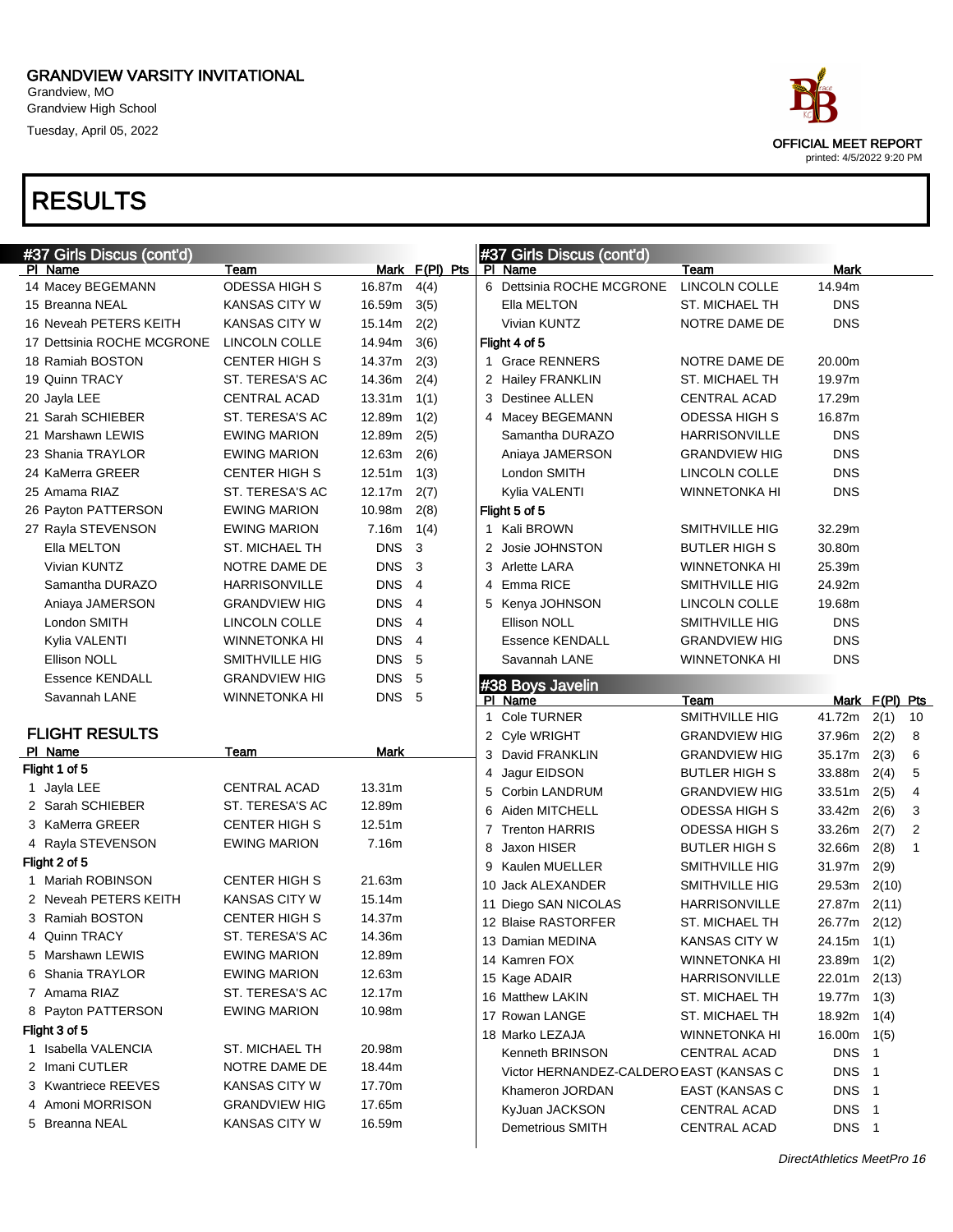Grandview, MO Grandview High School Tuesday, April 05, 2022

| ace.                                              |
|---------------------------------------------------|
| OFFICIAL MEET REPORT<br>printed: 4/5/2022 9:20 PM |

| #38 Boys Javelin (cont'd)               |                      |                  |                            |    |   | #39 Girls Javelin (cont'd) |                      |                  |                          |              |
|-----------------------------------------|----------------------|------------------|----------------------------|----|---|----------------------------|----------------------|------------------|--------------------------|--------------|
| PI Name                                 | Team                 |                  | Mark F(PI) Pts             |    |   | PI Name                    | Team                 |                  | Mark F(PI) Pts           |              |
| Devan HARRIS                            | <b>KANSAS CITY W</b> | <b>DNS</b>       | $\overline{\phantom{0}}$ 1 |    |   | 7 Rylee THOMPSON           | SMITHVILLE HIG       | 22.96m           | 1(1)                     | 2            |
| <b>Thomas RAMSEY</b>                    | EAST (KANSAS C       | <b>DNS</b>       | $\overline{1}$             |    |   | 8 Chloe SHEPARD            | HARRISONVILLE        | 21.31m           | 2(7)                     | $\mathbf{1}$ |
| Justin JACKSON                          | KANSAS CITY W        | <b>DNS</b>       | $\overline{\phantom{0}}$ 1 |    |   | 9 Michaela WASHINGTON      | <b>GRANDVIEW HIG</b> | 21.06m           | 1(2)                     |              |
| Aidan JACOBS                            | <b>WINNETONKA HI</b> | <b>DNS</b>       | $\overline{1}$             |    |   | 10 Kwantriece REEVES       | KANSAS CITY W        | 20.52m           | 1(3)                     |              |
| <b>Jack SAN NICHOLAS</b>                | <b>HARRISONVILLE</b> | DNS <sub>2</sub> |                            |    |   | 11 Emma JONES              | ST. TERESA'S AC      | 19.96m           | 1(4)                     |              |
|                                         |                      |                  |                            |    |   | 12 Mikiah THOMAS           | <b>GRANDVIEW HIG</b> | 19.94m           | 2(8)                     |              |
| <b>FLIGHT RESULTS</b>                   |                      |                  |                            |    |   | 13 Sophia SAXTON           | NOTRE DAME DE        | 19.78m           | 2(9)                     |              |
| PI Name                                 | Team                 | Mark             |                            |    |   | 14 Hailey FRANKLIN         | ST. MICHAEL TH       | 19.61m           | 2(10)                    |              |
| Flight 1 of 2                           |                      |                  |                            |    |   | 15 Lydia SOLIS             | ST. TERESA'S AC      | 19.40m           | 2(11)                    |              |
| 1 Damian MEDINA                         | KANSAS CITY W        | 24.15m           |                            |    |   | 16 Ella MELTON             | ST. MICHAEL TH       | 18.95m           | 2(12)                    |              |
| 2 Kamren FOX                            | WINNETONKA HI        | 23.89m           |                            |    |   | 17 Esmaria HECK            | ST. MICHAEL TH       | 18.90m           | 1(5)                     |              |
| 3 Matthew LAKIN                         | ST. MICHAEL TH       | 19.77m           |                            |    |   | 18 Kylie MEEKS             | HARRISONVILLE        | 18.79m           | 2(13)                    |              |
| 4 Rowan LANGE                           | ST. MICHAEL TH       | 18.92m           |                            |    |   | 19 Macey BEGEMANN          | <b>ODESSA HIGH S</b> | 18.65m           | 1(6)                     |              |
| 5 Marko LEZAJA                          | WINNETONKA HI        | 16.00m           |                            |    |   | 20 Isabella MENDEZ         | LINCOLN COLLE        | 17.90m           | 1(7)                     |              |
| Kenneth BRINSON                         | <b>CENTRAL ACAD</b>  | <b>DNS</b>       |                            |    |   | 21 Neveah PETERS KEITH     | <b>KANSAS CITY W</b> | 16.64m           | 1(8)                     |              |
| Victor HERNANDEZ-CALDERO EAST (KANSAS C |                      | <b>DNS</b>       |                            |    |   | 22 Megan BURDGE            | NOTRE DAME DE        | 15.91m           | 2(14)                    |              |
| Khameron JORDAN                         | EAST (KANSAS C       | <b>DNS</b>       |                            |    |   | 23 Caroline HAMMETT        | NOTRE DAME DE        | 15.40m           | 2(15)                    |              |
| KyJuan JACKSON                          | <b>CENTRAL ACAD</b>  | <b>DNS</b>       |                            |    |   | 24 Jayana MATTINGLY-ESSEX  | <b>CENTER HIGH S</b> | 15.16m           | 1(9)                     |              |
| Demetrious SMITH                        | <b>CENTRAL ACAD</b>  | <b>DNS</b>       |                            |    |   | 25 June EATON              | LINCOLN COLLE        | 14.23m           | 1(10)                    |              |
| Devan HARRIS                            | <b>KANSAS CITY W</b> | <b>DNS</b>       |                            |    |   | 26 Breanna NEAL            | <b>KANSAS CITY W</b> | 13.00m           | 1(11)                    |              |
| <b>Thomas RAMSEY</b>                    | EAST (KANSAS C       | <b>DNS</b>       |                            |    |   | 27 Kathryn HART            | ST. TERESA'S AC      | 12.87m           | 1(12)                    |              |
| <b>Justin JACKSON</b>                   | <b>KANSAS CITY W</b> | <b>DNS</b>       |                            |    |   | 28 Lillian DAMIANO         | <b>CENTER HIGH S</b> | 12.35m           | 1(13)                    |              |
| Aidan JACOBS                            | <b>WINNETONKA HI</b> | <b>DNS</b>       |                            |    |   | Janiya HILL                | CENTRAL ACAD         | <b>DNS</b>       | - 1                      |              |
| Flight 2 of 2                           |                      |                  |                            |    |   | Krystal DOOLIN             | CENTRAL ACAD         | <b>DNS</b>       | - 1                      |              |
| 1 Cole TURNER                           | SMITHVILLE HIG       | 41.72m           |                            |    |   | Mary BRONSON               | HARRISONVILLE        | <b>DNS</b>       | $\overline{\phantom{1}}$ |              |
| 2 Cyle WRIGHT                           | <b>GRANDVIEW HIG</b> | 37.96m           |                            |    |   | <b>Arlette LARA</b>        | <b>WINNETONKA HI</b> | DNS <sub>2</sub> |                          |              |
| 3 David FRANKLIN                        | <b>GRANDVIEW HIG</b> | 35.17m           |                            |    |   |                            |                      |                  |                          |              |
| 4 Jagur EIDSON                          | <b>BUTLER HIGH S</b> | 33.88m           |                            |    |   | <b>FLIGHT RESULTS</b>      |                      |                  |                          |              |
| 5 Corbin LANDRUM                        | <b>GRANDVIEW HIG</b> | 33.51m           |                            |    |   | PI Name                    | Team                 | Mark             |                          |              |
| 6 Aiden MITCHELL                        | ODESSA HIGH S        | 33.42m           |                            |    |   | Flight 1 of 2              |                      |                  |                          |              |
| 7 Trenton HARRIS                        | <b>ODESSA HIGH S</b> | 33.26m           |                            |    |   | 1 Rylee THOMPSON           | SMITHVILLE HIG       | 22.96m           |                          |              |
| 8 Jaxon HISER                           | <b>BUTLER HIGH S</b> | 32.66m           |                            |    |   | 2 Michaela WASHINGTON      | <b>GRANDVIEW HIG</b> | 21.06m           |                          |              |
| 9 Kaulen MUELLER                        | SMITHVILLE HIG       | 31.97m           |                            |    |   | 3 Kwantriece REEVES        | <b>KANSAS CITY W</b> | 20.52m           |                          |              |
| 10 Jack ALEXANDER                       | SMITHVILLE HIG       | 29.53m           |                            |    |   | 4 Emma JONES               | ST. TERESA'S AC      | 19.96m           |                          |              |
| 11 Diego SAN NICOLAS                    | <b>HARRISONVILLE</b> | 27.87m           |                            |    |   | 5 Esmaria HECK             | ST. MICHAEL TH       | 18.90m           |                          |              |
| 12 Blaise RASTORFER                     | ST. MICHAEL TH       | 26.77m           |                            |    |   | 6 Macey BEGEMANN           | ODESSA HIGH S        | 18.65m           |                          |              |
| 13 Kage ADAIR                           | <b>HARRISONVILLE</b> | 22.01m           |                            |    |   | 7 Isabella MENDEZ          | LINCOLN COLLE        | 17.90m           |                          |              |
| Jack SAN NICHOLAS                       | <b>HARRISONVILLE</b> | <b>DNS</b>       |                            |    |   | 8 Neveah PETERS KEITH      | <b>KANSAS CITY W</b> | 16.64m           |                          |              |
| #39 Girls Javelin                       |                      |                  |                            |    | 9 | Jayana MATTINGLY-ESSEX     | <b>CENTER HIGH S</b> | 15.16m           |                          |              |
| PI Name                                 | Team                 |                  | Mark F(PI) Pts             |    |   | 10 June EATON              | LINCOLN COLLE        | 14.23m           |                          |              |
| 1 Keilee JOHNSON                        | ODESSA HIGH S        | $35.95m$ 2(1)    |                            | 10 |   | 11 Breanna NEAL            | <b>KANSAS CITY W</b> | 13.00m           |                          |              |
| 2 Anabella VERKLER                      | LINCOLN COLLE        | 27.42m           | 2(2)                       | 8  |   | 12 Kathryn HART            | ST. TERESA'S AC      | 12.87m           |                          |              |
| 3 Essence KENDALL                       | <b>GRANDVIEW HIG</b> | 26.75m 2(3)      |                            | 6  |   | 13 Lillian DAMIANO         | <b>CENTER HIGH S</b> | 12.35m           |                          |              |
| 4 Destinee ALLEN                        | <b>CENTRAL ACAD</b>  | 25.78m           | 2(4)                       | 5  |   | Janiya HILL                | <b>CENTRAL ACAD</b>  | <b>DNS</b>       |                          |              |
| 5 Katie ROBINETTE                       | SMITHVILLE HIG       | 24.96m           | 2(5)                       | 4  |   | Krystal DOOLIN             | CENTRAL ACAD         | <b>DNS</b>       |                          |              |
| 6 Josie JOHNSTON                        | <b>BUTLER HIGH S</b> | 24.81m 2(6)      |                            | 3  |   | Mary BRONSON               | <b>HARRISONVILLE</b> | <b>DNS</b>       |                          |              |
|                                         |                      |                  |                            |    |   |                            |                      |                  |                          |              |